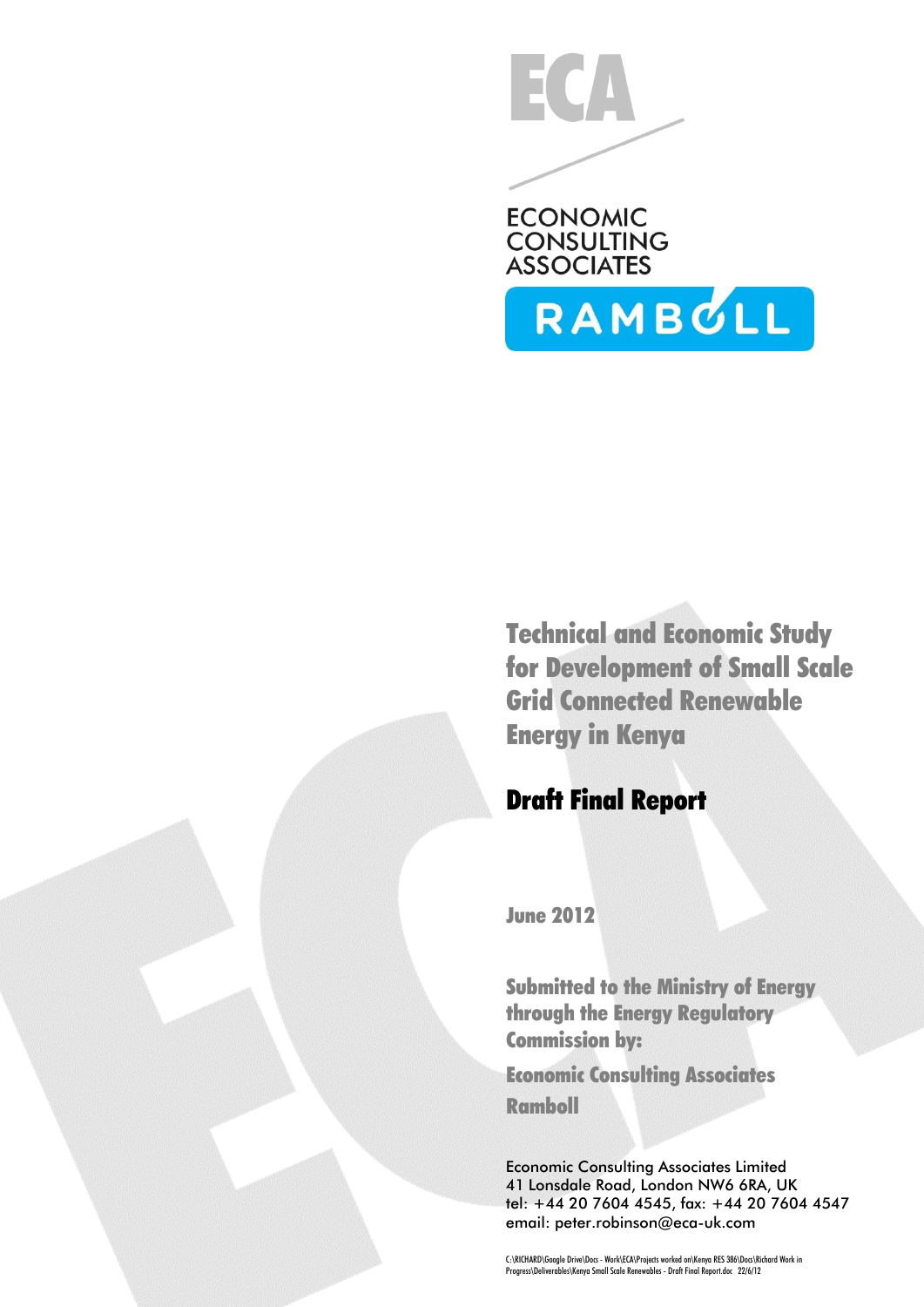

# **Contents**

#### **Tables iv**

#### **Figures iv**

|                | Abbreviations and acronyms                                        | $\mathbf{V}$   |
|----------------|-------------------------------------------------------------------|----------------|
| $\mathbf 1$    | <b>Introduction and Overview</b>                                  | $\overline{7}$ |
| 1.1            | Conduct of the Study                                              | 7              |
| 1.2            | Overview of the Small-Scale Renewables sector                     | 8              |
| 1.3            | Overview of the approach                                          | 10             |
| 1.4            | Overview of the report and the deliverables                       | 12             |
| $\overline{2}$ | Categories for promoting small-scale grid connected renewables 13 |                |
| 2.1            | Study objectives and principles adopted                           | 13             |
| 2.2            | Category 1- Electricity Banking                                   | 14             |
| 2.3            | Category 2 - Net Metering                                         | 14             |
| 2.4            | Recommendations and procedures for Categories 1& 2                | 15             |
| 2.5            | Category 3 - Standardised non-negotiable PPA                      | 16             |
| 2.6            | Larger renewable projects (>10 MW)                                | 16             |
| 3              | <b>Report on TOR tasks</b>                                        | 21             |
| 3.1            | Task 1 - Standardised PPAs                                        | 21             |
| 3.1.1          | Standardised Non-negotiable PPA (Category 3)                      | 21             |
| 3.1.2          | Standardised PPA template (Category 4)                            | 22             |
| 3.1.3          | <b>Task 1 Recommendations</b>                                     | 22             |
| 3.2            | Task 2 - Feed-in Tariffs                                          | 22             |
| 3.2.1          | Key elements of Feed-in Tariff Policy                             | 22             |
| 3.2.2          | Revised FiT Model and the data assumptions made                   | 24             |
| 3.2.3          | Proposed FiT values                                               | 29             |
| 3.2.4          | Comparison with international FiT values                          | 36             |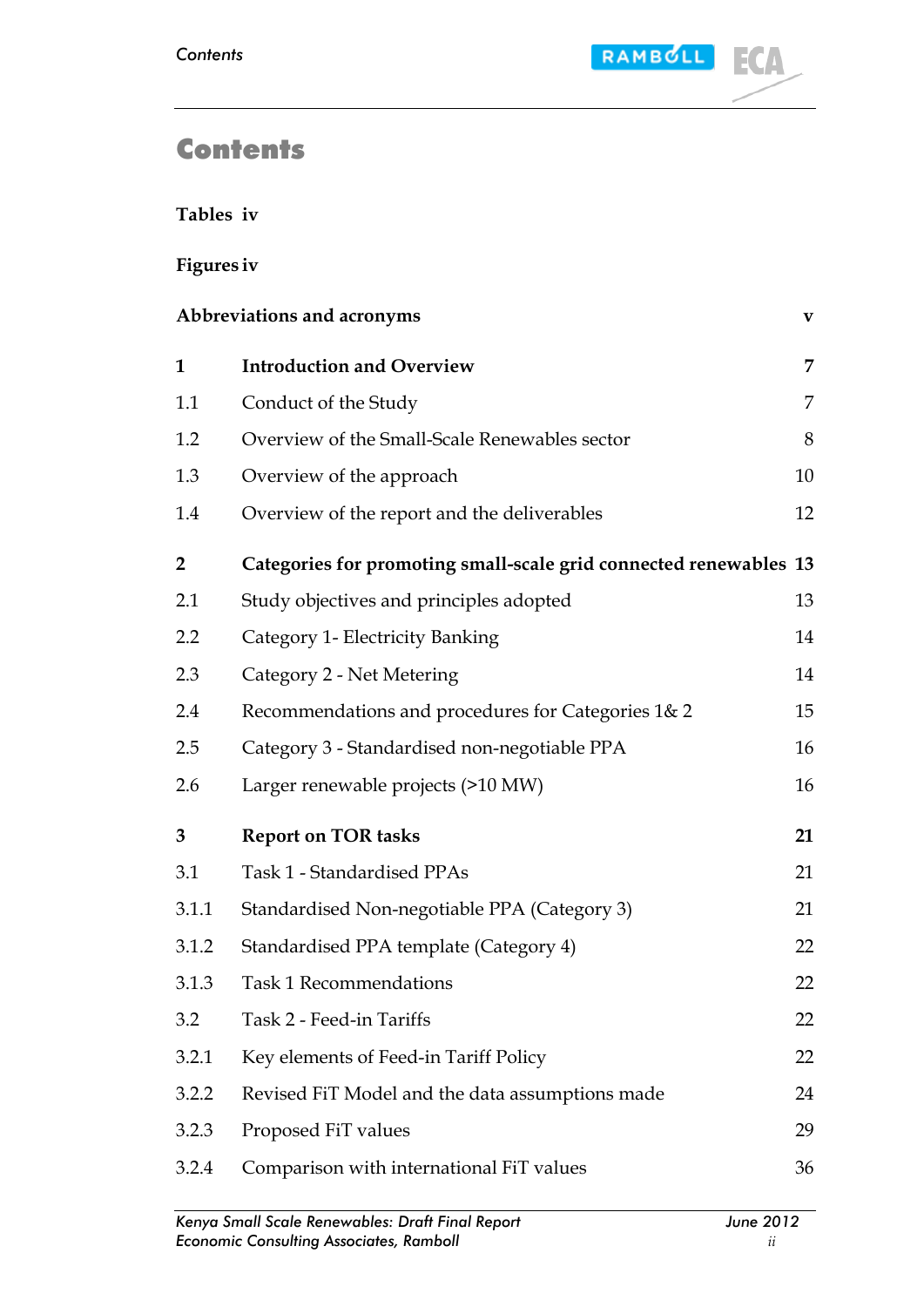

| 3.2.5 | <b>Task 2 Recommendations</b>                                | 38 |
|-------|--------------------------------------------------------------|----|
| 3.3   | Task 3 - Engineering standards                               | 40 |
| 3.3.1 | Guidelines for Grid Connection of Small Renewable Generators | 40 |
| 3.3.2 | Guidelines content                                           | 40 |
| 3.3.3 | <b>Task 3 Recommendations</b>                                | 42 |
| 3.4   | Task 4 - Grid integration – operations                       | 42 |
| 3.4.1 | Operational integration of small renewables                  | 42 |
| 3.4.2 | <b>Task 4 Recommendations</b>                                | 43 |
| 3.5   | Task 5 - Isolated grids                                      | 43 |
| 3.5.1 | The load characteristics of isolated grids                   | 43 |
| 3.5.2 | <b>Task 5 Recommendations</b>                                | 46 |
| 3.6   | Task 6 - Monitoring and Planning Tool                        | 47 |
| 3.6.1 | Relationship between monitoring and planning                 | 47 |
| 3.6.2 | <b>Task 6 Recommendations</b>                                | 49 |
| 3.7   | Task 7 - Management of FiT Approval Process                  | 50 |
| 3.7.1 | <b>Task 7 Deliverables</b>                                   | 50 |
| 3.7.2 | <b>Task 7 Recommendations</b>                                | 51 |
| 3.8   | Additional elements of the TOR and other topics covered      | 53 |
| 3.8.1 | Items identified at start of Section 3 of TOR                | 53 |
| 3.8.2 | Wheeling                                                     | 54 |
| 4     | Conclusion and agenda for final workshops                    | 56 |
| 4.1   | Conclusion                                                   | 56 |
| 4.2   | Agenda for final workshops                                   | 56 |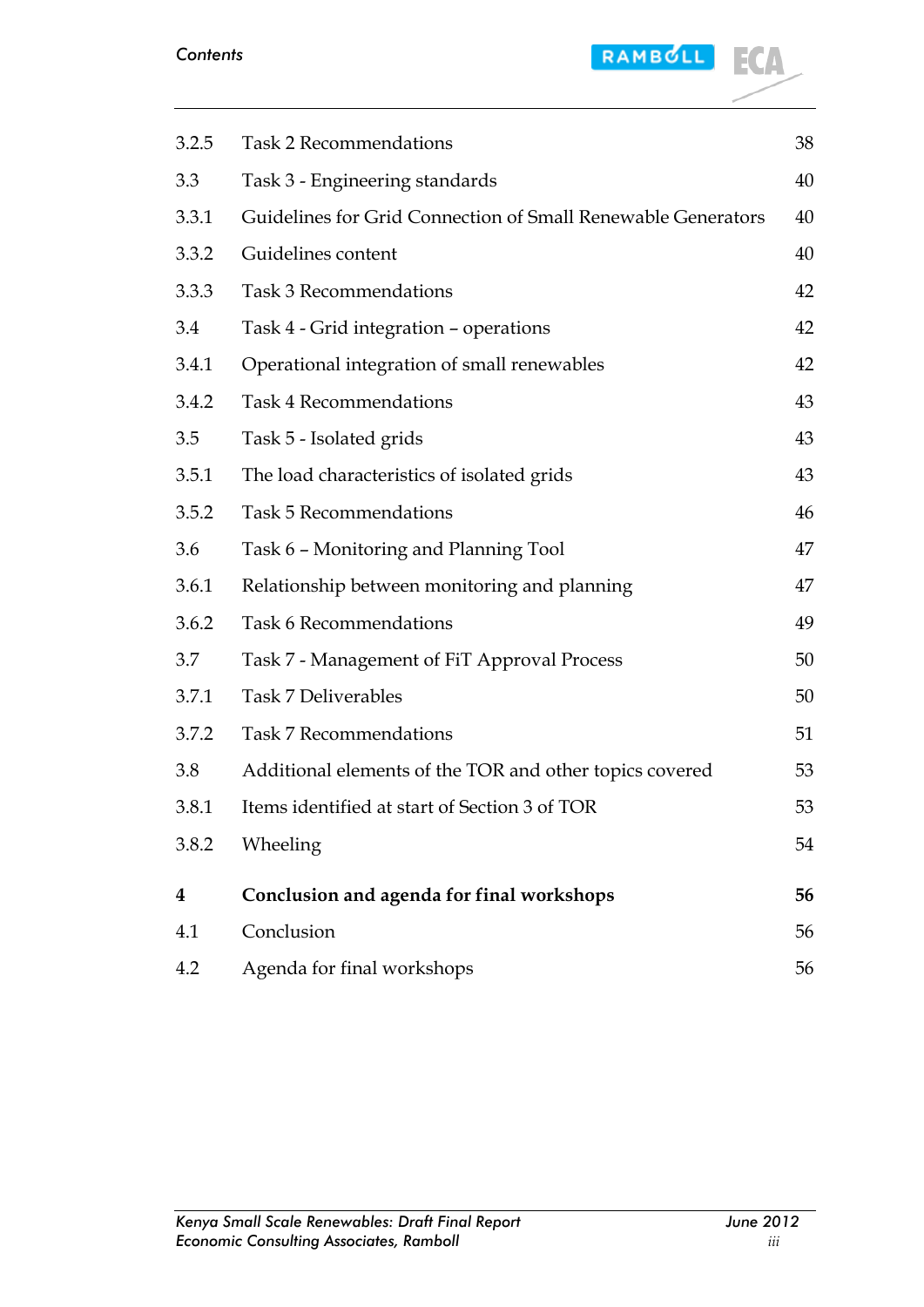

# Tables

| Table 1 Pipeline projects 2012-2018                                              | 9  |
|----------------------------------------------------------------------------------|----|
| Table 2 RTAP project pipeline as of mid May 2012                                 | 10 |
| Table 3 Main elements of FiT policy for on-grid projects                         | 23 |
| Table 4 FiT Model assumptions, not technology specific                           | 25 |
| Table 5 Summary of FiT values                                                    | 34 |
| Table 6 Standard FiT by capacity increment                                       | 35 |
| Table 7 Front Loaded FiT by capacity increment                                   | 35 |
| Table 8 Indexed Component by capacity increment                                  | 36 |
| <b>Figures</b>                                                                   |    |
| Figure 1 Projected contribution of small-scale renewables to generation capacity | 9  |
| Figure 2 Overview of FiT Model structure                                         | 24 |
| Figure 3 Load factors by technology                                              | 27 |
|                                                                                  |    |

| Figure 4 Investment costs (construction + transmission costs) by technology | 28 |
|-----------------------------------------------------------------------------|----|
| Figure 5 Operating costs (fixed + variable) by technology                   | 29 |
| Figure 6 Standard FiTs                                                      | 30 |
| Figure 7 Front Loaded FiT - wind                                            | 31 |
| Figure 8 Linear tariffs - hydro 1-10 MW                                     | 32 |
| Figure 9 Indexed component as a percentage of Standard FiT                  | 33 |
| Figure 10 Comparison with FiTs internationally - wind                       | 37 |
| Figure 11 Comparison with FiTs internationally - biomass                    | 37 |
| Figure 12 Comparison with FiTs internationally - solar                      | 38 |
|                                                                             |    |

[Figure 13 Comparison with FiTs internationally -](#page-37-1) hydro 38 [Figure 14 Typical daily load profile of an isolated centre](#page-43-0) 44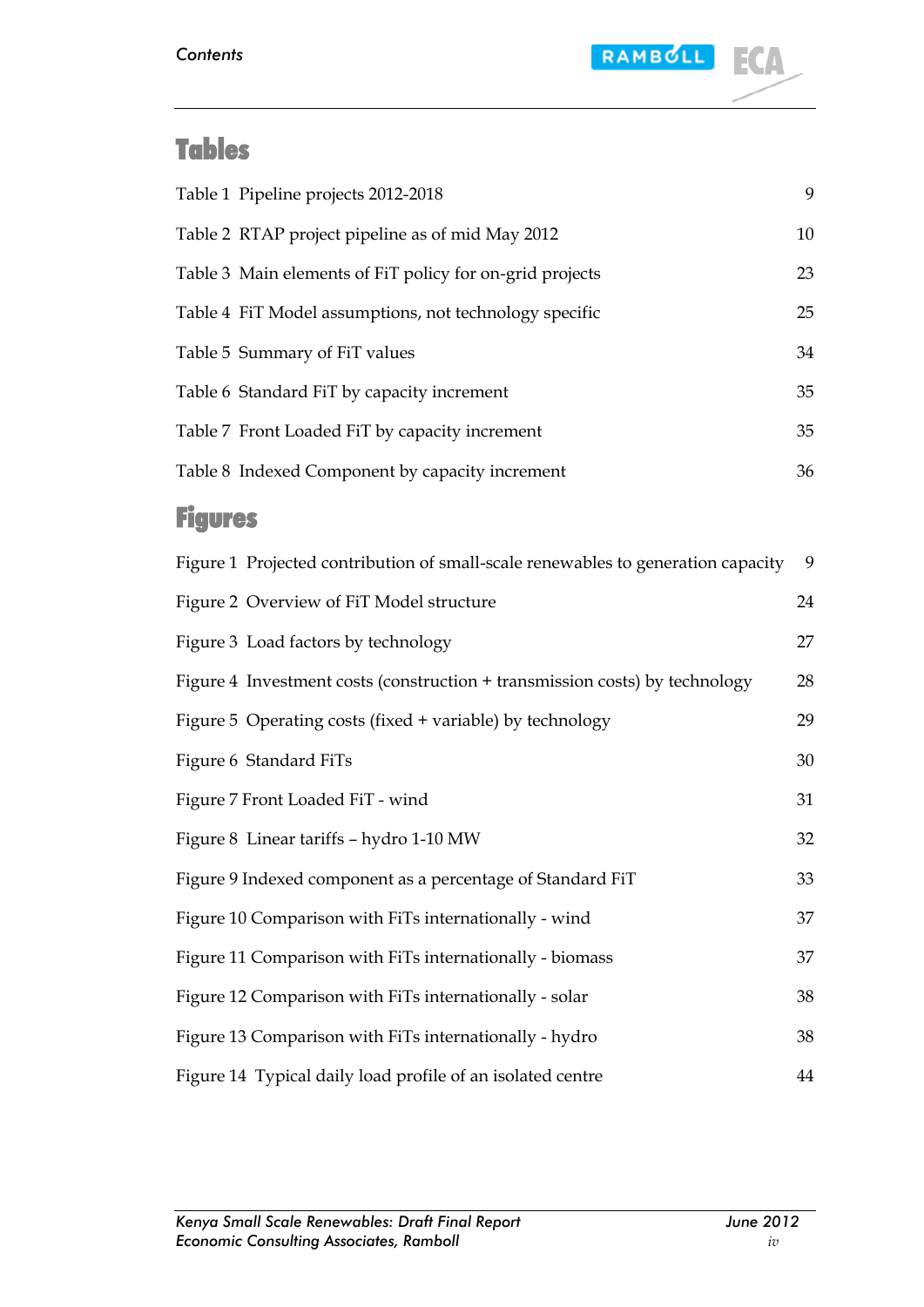

# Abbreviations and acronyms

| a.g.l.       | above ground level                                         |
|--------------|------------------------------------------------------------|
| <b>CEB</b>   | Ceylon Electricity Board                                   |
| <b>CPI</b>   | <b>Consumer Price Index</b>                                |
| <b>DNI</b>   | Direct Normal Irradiation                                  |
| <b>DNO</b>   | Distribution Network Operator                              |
| <b>EGAT</b>  | Thai state-owned power company                             |
| EOI          | <b>Expression of Interest</b>                              |
| ERC          | <b>Energy Regulatory Commission</b>                        |
| <b>ESDP</b>  | Energy Services Delivery Project (Sri Lanka)               |
| <b>ESIA</b>  | <b>Environment and Social Impact Assessment</b>            |
| <b>EWURA</b> | Energy and Water Utilities Regulatory Authority (Tanzania) |
| FiT          | feed-in tariff                                             |
| GDC          | Geothermal Development Company                             |
| GoK          | Government of Kenya                                        |
| <b>IPP</b>   | independent power producer                                 |
| kWh          | kilowatt hour (unit of electrical energy)                  |
| kWp          | peak capacity in kW                                        |
| <b>LCPDP</b> | Least Cost Power Development Plan                          |
| LOI          | Letter of Intent                                           |
| <b>LRMC</b>  | long run marginal cost                                     |
| MWe          | megawatts applying to electrical capacity                  |
| MWh          | megawatt hour (unit of electrical energy)                  |
| <b>PPA</b>   | Power Purchase Agreement                                   |
| <b>PUCL</b>  | Public Utilities Commission of Sri Lanka                   |
| PV           | (Solar) photo voltaic                                      |
| RE           | renewable energy                                           |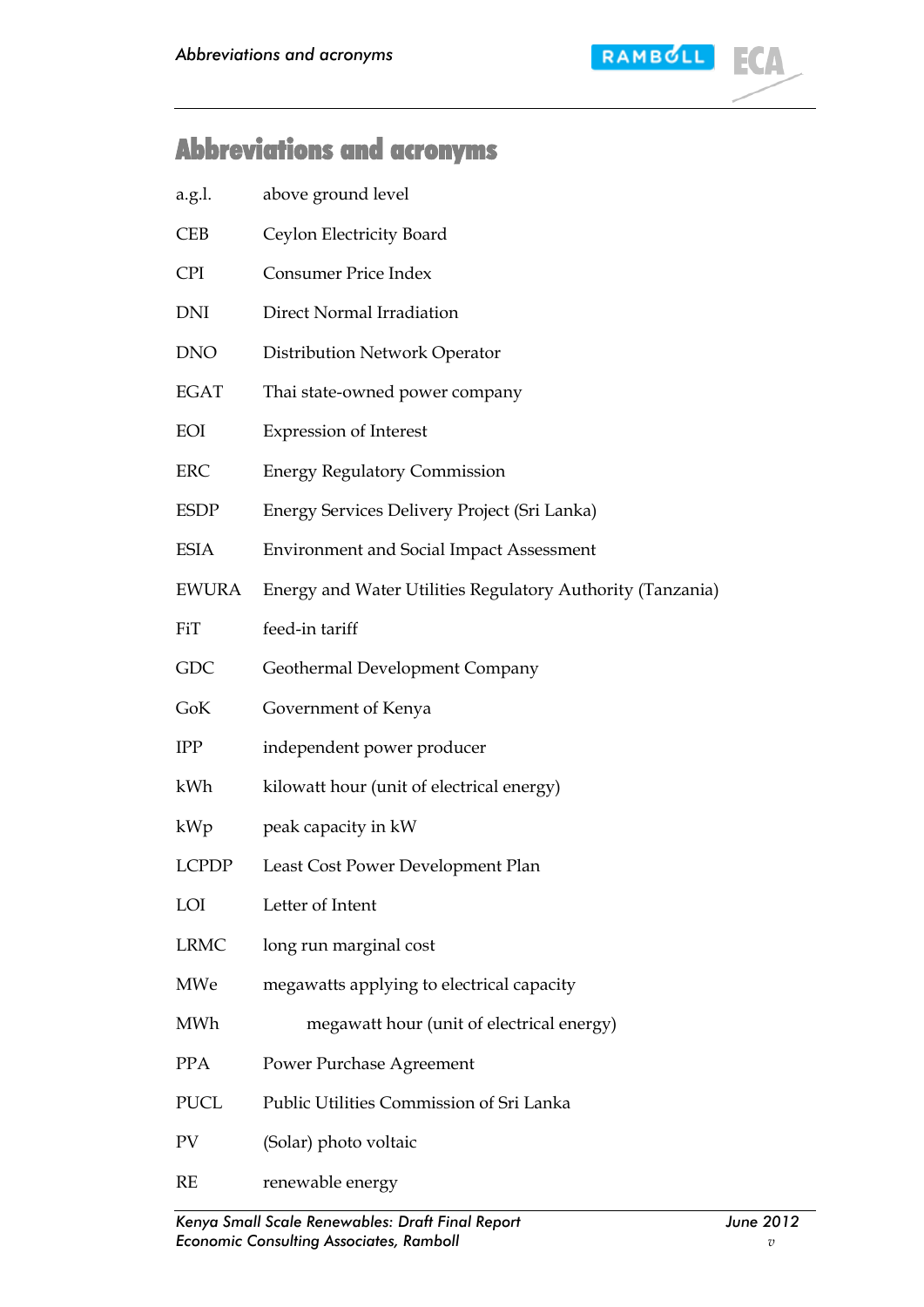

- RES renewable energy sources
- REA Rural Energy Authority
- RERED Renewable Energy for Rural Economic Development
- RPS renewable portfolio standards
- SEA Sustainable Energy Authority (Sri Lanka)
- SPP Small Power Producer
- SPPA Standard/Small Power Purchase Agreement
- SPPT Small Power Purchase Tariff
- SREP Scaling-up Renewable Energy Programme
- STM Standardised Tariff Methodology (Tanzania)
- T&D transmission and distribution

TANESCO Tanzanian state-owned power company

- TGC tradable green certificates
- TOR Terms of Reference
- VSPP Very Small Power Producers (as defined in Thailand's support programme)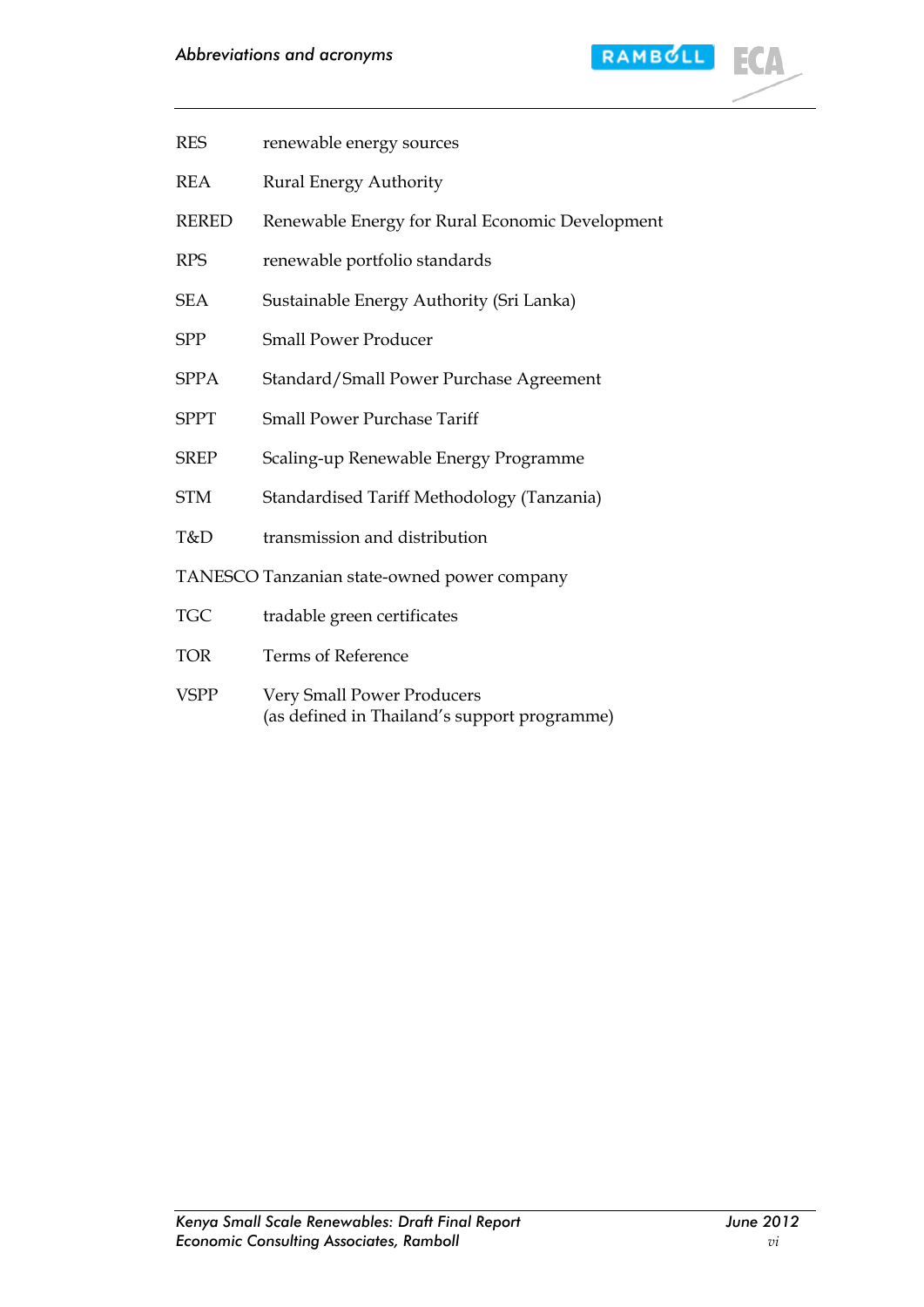

# 1 Introduction and Overview

## 1.1 Conduct of the Study

The Government of Kenya has placed considerable importance on the *Technical and Economic Study for Development of Small Scale Grid Connected Renewable Energy in Kenya.* Since 2008, feed-in tariffs (FiTs) have been on offer to encourage investment in renewable energy (RE) generation projects, but there has to date been a rather limited response as measured by numbers of projects implemented under the FiT mechanism.

The Government seeks now, with the assistance of the World Bank, to create a framework which will encourage greater RE investment, thereby relieving the capacity constraint and allowing more Kenyans to connect to the grid, but at the same time avoiding high tariff increases being imposed on existing electricity consumers.

The study commenced in February 2012. The project schedule has been adhered to and the milestones have been:

- □ Project Kick-off Meeting 16 February
- □ Inception Report 16 March
- Inception Workshop 30 March
- Mini Workshop on Technical Issues 13 April
- Mini Workshop on Feed in Tariffs 18 April
- Mid-Term Report 14 May
- Mid-Term Workshop 7 June

One of the immediate achievements of the study has been the degree of active participation in researching topics, debating options and forging a consensus around recommendations which are appropriate for Kenya. A Steering Committee was formed after the Kick-off Meeting, consisting of a contact and a counterpart in each of the key organisations on the Government side (Ministry of Energy, ERC, KPLC, KenGen, KETRACO, GDC and REA). Fruitful discussions and exchanges have taken place with Steering Committee members and also with colleagues from their institutions. The exchanges have been through one-on-one meetings, email and telephone exchanges, as well as via the mini and main workshops. These interactions have all had a training element, the consultant team keeping constantly in mind the training requirements of the study.

In addition to exchanges with people in public sector institutions with responsibility for renewables, the study has also drawn in private sector players, and this has served to further sharpen the debates and raise the level of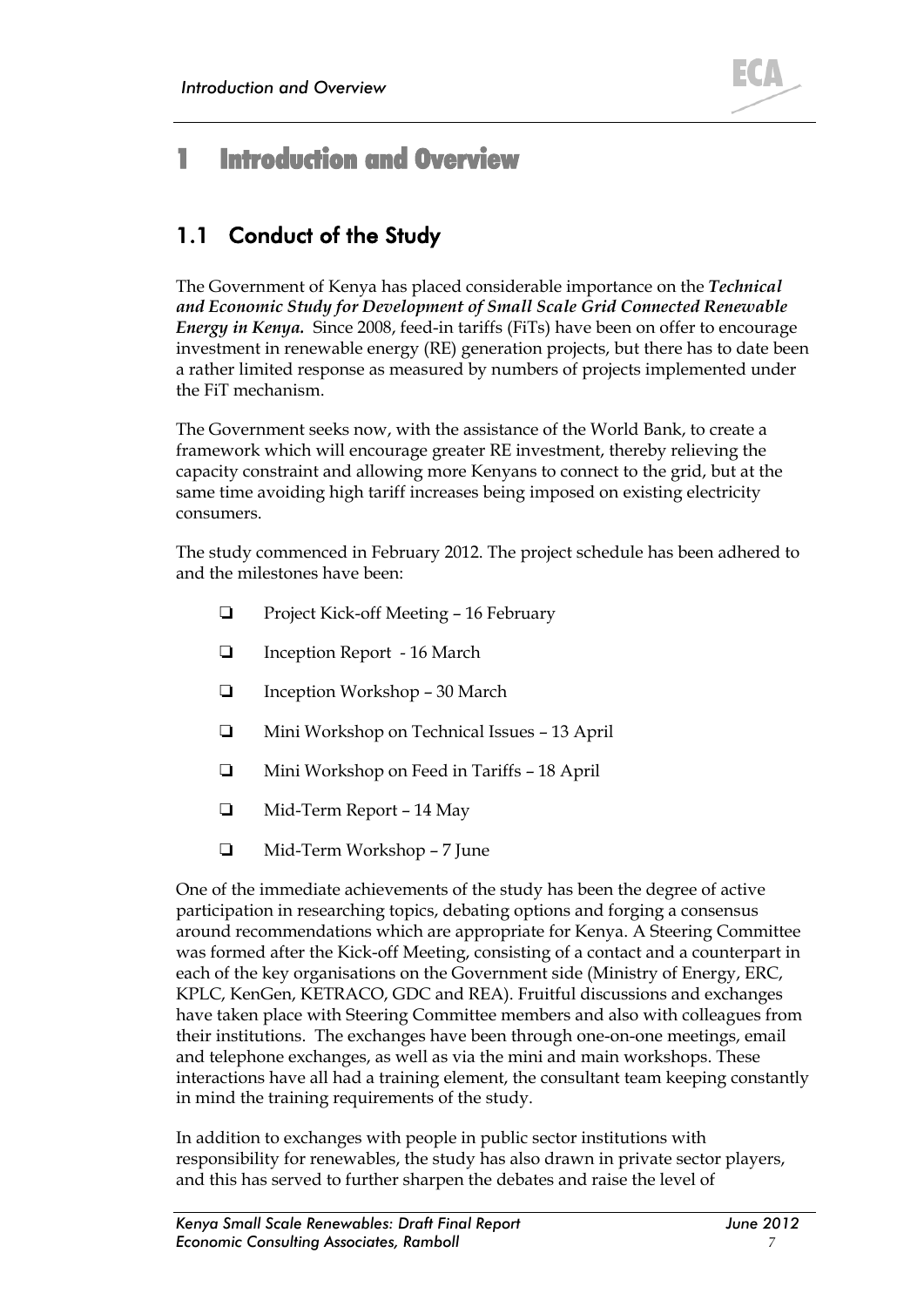

recommendations being made. The main workshops have been attended by project promoters, bankers and technical experts. We have also had extensive exchanges via email with private companies and support organisations (such as RTAP - the Renewable Energy and Energy Efficiency Financing Programme, and Greening the Tea Industry in East Africa).

The scheduled timetable for the remaining steps of the study is as follows:

- □ Draft Final Report 22 June
- $\Box$  Final Workshop Thursday 19 July, with associated discussion/training sessions on engineering aspects and use of the FiT Model
- Final Report 2 August

## 1.2 Overview of the Small-Scale Renewables sector

The electricity sector in Kenya is in many respects performing well. In the generation segment, there are independent power producers (IPPs) providing around 27% of the generated energy. The listed companies - Kenya Power<sup>1</sup> and KenGen – are well run and financially sound, able to raise money through share and bond issues. Investment resources are also provided by government and donors, these being channelled in part through the Rural Electrification Authority.

The main problems in the sector are that existing capacity is barely able to meet demand, especially when hydrological conditions dip, and the electrification rate is only about 23%. Installed capacity in 2011 was only 1,590 MW, which is very low for a country of 40 million people (40 W per capita – South Africa's figures are roughly 40,000 MW for 50 million people or 800 W per capita). Kenya's Vision 2030 ambition is to be a middle income country in 18 years' time: this will require system capacity to grow to 15,000 MW by 2030. Rapid growth in capacity is required both to underpin the GDP growth targets and to allow universal access to electricity to be achieved.

The overwhelming priority right now is to expand capacity in pace with economic growth, maintaining an adequate reserve margin so that security of supply can be assured. There is a well-established least cost power development plan (LCPDP) process in place. Two of the major upcoming developments identified in the LCPDP will be in renewables – large-scale geothermal generation to provide base load, and a high capacity (2,000 MW) direct current regional interconnector which will make it possible for Kenya to import low cost hydropower from Ethiopia.

Small-scale renewables also have a role to play. The Inception Report included a detailed annex which analyses the substantial renewable energy resource potential in Kenya. While researching this potential, it became evident that the impression of

 $\ddot{\phantom{a}}$ 

<sup>&</sup>lt;sup>1</sup> Kenya Power is the trading name of the company. The listed name on the Nairobi Stock Exchange is Kenya Power & Lighting Co. Limited. The company is often referred to as KPLC.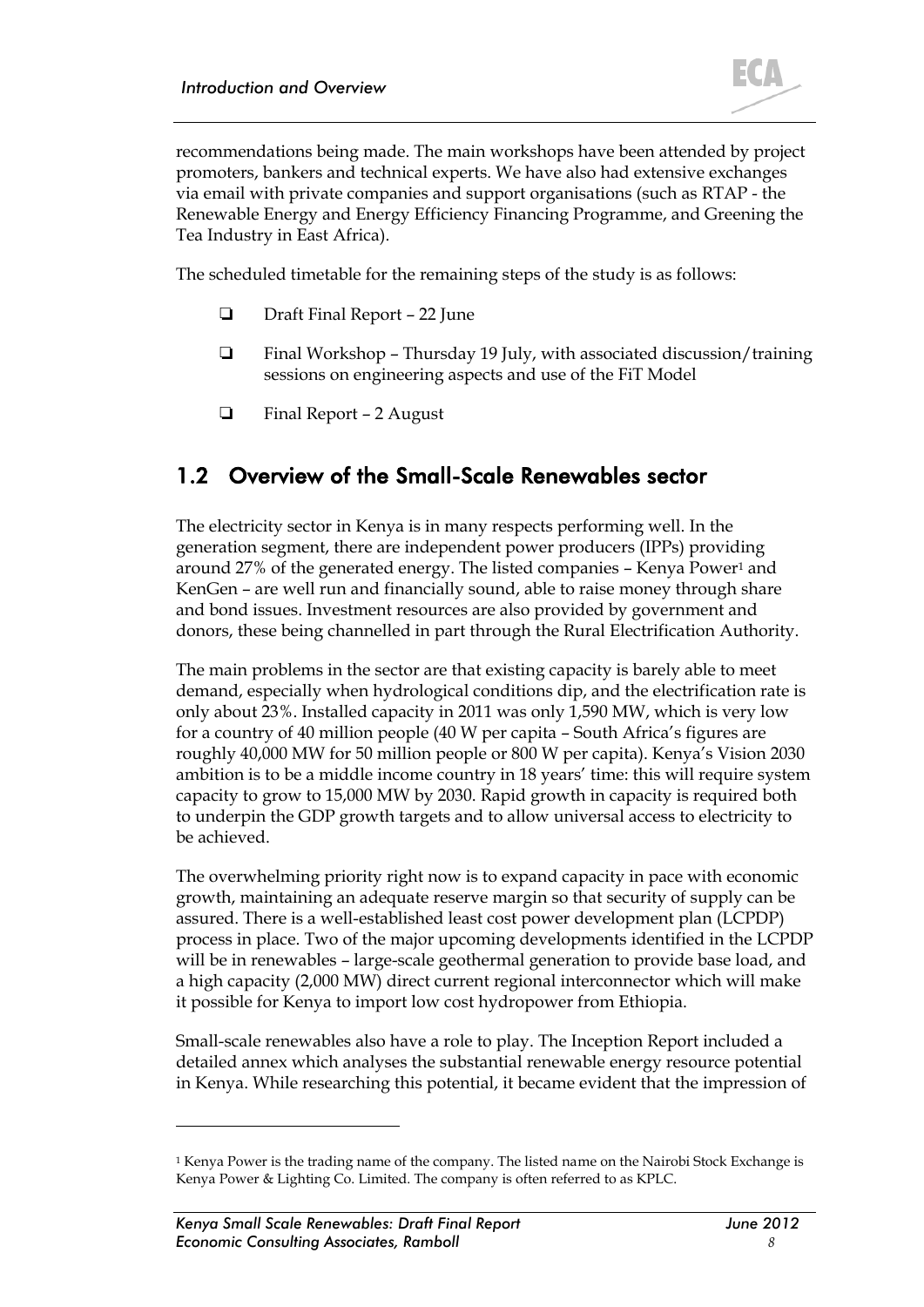a lack of up-take of the FiTs is belied by the existence of a significant pipeline of projects. Taking 'small-scale' as being less than 10 MW, it is noted that small-scale renewables presently contribute only 3% of installed capacity, but this proportion has grown rapidly from around 1% in 2005. Our analysis of the pipeline of projects indicates that installed small-scale capacity will grow from the current level of under 50 MW to 350 MW in 2018, constituting at that stage around 6% of total system capacity. The pipeline projects are assumed to be up to 30 MW, with 60% of the capacity increment being derived from small hydro and biomass – see [Table 1.](#page-8-2) The evolution of the contribution of small-scale renewables is illustrated in [Figure 1.](#page-8-3)

<span id="page-8-2"></span><span id="page-8-0"></span>

| Table 1 Pipeline projects 2012-2018 |                |         |  |  |  |  |  |  |  |
|-------------------------------------|----------------|---------|--|--|--|--|--|--|--|
| <b>Total MW</b>                     | No. of sites   | By when |  |  |  |  |  |  |  |
| 119                                 | $35+$          | 2018    |  |  |  |  |  |  |  |
| 65                                  | 8              | 2016    |  |  |  |  |  |  |  |
| 51                                  | $\overline{2}$ | 2014    |  |  |  |  |  |  |  |
| 36.5                                | 8              | 2016    |  |  |  |  |  |  |  |
| 22                                  | 4              | 2018    |  |  |  |  |  |  |  |
| 10                                  | 1              | 2015    |  |  |  |  |  |  |  |
|                                     |                |         |  |  |  |  |  |  |  |

*Source:* Inception Report

<span id="page-8-3"></span><span id="page-8-1"></span>

*Kenya Small Scale Renewables: Draft Final Report June 2012 Economic Consulting Associates, Ramboll 9*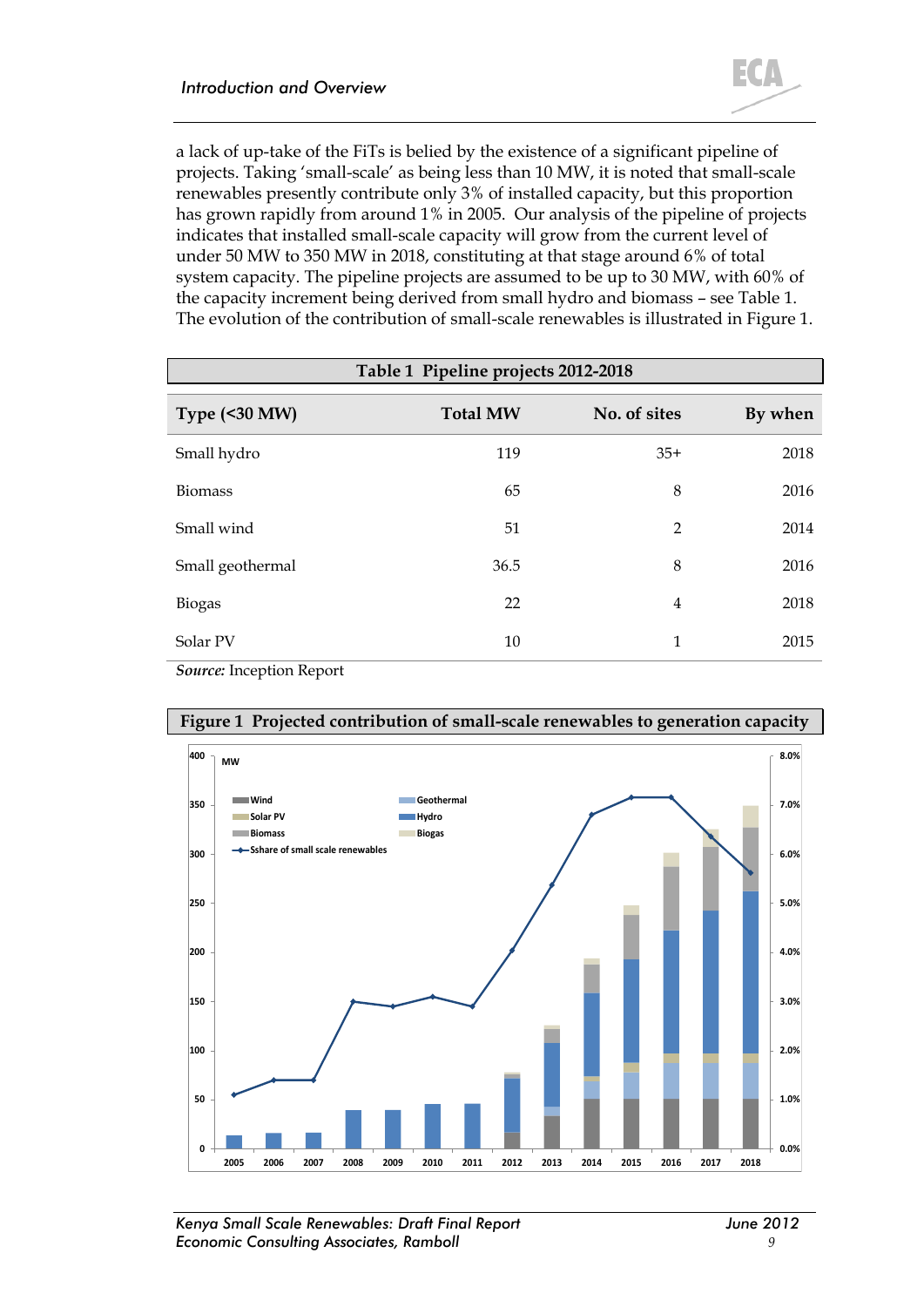The number of projects would be about 12 per annum, with an average size of 3.6 MW, which sounds manageable from the viewpoint of the administrators of the FiT system. The underlying assumption for the overall electricity system growth is the LCPDP forecasts based on reaching the ambitious Vision 2030 targets. The required growth rate for the system capacity is an annual average of 22% per annum, or in absolute terms an average increment of 660 MW each year.

The existence of a significant pipeline of projects is confirmed by other sources. The Regional Technical Assistance Project that is based in the Kenya Association of Manufacturers s of 18 May 2012 had a pipeline of 79 projects, of which 66 had been reviewed. Of these, 26 are classified as predominantly energy efficiency projects (including cogeneration, fuel and electricity cost abatement). Details of the remaining 40 renewable energy generation projects are given in [Table 2.](#page-9-1) These projects are all targeted for implementation by as soon as 2014. One bottleneck is likely to be funding: the \$155 million debt finance requirement for the 66 projects is nearly four times the financing capacity of the subsidised AFD credit line for Kenya. Other concessional loan financing is being sought.

<span id="page-9-1"></span><span id="page-9-0"></span>

| Table 2 RTAP project pipeline as of mid May 2012                               |    |    |     |       |  |  |  |  |  |
|--------------------------------------------------------------------------------|----|----|-----|-------|--|--|--|--|--|
| No. sites Total MW Investment US\$ m Unit cost US\$/kW<br><b>RE</b> Technology |    |    |     |       |  |  |  |  |  |
| Hydro                                                                          | 27 | 59 | 158 | 2,678 |  |  |  |  |  |
| <b>Biomass</b>                                                                 | 2  | 6  | 6   | 1,000 |  |  |  |  |  |
| Wind                                                                           | 3  | 10 | 25  | 2,500 |  |  |  |  |  |
| Geothermal                                                                     | 2  | 5  | 19  | 3,800 |  |  |  |  |  |
| <b>Biogas</b>                                                                  | 3  | 5  | 7   | 1,400 |  |  |  |  |  |
| Solar PV                                                                       | 3  | 3  | 11  | 3,667 |  |  |  |  |  |
| Totals                                                                         | 40 | 88 | 226 | 2,568 |  |  |  |  |  |

*Source:* RTAP project database

Another potential bottleneck is the administrative procedures required for project approval and implementation. To ensure that the pipeline of projects actually move into implementation in the timescale envisaged, it is imperative that means be found to speed up and streamline the procedures for project approval and financing. The structures and procedures currently in place will not be able to cope with the large increase in demand for approvals that is expected to be coming through shortly.

### <span id="page-9-2"></span>1.3 Overview of the approach

The main objective of this study is precisely to reduce the transactions costs involved in project start-up and in the operational phase of small power producers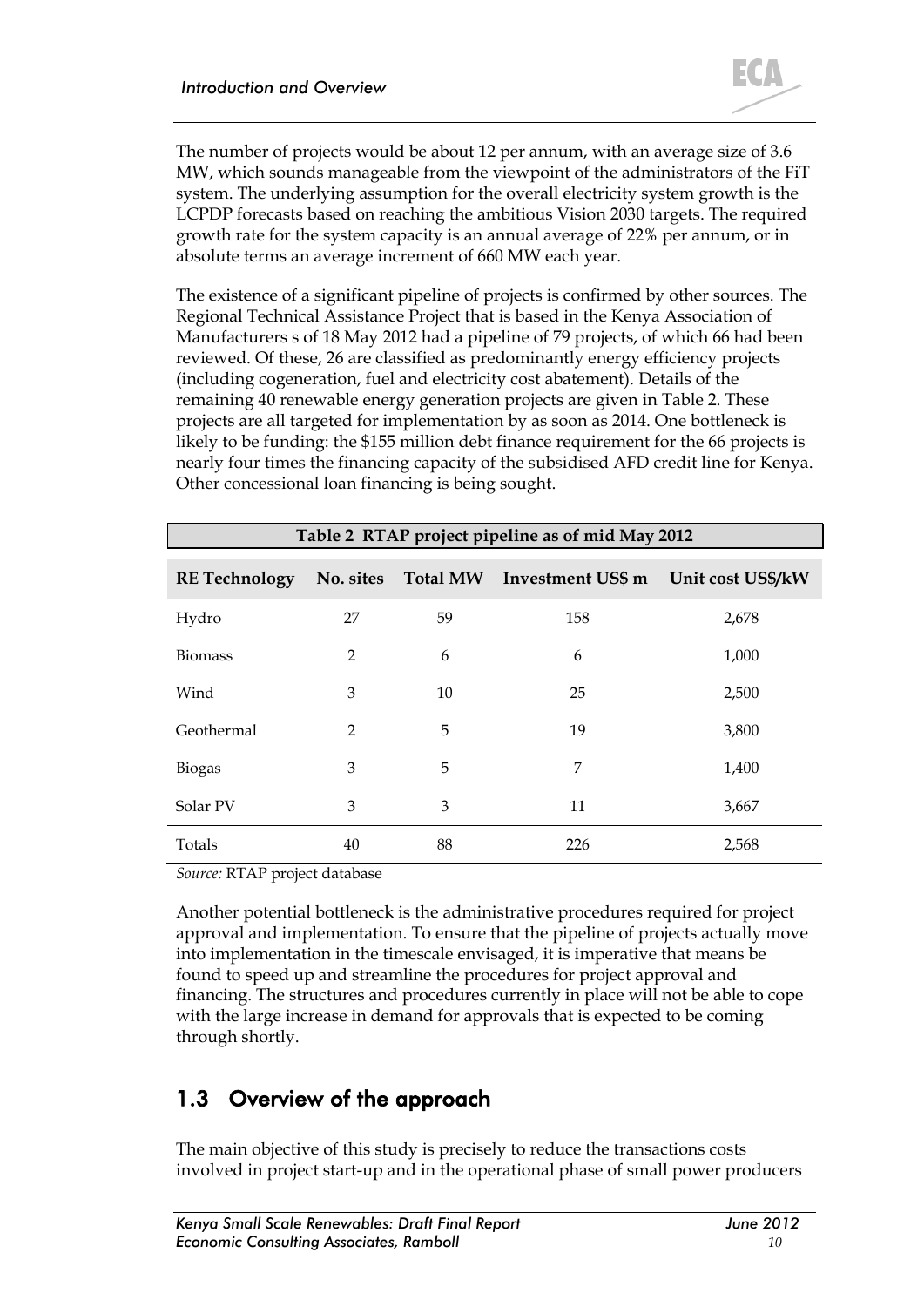(SPPs). The first few projects to have been introduced under the FiT mechanism have involved significant transactions costs, particularly for the project promoters and for KPLC in the phase of negotiating a power purchase agreement (PPA). The most important element of the approach adopted in this study to the minimisation of transactions costs has been to introduce the idea of a *Standardised Non-Negotiable PPA* which would be based on a fixed, non-negotiable FiT for each technology. Cutting out negotiation altogether is clearly a major step forward, and the standardisation of the PPA also implies that there is no monitoring to be done during the PPA implementation; so on-going as well as up-front transactions costs are being dramatically reduced.

However, a standardised non-negotiable PPA can only be applied in certain circumstances and there are certain costs and limitations which result:

- There is no bidding for renewable sites and resources a *first come, first served* system applies.
- The plants are '*embedded*', that is *not despatchable* by the National Control Centre.
- $\Box$  They are connected at distribution voltages of up to 33 kV and operate on a *'must run, must take'* basis at a feed-in tariff which is fixed for each technology type and capacity level.
- $\Box$  Given the physical limitations of distribution systems and the implications of non-despatchability, the plant capacity for the embedded plants is to be limited to a *maximum of 10 MW*.

These limitations are to be traded off against the simplicity and efficiency of the standardised non-negotiable PPA, and the direct economic gains (to sponsors and the electricity sector as a whole) of projects being implemented and generating returns much sooner than would be the case if each and every PPA had to be separately negotiated. The factors listed above do not preclude small-scale renewables playing a significant role in national electricity supplies, as well as offering local advantages (notably voltage support when the generators are located at the end of long distribution lines). A country such as Sri Lanka provides an important example of successfully implementing the standardised non-negotiable approach. The scheme was introduced in 1996 and has grown since that time. Embedded small-scale renewable generators presently have a combined capacity equivalent to 10% of Sri Lanka's national maximum demand. The plants have operated without technical problems arising, despite their being non-despatchable.

The standardised non-negotiable PPA for embedded generators of less than 10 MW is not the only support framework that is presented in this report. After considering all the combinations of aspects of (project scale, technologies, support instruments, transmission interconnection costs, feed-in tariffs), various different packages or '**Categories**' of support for small scale renewables are proposed. The recommended categories are:

*Category 1* – Electricity Banking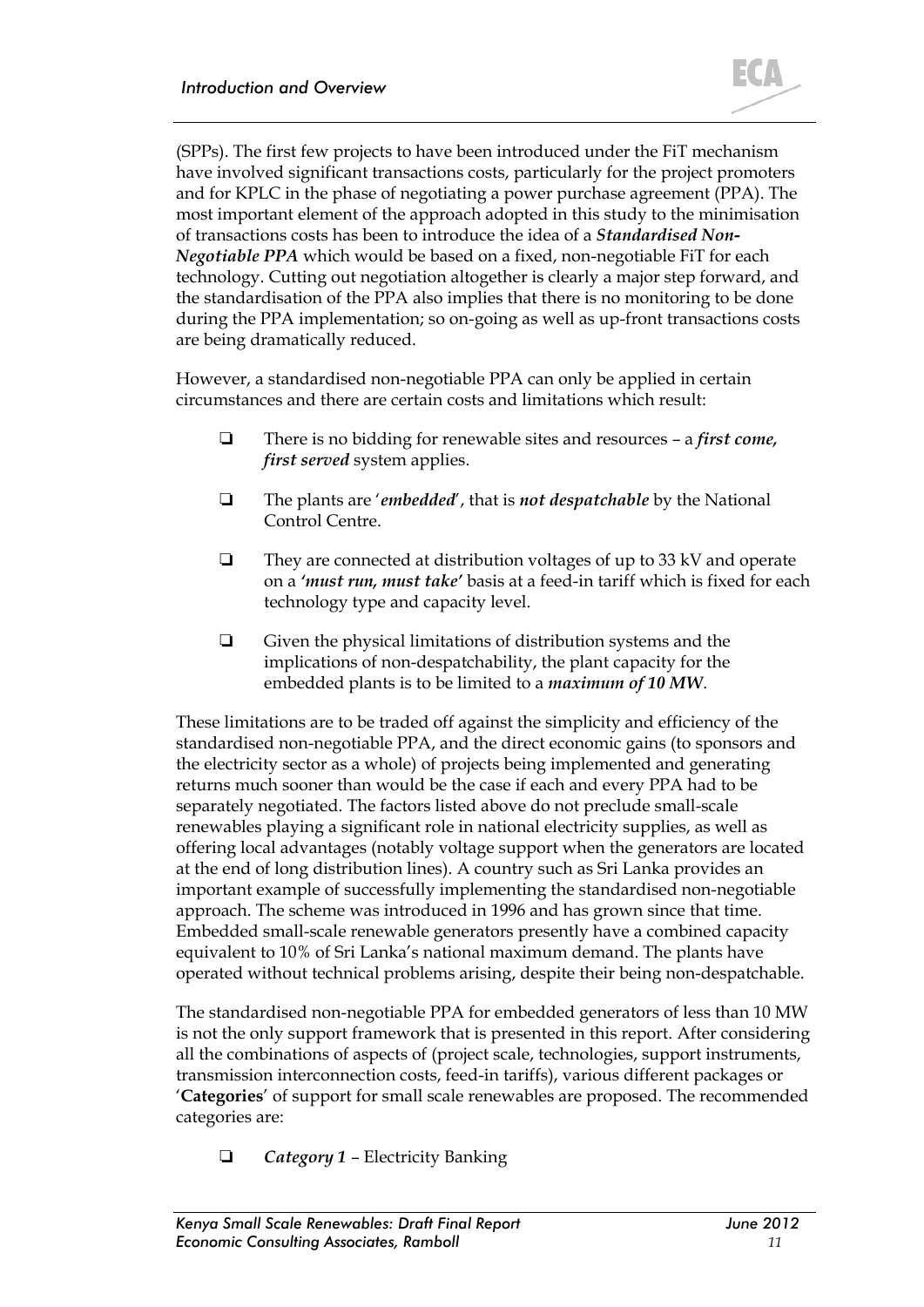

- *Category 2* Net Metering
- *Category 3* Standardised Non-negotiable PPA

These are discussed further in Section [2.](#page-12-0) At an earlier point in the study, support frameworks for renewable projects larger than 10 MW but still relatively 'small' were presented, but after thorough discussion this category has been replaced by a set of guidelines for larger projects, rather than a specific incentive framework. This is discussed further in Section [2](#page-12-0) below.

## 1.4 Overview of the report and the deliverables

The main part of this report (Section 3) examines key aspects of the implementation of these categories, relating these to the seven main tasks laid out in the Terms of Reference (TOR) for the study:

- Task 1: Regulatory instruments for SPPs connected to the national grid
- Task 2: Tariffs for SPP sales into the interconnected system
- Task 3: Grid Integration Connections
- □ Task 4: Grid Integration Operations
- Task 5: Regulatory instruments for SPPs supplying isolated grids
- Task 6: Planning potential for SPPs in Kenya and private sector participation
- □ Task 7: Management of FiT approval process

This draft Final Report is a relatively brief and succinct document, the objective of which is to lay out the main arguments to back the recommendations. The substantive deliverables are associated documents:

- *Separate Deliverable 1:* Draft Revised FiT Policy
- *Separate Deliverable 2:* Standardised Non-Negotiable Power Purchase Agreement
- *Separate Deliverable 3:* Connection Guidelines for Small-Scale Renewables
- *Separate Deliverable 4:* FiT Model
- *Separate Deliverable 5:* Application and Implementation Guidelines
- *Separable deliverable 6:* Monitoring & Planning Tool
- *Separate Deliverable 7:* PPA Template for Projects larger than 10 MW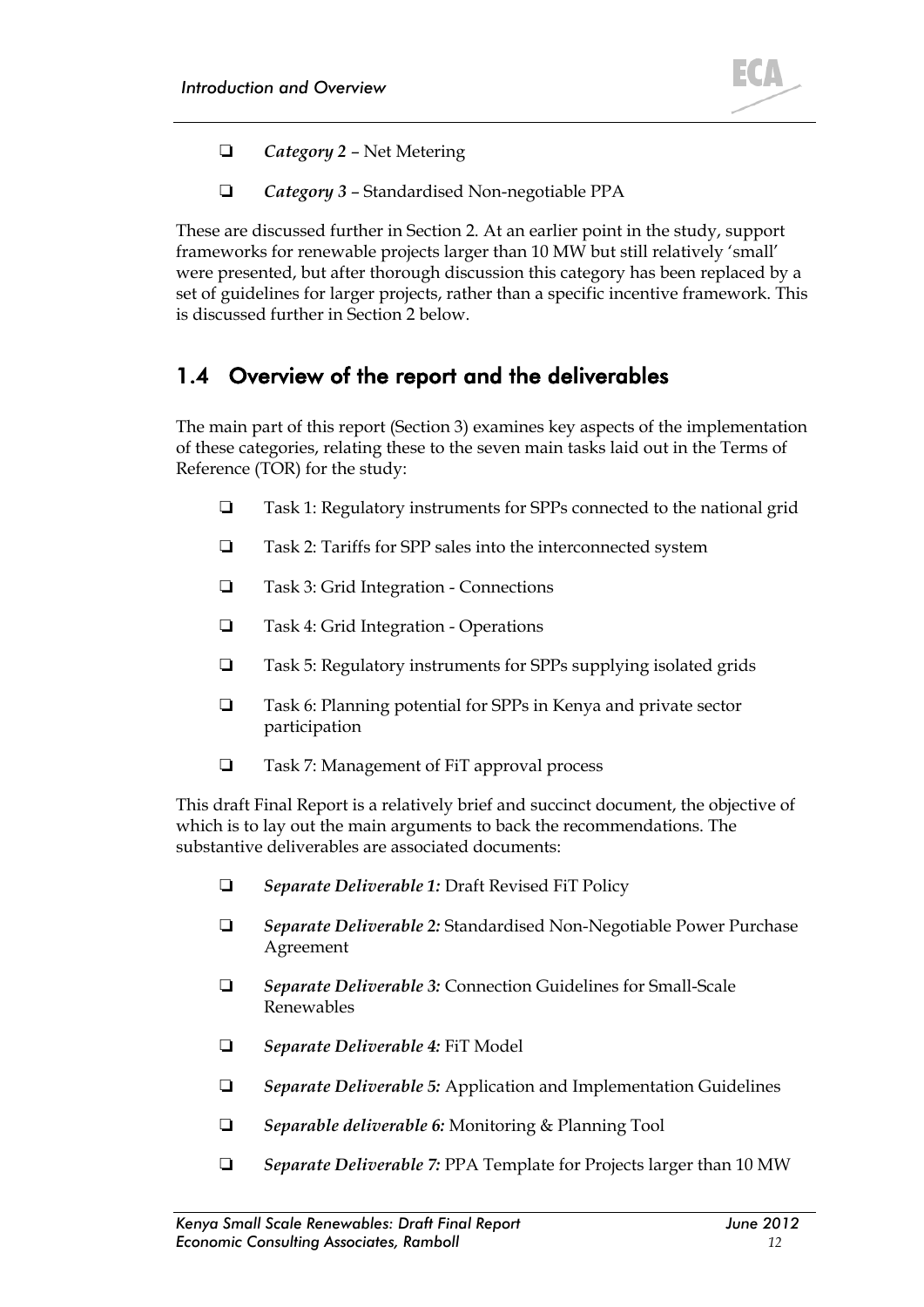

# <span id="page-12-0"></span>2 Categories for promoting small-scale grid connected renewables

## 2.1 Study objectives and principles adopted

As the number of small renewable generation project applications grows and subsequently the number of small generators on the grid grows, it will become imperative to have procedures and operational practices which are as simple and as easy to manage as possible.

The primary objective of the study, as laid out in the TOR, is to minimise the transaction costs for the utility and the small power producers. The principles adopted to achieve the primary objective relate both to the start-up and the implementation phases of a small renewable project:

- *Start-up transactions costs:* The transactions costs associated with submitting a proposal for a small renewable project, having it approved, obtaining all the necessary agreements and permits, should be as simple and as streamlined as possible.
- *On-going transactions costs:* The transaction costs during the implementation phase should also be minimised. As far as possible, arrangements which require data to be collected and processed about the operation of small generating plants are to be avoided.

This immediate objective is cast in the context of objectives of the Electricity Expansion Project of which it is a part:

- $\Box$  Improve the quality and availability of power in Kenya
- $\Box$  Make power available to all Kenyans.

The broad national goal is to increase the supply of renewable energy into the interconnected and isolated grids.

Making these principles operational involves standardisation of procedures and automation in operation, for example, having a standardised PPAs and making small generators non-despatchable and not having penalties either for nonperformance of the generator or non-availability of the transmission lines needed to evacuate the power.

These examples of standardisation and automation are intended as a preview of the discussion in this report: the framework this study is to recommend has to cater for a wide variety of situations and technologies. The main aspects which have been considered during the study are:

Project scale – different capacity limits for standardised arrangements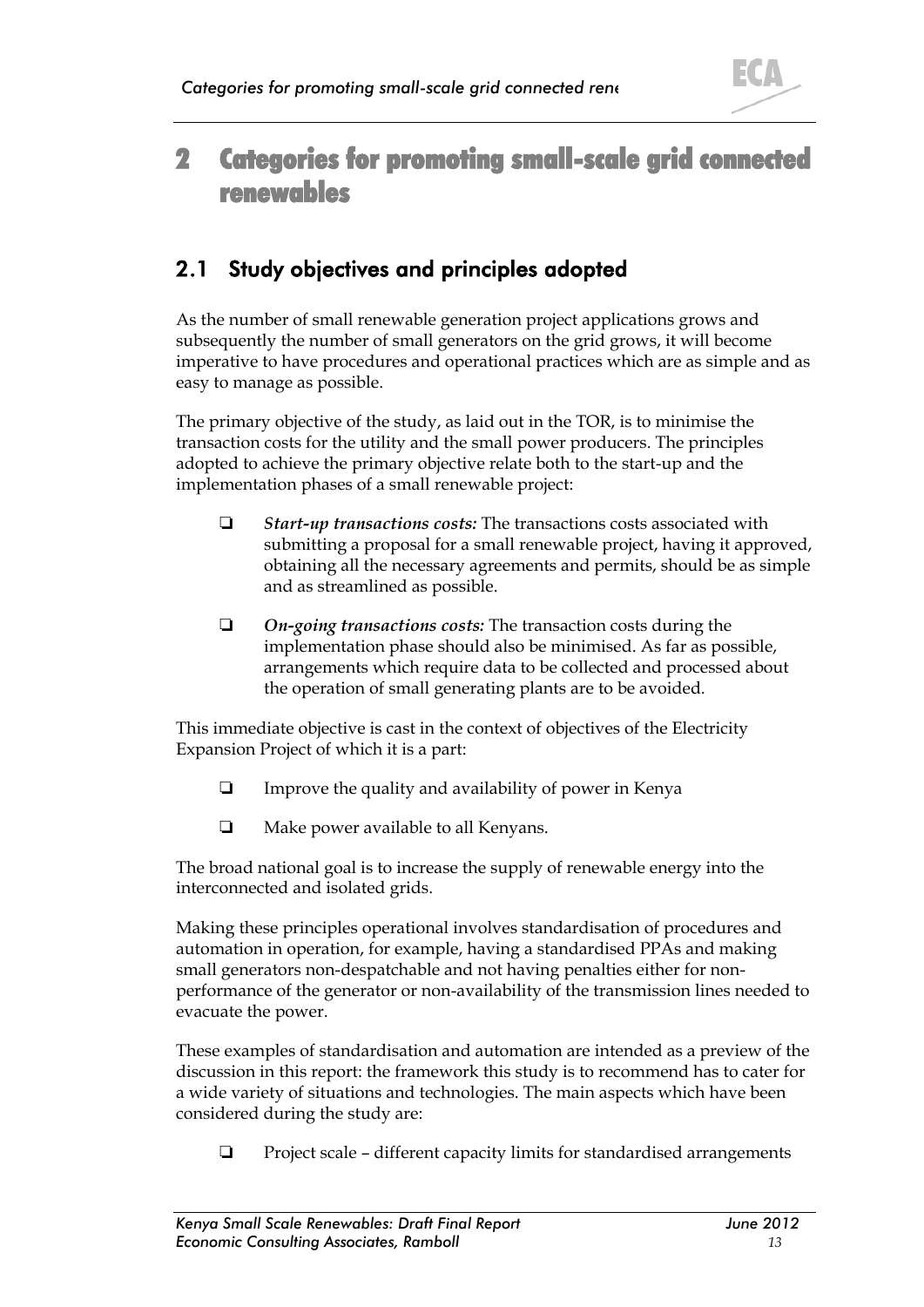

- $\Box$  Technologies wind, biomass (grown and waste considered separately), small hydro, geothermal, biogas and solar
- $\Box$  Support instruments different forma of net metering, standardised approaches for first come, first served approaches, solicited competitive bidding.
- $\Box$  Transmission interconnection costs whether these should be paid by the developer or the offtaker, or some sharing mechanism
- $\Box$  Feed-in tariffs (FiTs) whether technology-specific and cost reflective, or avoided cost based, and what capacity of project should be eligible.

From these issues, a number of 'categories' of support have been distilled and refined during the course of the study. These have been briefly previewed in Section [1.3](#page-9-2) and are described in turn in more detail in the remainder of this section.

## 2.2 Category 1- Electricity Banking

Category 1 is a variant of net metering, but one which does not involve any payment being made by KPLC for surplus electricity that may be supplied into the grid. Essentially, this model is limited to customers of KPLC signing up to be generators as well as consumers of electricity. The customers continue to pay monthly fixed charges and in months when they consume more than they generate, they are charged for the net amount. In months when they generate more than they consume, they are allowed a free banking facility. By this is meant that the surplus electricity fed into the grid is recorded and this 'saved' balance can be drawn down and used in subsequent months. To keep things simple and minimise administrative costs, there is no charge for this banking service.

The size of the generator is limited by the fact that the existing customer connection is used for the interconnection. All types of customer should be eligible – commercial and industrial customers as well as domestic customers. The nondomestic customers could invest in relatively large generators, but given that no customer will ever be paid for any surplus, the size of a generator will tend to be scaled so that an electricity banking customer, whether domestic, commercial or industrial, will be roughly in balance over the longer run.

A single reversible meter is adequate for Electricity Banking, but in order to maintain comprehensive records of the grid-connected renewable energy generation, we recommend that Electricity Banking customers be required to install a separate meter to record the electricity generated.

## 2.3 Category 2 - Net Metering

Category 2 is similar to Category 1, except that the customer is paid for the net electrical energy supplied to the grid. In the simplest form of Net Metering, the customer has a reversible meter and is paid at the retail tariff for any surplus that is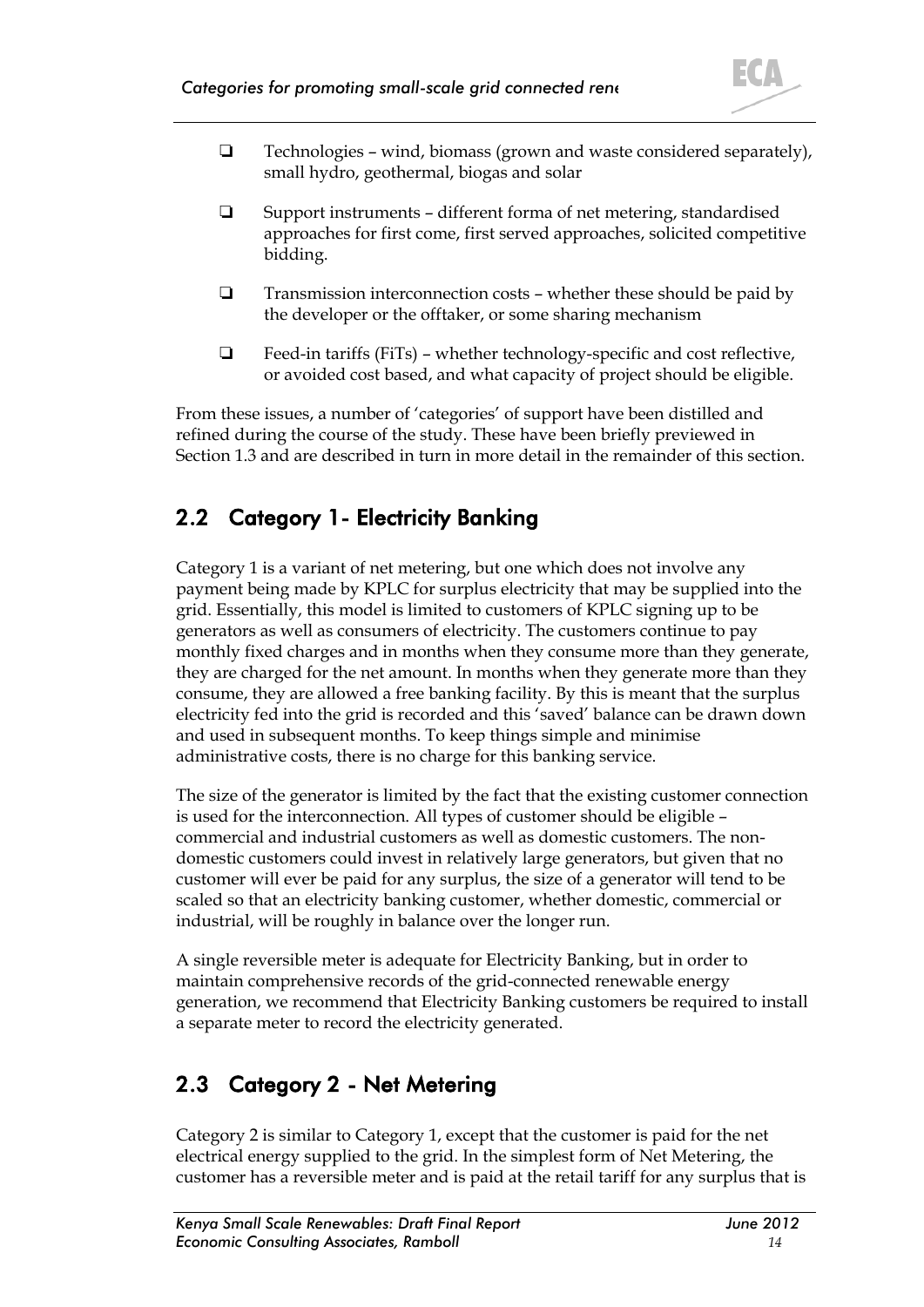

produced. This arrangement is generous to the customer, because the utility continues to have to provide capacity backup and network services to evacuate the electricity that is produced, and these services are not paid for when the net surplus is bought at the retail tariff. This arrangement is offered in some countries as an incentive to encourage net metering, but is not acceptable in Kenya, where an additional concern is the loss of contribution of the net metering customers to the 'pot' that is used for cross-subsidising poor households.

The on-going Cost of Service (COSS) study will determine the capacity and the energy costs incurred at each voltage level and for each customer category. We recommend that the payment for net metering should be the energy charge for that customer category. It is further recommended that net metering from the start be established on a two meter system, that is separate meters for the energy that the customer draws from the grid and for the energy that is supplied to the grid. A single meter would be more in keeping with the 'simplicity first' mantra of this study, but in this case separate meters would have several advantages for KPLC:

- $\Box$  Separate meters would allow for a precise estimate to be made of the renewable energy being produced by net meter customers: a single reversible meter would give net balances only.
- $\Box$  Separate meters would allow the customer to be charged at a full rate for the energy consumed, including incorporating the rising block tariff structure. The contribution to the cross-subsidy 'pot' would thereby be preserved.
- $\Box$  Separate meters would also make it possible to introduce tradable green certificates, if this was ever thought desirable for Kenya.

## 2.4 Recommendations and procedures for Categories 1& 2

We recommend that Electricity Banking (Category 1) by implemented immediately and Net Metering (Category 2) introduced as soon as the COSS study has generated the necessary information to set the net metering tariff for each category of consumer at the level of the energy costs of supplying that category, and has established the rules for indexation.

Electricity Banking (no payments) and Net Metering (payments for surpluses) can be facilitated in a very simple and straightforward manner:

- *Agreement:* a simple form of agreement between the customer and the utility, which is executed at the local KPLC office, will be adequate. Allowable capacity is to be up to the existing capacity customer has with the utility.
- *Light handed regulation*: no formal license is to be required from ERC, but ERC is to be provided with a register of Electricity Banking and Net Metering customers and is to have powers (through a regulation) with regard to safety and access to data.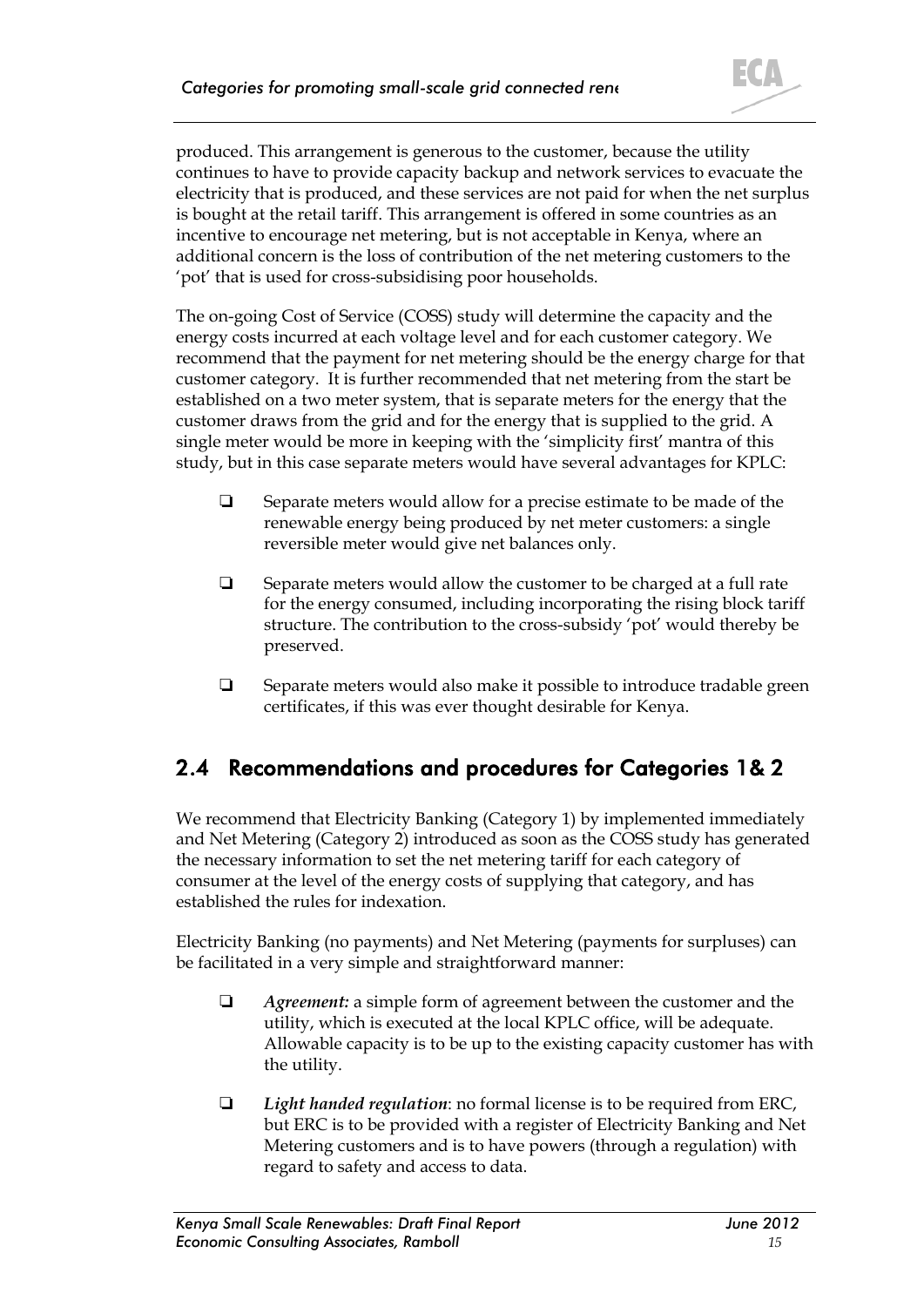

- *Electricity banking credits*: there should be full ownership of credits by electricity banking customers (ie they can carry forward credits indefinitely, and can take their credits with them when moving house provided they remain customers of KPLC).
- *Net metering surplus energy*: Net Metering customers are to have separate meters for their purchases from the grid and for the electricity they supply into the grid. They are to be paid on a quarterly basis for surplus energy, at the agreed tariff (equivalent to the level of the energy costs of supplying that category of consumer).

## 2.5 Category 3 - Standardised non-negotiable PPA

Category 3 is the main focus of this study. As already explained in Section [1.3,](#page-9-2) to minimise up-front and on-going transactions costs for projects of up to 10 MW, there is to be a standardised, non-negotiable PPA, based on fixed FiT values. The projects are to be non-despatchable and will operate on a 'best endeavours' basis with the minimum of requirements for penalties to cater for the risk that either the small renewable or the offtaker (KPLC) will fail to perform as planned.

The detailed implications and requirements for Category 3 projects are covered under the task headings in Section [3.](#page-20-0) The seven separate deliverables are also fundamentally oriented to providing what is needed to implement renewable projects of less than 10 MW via the standardised non-negotiable PPA mechanism.

*Recommendation:* We recommend that the changes in FiT policy that are captured in the revised July 2012 draft be accepted. These entail the introduction of the Standardised Non-Negotiable PPA, new values for the FiTs from an updated FiT Model, Connection Guidelines for connection and operation of the generators, new application and acceptance Procedures, and the adoption of a Monitoring and Planning Tool by the FiT Committee.

## 2.6 Larger renewable projects (>10 MW)

Large renewable projects, which will involve the utilisation of unique natural resources, should be developed for the benefit of Kenya as a whole. An efficient way to ensure this outcome is for the Government of Kenya to identify and develop the projects up to some early point in the project cycle and then invite competitive bids from project developers. This principle has already been adopted in respect of large-scale geothermal resources, where GoK has established the Geothermal Development Company (GDC), which undertakes the upstream drilling to identify the resource and then sells on to developers, who have to bid for the sites. This is a useful way of government taking on the upstream development risks and of maximising the value of the national renewable resources that have been identified. Whenever possible, the same principle is to be adopted for other large-scale renewable resources. Careful design of the bidding process is needed in order to ensure that it is successful, an important measure of success being that the chosen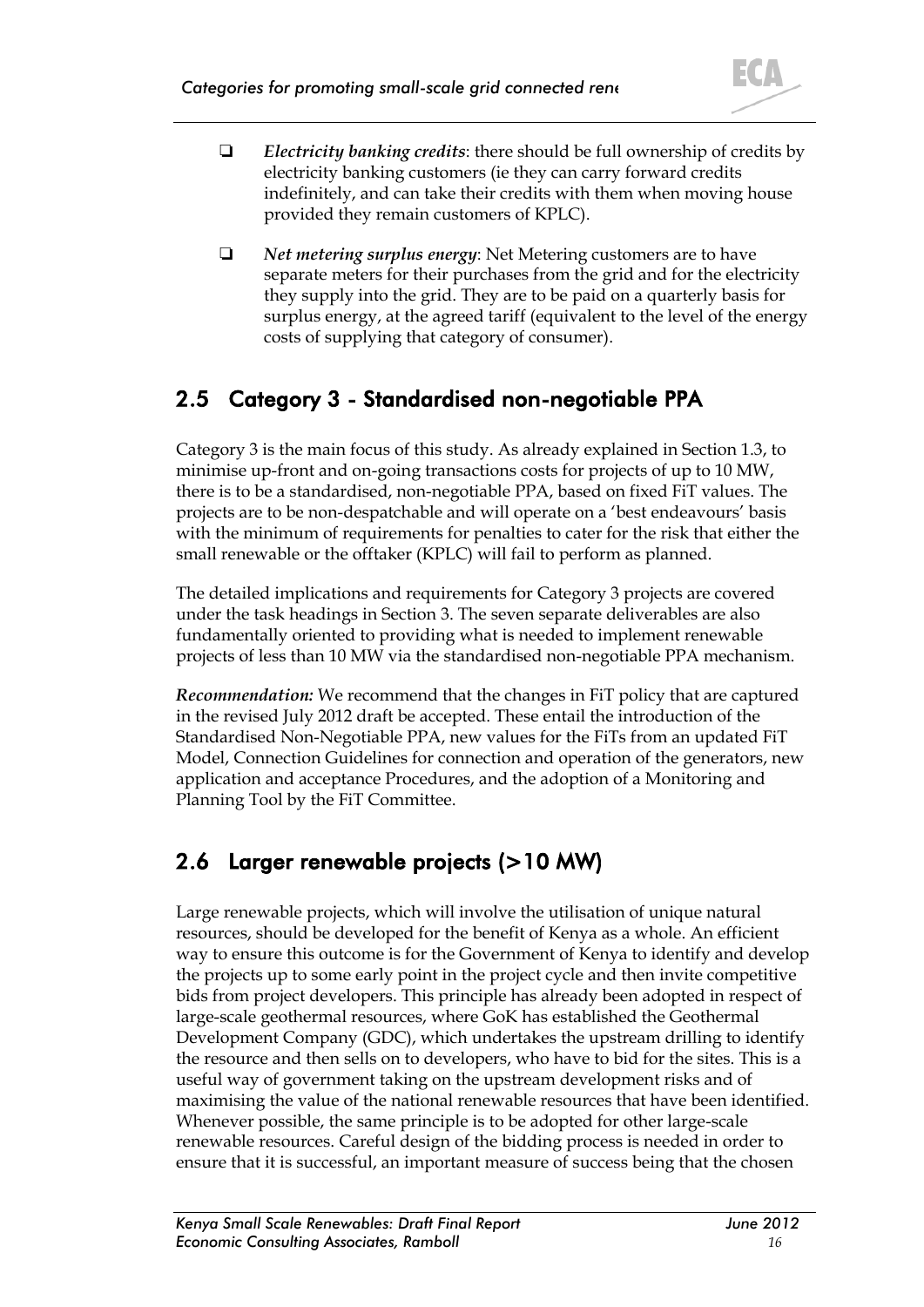

project is actually implemented (unless there are adequate bid bonds in place, projects with low bids may be abandoned).

In some cases, a bidding process would not be possible. This applies in particular to some of the wind projects where the proving of the resource has involved substantial investments being made by project sponsors, even though the Ministry of Energy has also invested significantly in wind data collection. In the case of biomass or biogas, often the feedstock is already captive on site or already owned/controlled by a private company or parastatal and a bidding process would not be appropriate.

For such projects, the cut-off of 10 MW for Category needs to be justified, given that it is to some extent arbitrary – it could be set at a somewhat higher or lower level. Taking into account the requirement that the embedded generators be connected to the distribution network, the figure of 10 MW has been chosen in part because this would be the limit for efficient transfer of power over a reasonable distance (such as 10 km). Beyond the 10 MW limit, bigger generators should be connected at higher voltage levels, and the National Control Centre really needs these bigger plants to be despatchable. Once the plants are despatchable, many of the 'normal' provisions of a PPA must be restored and there is no longer the basis for a standardised, nonnegotiable PPA. In particular, there is need to make provision for compensation to be paid when the plant is not available, and conversely when KPLC lines are down and the electricity being generated cannot be bought.

The remaining element of standardisation is the FiT itself. Under the present FiT policy, solar and small hydro are limited to 10 MW, but a feed-in tariff is offered up to much higher limits for other technologies (40 MW for biogas, 70 MW for geothermal and 100 MW for wind and biomass). We have considered providing fixed FiTs for large projects, but after carefully reviewing the available data for each technology, have concluded that this would be an unnecessarily risky approach. The problem is that there are simply not enough projects to work from to have a reasonable level of confidence about the data that goes into the FiT Model. Offering a FiT that is based on data from a few projects which may or may not be representative would be most unsatisfactory. Once incorporated into a PPA, the FiT would be in place for a 20 year period. An inappropriately high tariff would impose a considerable burden on electricity consumers, while an inappropriately low tariff would result in a curtailment of investment at a time when new capacity relieving supply constraints on the system would have significant economic benefits.

A fairer approach is to require that tariffs be set on a project-specific basis. This will involve the use of the standard FiT Model, but with the data inputs that are specific to the project being considered. The US dollar-denominated tariff that is calculated through this approach will therefore be tailor-made to deliver the agreed 18% before tax rate of return on equity (ROE). The standardised FiT based on an 'average' project may or may not deliver 18% ROE in an actual project situation. Some projects will have exceptional resources or are located much closer to the grid so that the interconnection cost provision is overly large, and these should do better than 18% ROE. Other projects will be less fortunate, but their sponsors may still decide they are worth pursuing even though the ROE may be projected to be less than 18% even at the planning stage.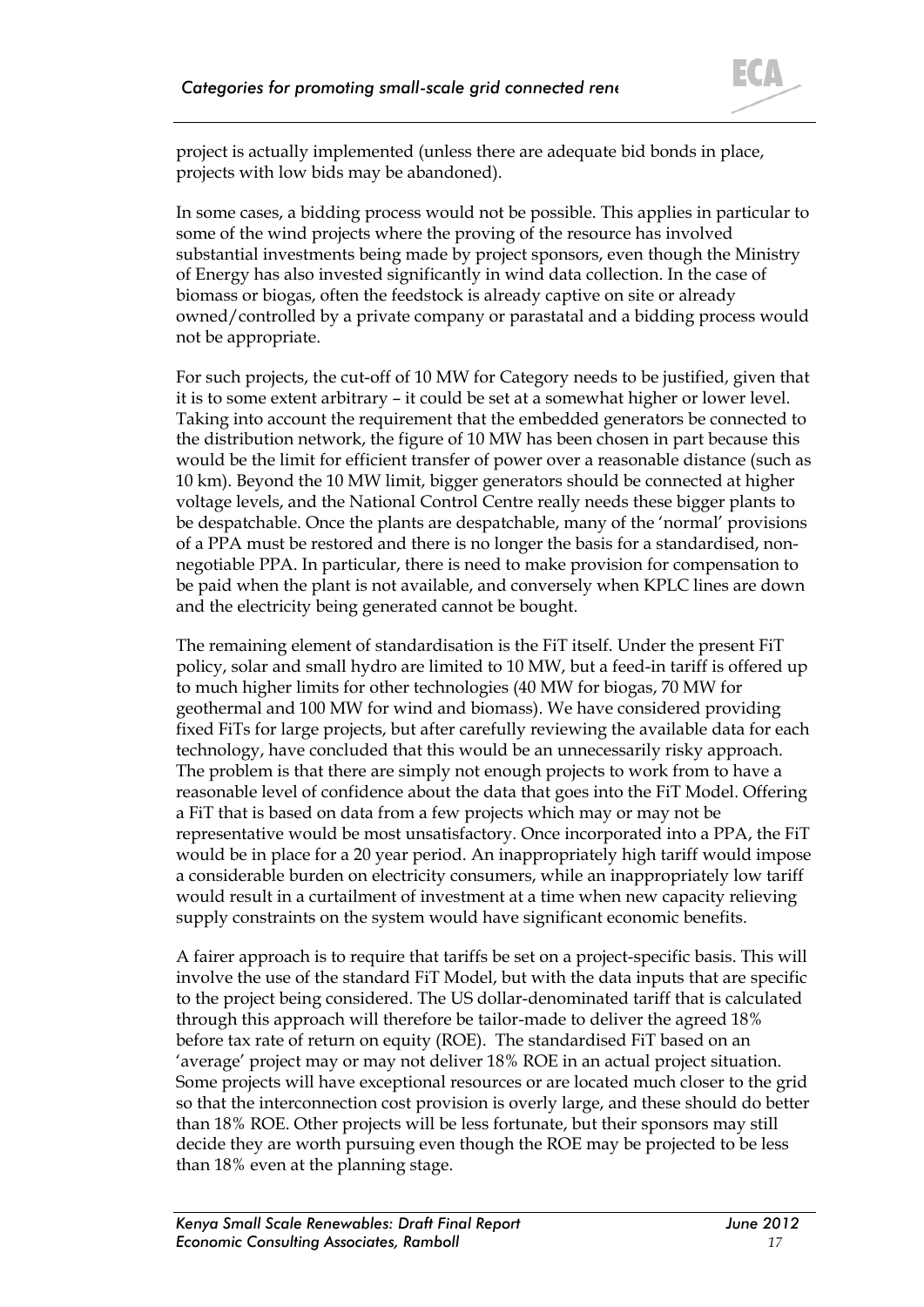

What is proposed for the larger projects is an assured 18% ROE before tax. This will reassure developers who have been responding to the existing framework and who may at first be disconcerted to find that a fixed FiT is in future going to be limited to 10 MW. On the KPLC side, there is need to develop the capability to carefully scrutinise and to the extent possible benchmark the proposals for larger projects. Under a system of project-specific FiTs, there is an incentive for proposers to 'gold plate' their projects (unnecessarily increase the capital base that forms the basis of the tariff calculation). The box below provides guidelines on identifying and dealing with the threat of gold plating.

#### **Box – Guidelines on identifying and dealing with gold plating**

Gold plating of project proposals by project promoters may be attempted through several different channels:

- Inflating expected capital and operating costs
- □ Inflating expected borrowing costs
- Underestimating the available project leverage, as decreased debt:equity ratios result in lower ultimate returns to equity
- □ Underestimating load factors

The cost factors vary for different renewables. All have in common that the costs are largely contained in the capital costs. Inflating expected costs can be accomplished through contracts with affiliates for installation and maintenance services: allocation of overhead costs and labor rates can make third-party services inflated for reporting purposes. At the construction stage, there can be discounts provided after-the-fact from the invoiced purchase price, in return for volume purchases or prompt payment. There can also be certain equipment vendor incentives above and beyond the base invoice or publicly reported cost. If there is a significant developer that does more than one project, or operates in more than one country, expenses can be allocated to certain projects and not others.

One way to limit this is to have equipment acquisition ranges that are acceptable for purposes of return calculations. Another way to do this is to ask to see *pro forma invoicess* with a certification by the Seller that these are the correct and only *pro formas*. Although these documents are typically considered confidential, this is getting more common in countries that provide certain renewable energy certificates or other virtual incentives for renewable power. Here, it could be made a condition for eventual receipt of the FiT tariff. Penalties could be linked to receipt of the full FiT value, with reduction going forward in the FiT if there is not transparency up front.

Other than cost, the key variable to change revenue projections is decreasing expected kWh output, in other words decreasing the expected load factor. With PV units, if solar data is available, it is fairly straightforward to model and calculate irradiance and corresponding kWh output by hour for different regions of Kenya. Wind and hydro technologies are less exact. With biomass and biogas projects, the economics are less intermittent and more predictable for purposes of vetting actual output.

Before large unsolicited projects can be accepted, it will have to be confirmed that they can be absorbed into the national grid without technical problems arising – a full despatch and load flow analysis may be required. There are particular concerns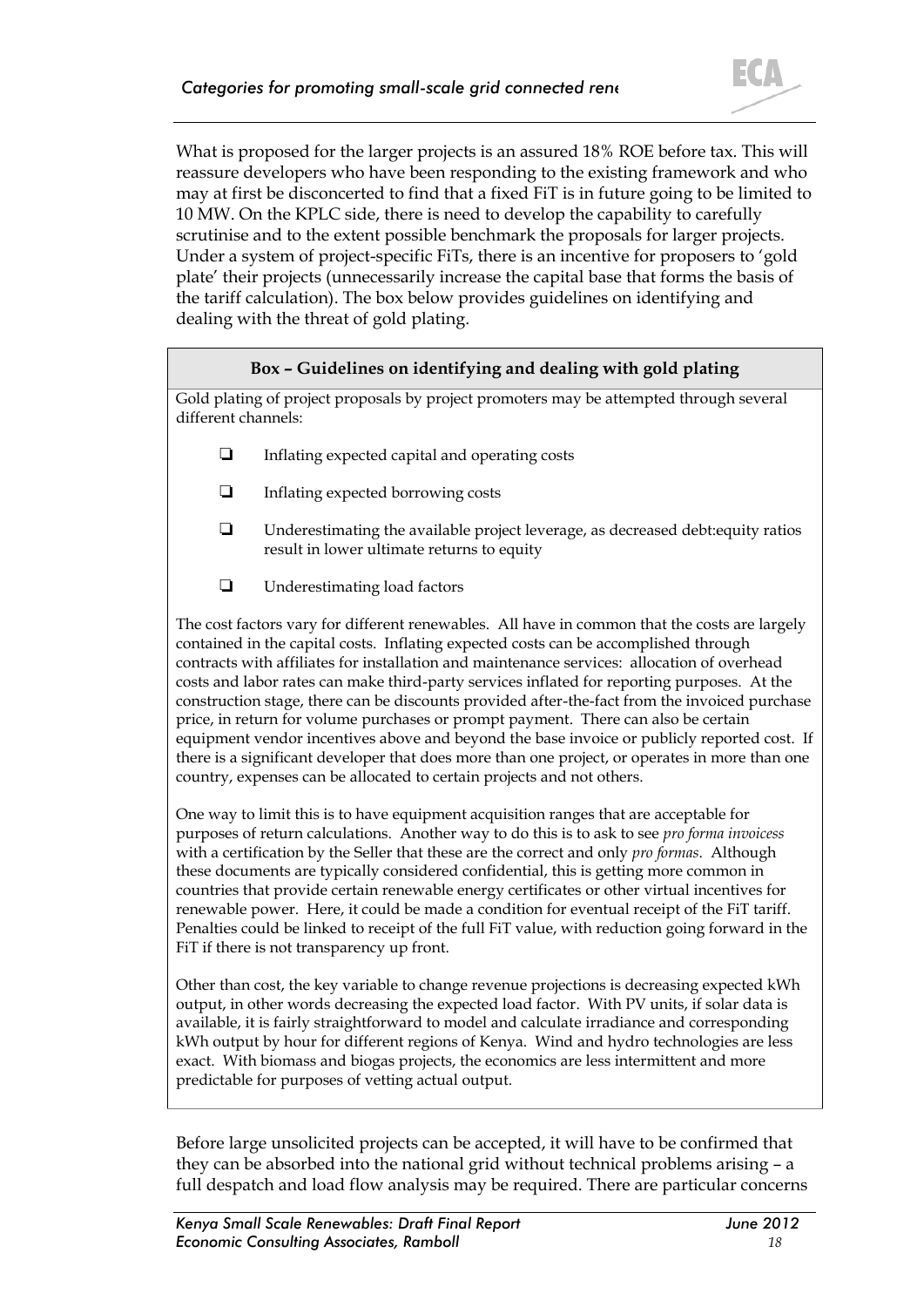

about the level of wind capacity on the system, an issue which is being studied in detail as part of the preparations for the 300 MW Turkana wind project.

A further requirement for considering an unsolicited project proposal is that the project should contribute to minimising the overall costs of meeting Kenya's demand for electricity over the life of the project. In conformity with established national LCPDP procedures, all plants of more than 30 MW should be put forward as candidate projects, and accepted for investment if they form part of the least cost development sequence that emerges from the runs of the optimisation model. The LCPDP framework can also be used to optimise project design, for example to indicate whether a hydro project should be designed as a relatively low capacity energy project or as a higher capacity peak power project. An example of this is provided by the Karura Hydropower project being promoted by KenGen. The feasibility study identified two configurations, both of which are to be treated as candidates in the LCPDP – a 67 MW energy project or a 90 MW peaking project. The best option to choose cannot be decided through the feasibility study analysis, but has to be determined in the system-wide context via the LCPDP process.

*Recommendations:* For large projects involving utilisation of significant national renewable resources, we recommend that Government carry out preliminary identification studies and then initiates a solicitation process. For this, a model Request for Proposal (RFP), which includes a model PPA appropriate for the scale of such projects, should be prepared, early and clear information regarding Government intentions should be publicly communicated and a phased approached may be required in sectors such as wind where many private developers in and outside of the FIT Policy have already invested significant resources. The objective would be to ensure not just a good outcome for electricity consumers but the best use of Kenya's renewable energy resources. Projects in this category must form part of the national least cost development plan and meet loadflow/dispatch requirements and stability checks. If the Government wants the project to be developed as an IPP, interested developers have to competitively bid for the levelised price. With all the resource information given, and the bidding restricted to competent developers, the real competition will be for the lowest financing costs (best lender for the debt component and the lowest ROE).

Bidding is a solicited process over which Government has control. Care should always be exercised with *unsolicited proposals* for renewable projects larger than 10 MW. As for the competitive projects, these should only be considered if the projects form part of the national least cost development plan and meet loadflow/dispatch requirements and stability checks. In practical terms, the LCPDP checks will have to be made at a pre-feasibility stage and confirmed when the final costs have been confirmed in the feasibility study. Candidate renewable projects should not be made to wait for the next full iteration of the LCPDP, which has recently been put on a two year cycle. The optimisation models should be regularly run with updated lists of candidate projects (with costs measured in economic terms, that is free of any taxes), but other inputs held the same as in the previous model iteration. A project should be allowed to proceed to feasibility stage (and later to PPA negotiation) if the models show that it would contribute to a reduction in the overall national costs of meeting the current demand growth profile.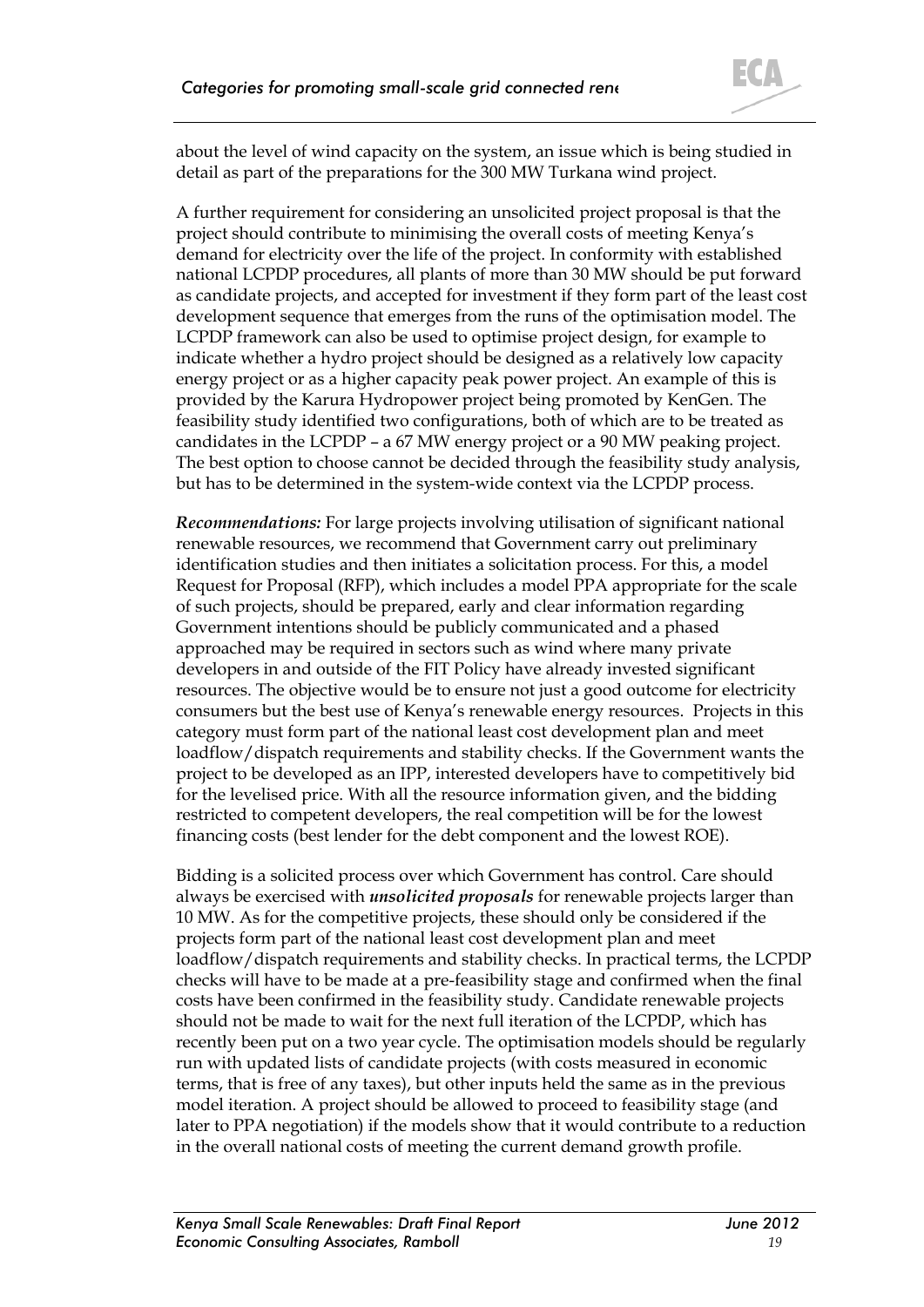

As regards tariffs, we recommend that there should be provision to offer fixed tariffs calculated to deliver 18% ROE before tax for unsolicited renewable generation projects greater than 10 MW that meet the LCPDP criterion. There is to be a standardised way of calculating these project-specific tariffs, which is the same as the method used for the FiT calculations for projects with capacities of less than 10 MW. We recommend that the excel model we have developed in this study be used for this purpose. Training in the use of the model will be given at the time of the Final Workshop (Thursday 19 July).

The PPA for a despatchable generator has to be more complex that a Category 3 PPA, as there is need to have much more detailed provisions for risks and penalties. The objective is nonetheless to keep the PPA Template as standardised as possible, thereby limiting the time and the transactions costs of the negotiation process. Our team is considering how the standard KPLC PPA template can be adapted to make this appropriate for renewable projects, limiting as far as possible the items which are open to negotiation. This is will be submitted as Separate Deliverable 7 as soon as it is available.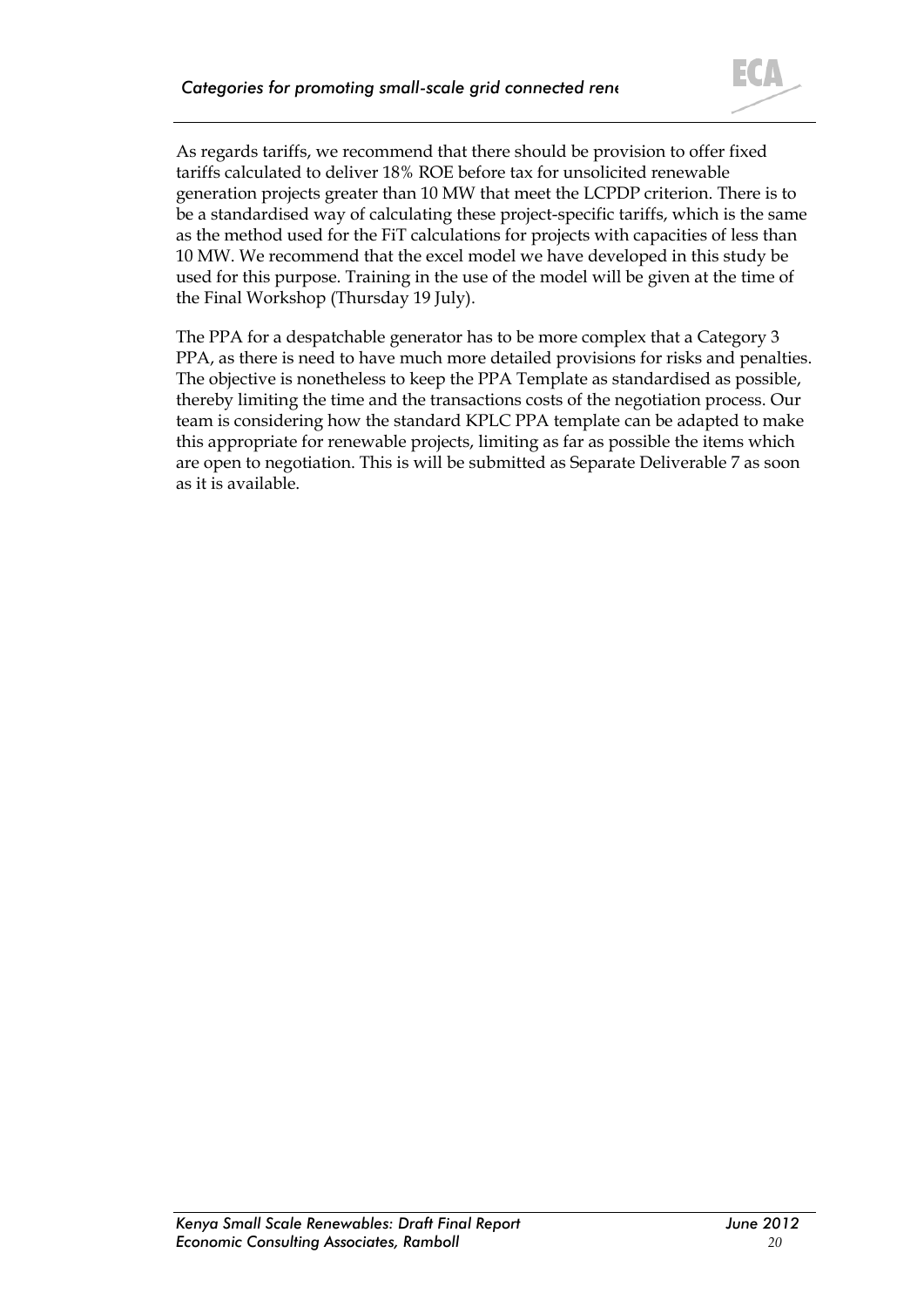

# <span id="page-20-0"></span>3 Report on TOR tasks

The sections below present the results of work that has been carried out on the various tasks in the TOR. Each section is followed by recommendations, which are to be discussed and endorsed at the Final Workshop (Thursday 19 July).

## 3.1 Task 1 - Standardised PPAs

### 3.1.1 Standardised Non-negotiable PPA (Category 3)

A revised draft of the Standardised Non-negotiable PPA, which includes the purchase obligation of the offtaker, is presented as a separate deliverable attached to this report. It is based on a careful assessment our team of the following PPAs and a distillation of what is most suitable for each subject in the PPA:

- *Tanzania Standard SPPA* (Standardised Power Purchase Agreement for Purchase of Grid- connected Capacity and Associated Electrical Energy for the Republic of Tanzania);
- *Sri Lanka SPPA* (The standardized Small Power Purchase Agreement for the sale of Non- Conventional Renewable Energy-Based Power Plants for the Democratic Socialist Republic of Sri Lanka);
- *Gura Power SPPA* (A Power Purchase Agreement between a tea factory in Kenya (Gura Power Company Limited) and Kenya Power and Lighting Company Limited (KPLC) for a five megawatt small hydroelectric power generation plant under the Feed –in- Tariffs Policy);
- *Stanbic Draft SPPA v.3* (A sample PPA from an infrastructure finance provider, Stanbic Bank).

The draft of the Standardised Non-negotiable PPA was presented at the Mid Term Workshop and the revised version incorporates all the comments and concerns raised there. It was drafted by the team's lawyer, Catherine Kola. Comments have also been provided by Professor Steve Ferrey, an international expert in PPAs, who worked with Dr Tilak Siyambalapitiya on the standardised PPA in Tanzania.

In response to inputs from stakeholders, the Kenyan standardised non-negotiable PPA has some key provisions intended to give comfort to those financing renewable projects, which are not present in the Tanzanian and Sri Lankan standardised PPAs. These provisions, relating to payments for Deemed Energy in the event of a prolonged KPLC failure to receive supplies, and the Transfer Amount in event of premature project termination, deserve particular attention. (Paras 6.14, 6.16, 7.7.3, 11.3 and Appendix F refer).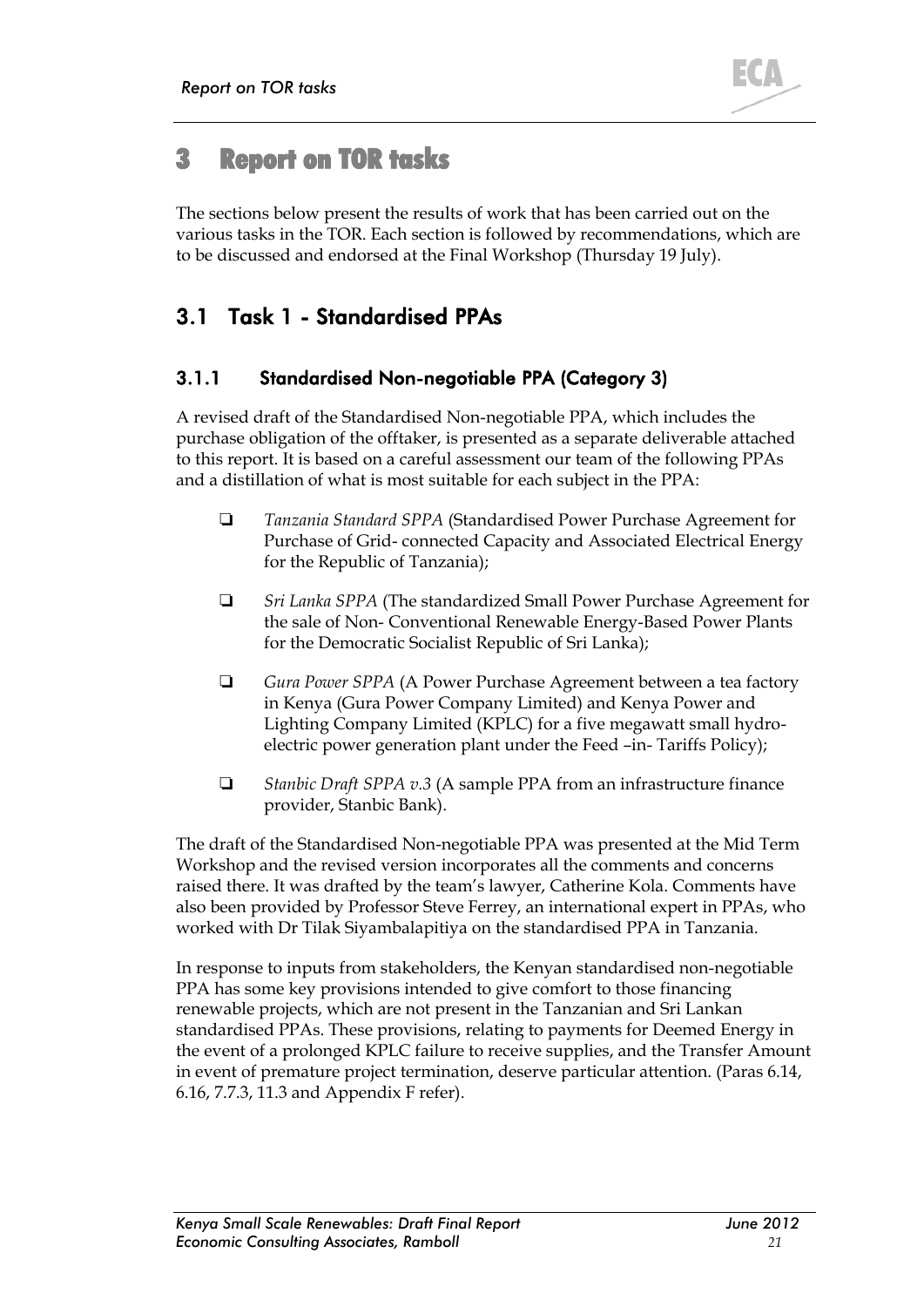

### 3.1.2 Standardised PPA template (Category 4)

For renewable projects larger than 10 MW, a more conventional PPA, with take-orpay provisions, will be appropriate, but the size of the projects and the need to streamline procedures still dictates that the PPA should have as many standardised, non-negotiable clauses as possible. The negotiable clause will mainly have to do with the dispatch arrangements and payments for either party (seller or buyer) failing to meet their obligations.

The existing PPA template which was developed some years back is being assessed with a view to simplifying and standardising it as far as possible for a template to minimise the amount of negotiation needed to conclude a PPA for larger renewable projects.

### 3.1.3 Task 1 Recommendations

It is recommended that the Standardised Non-Negotiable PPA, which is being made available with this report as the Separate deliverable 1, be endorsed at the Final Workshop and made available immediately for PPAs being signed for projects of less than 10 MW.

Provision has been made for a Separate Deliverable 7, which in the Final Report will be the Standardised PPA Template for larger renewable projects. This is not being issued with this Draft Final Report, but will be circulated before the Final Workshop (Thursday 19 July), and is to be discussed and endorsed there.

## 3.2 Task 2 - Feed-in Tariffs

### 3.2.1 Key elements of Feed-in Tariff Policy

The starting point for the FiT concept is the idea of offering a standardised rate for the purchase of electricity which will be remunerative enough for developers to invest in a renewable energy generator which feeds into the grid. The FiT value is the result of a calculation made on the basis of assumed 'average' conditions which for those conditions would produce some agreed level of rate of return on equity. 'Standardised' implies that the tariff that is offered is not tailor-made to each project which is financed under the FiT. Projects which, relative to the assumed average conditions, have better resources, are closer to the grid, achieve lower capital and operating costs will achieve higher rates of return. Conversely, less favourably endowed projects will receive lower rates, but may still go ahead of the project promoters are willing to accept a lower rate of return than the benchmark set in the FiT calculation.

In many countries, the FiT calculations are made on the basis of the avoided costs of fossil fuel generation, and a single FiT applies for all renewable technologies. This gives a big incentive for investment in the lower cost renewable technologies. In Kenya, it has become established practice that the FiT calculation is based on a technology-specific analysis, giving rise to a range of FiT values which are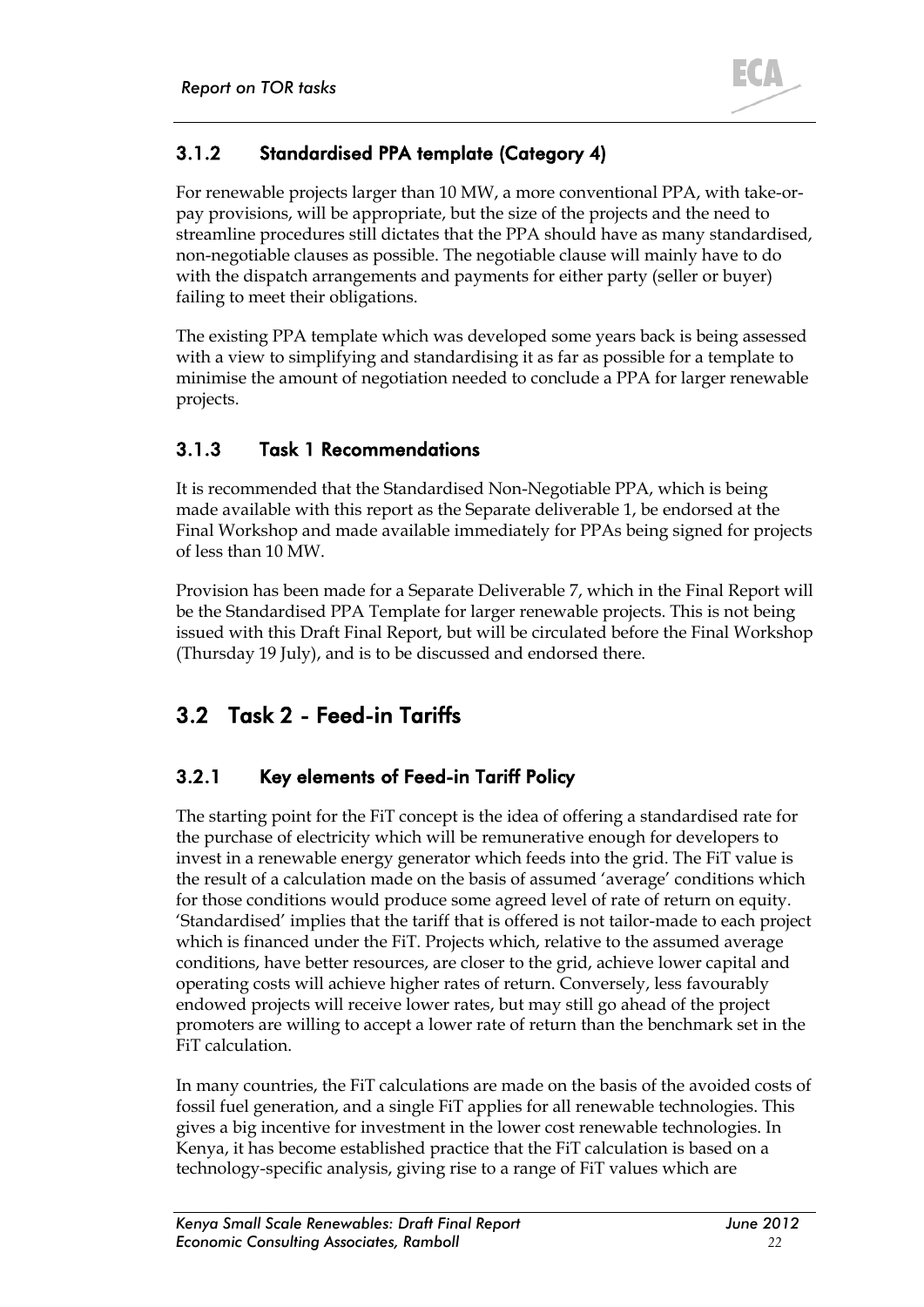

calculated to deliver the same agreed rate of return on equity. This study has endorsed and expanded upon the technology-specific, average-cost approach.

Following extensive discussions during the course of the study, the main high level elements of FiT policy in Kenya which have emerged are summarised in [Table 3.](#page-22-1)

<span id="page-22-1"></span><span id="page-22-0"></span>

|   |                                                                                                                                                                                                                                                                                                 | Table 3 Main elements of FiT policy for on-grid projects                                                                                                                                                                                                                                                                                                                                                              |
|---|-------------------------------------------------------------------------------------------------------------------------------------------------------------------------------------------------------------------------------------------------------------------------------------------------|-----------------------------------------------------------------------------------------------------------------------------------------------------------------------------------------------------------------------------------------------------------------------------------------------------------------------------------------------------------------------------------------------------------------------|
| # | <b>Policy Element</b>                                                                                                                                                                                                                                                                           | Comment / Justification                                                                                                                                                                                                                                                                                                                                                                                               |
| 1 | FiT values are calculated on a<br>technology-specific basis                                                                                                                                                                                                                                     | The alternative of avoided cost-based FiTs<br>would give windfall profits to certain<br>technologies                                                                                                                                                                                                                                                                                                                  |
| 2 | Where the calculated value exceeds the<br>generation LRMC, as calculated in the<br>LCPD process, the FiT that is offered for<br>that technology will be the LRMC<br>(currently 11.86 USc/kWh).                                                                                                  | The LRMC cap on FiT values means that<br>electricity consumers will not be financially<br>penalised through the introduction of small-<br>scale renewables onto the grid. While the<br>situation in the power sector at present is<br>such that any new capacity that is brought on<br>will help to reduce the power deficit, reserve<br>margins will have been restored to<br>reasonable levels by as early as 2014. |
| 3 | The FiT is denominated in US dollars or<br>alternatively Euros or Kenya Shillings as<br>agreed.                                                                                                                                                                                                 | A hard currency denominated tariff reflects<br>the normal capital and operational cost and<br>financing structure of RE projects in Kenya.<br>A pass-through charge neutralises any<br>impact on the offtaker.                                                                                                                                                                                                        |
| 4 | The FiT is calculated for certain specific<br>capacities, with a linear interpolation<br>being used to set the FiT based on the<br>actual capacity of the project                                                                                                                               | Linear interpolation is appropriate where<br>technologies exhibit large economies of scale.<br>Linear interpolation rather than broad size<br>categories avoids providing incentives for<br>developers to opt for smaller capacities than<br>they could, wasting national RE resources                                                                                                                                |
| 5 | The project developer can choose a<br>single FiT value to apply for the<br>duration of the PPA (the Standard FiT<br>option) or can choose to have a FiT<br>which is higher in the early years and<br>drops to a (fixed) lower value thereafter<br>(the Front Loaded FiT option)                 | The Front Loaded option is calculated to give<br>approximately the same ROE to the investor,<br>but permits higher cash flows in early years<br>so that the DSCR requirements of the banks<br>can be met. Banks may not lend under the<br>Standard FiT if this means low DSCRs in<br>early years. The choice is offered only at the<br>start of the project and cannot be changed<br>thereafter.                      |
| 6 | The FiT applicable at the time a PPA is<br>signed is the <i>fixed value</i> which will<br>apply over the 20 year life of the PPA,<br>except for that the O&M component of<br>the FiT will be subject to annual<br>indexation using the Consumer Price<br>Index corresponding to the currency in | Due to a current lack of local expertise and<br>equipment for most project technologies, a<br>large portion of O&M costs will be tied to<br>imported goods and services. The investor is<br>offered indexation on the full O&M<br>component, denominated in US dollars, at                                                                                                                                            |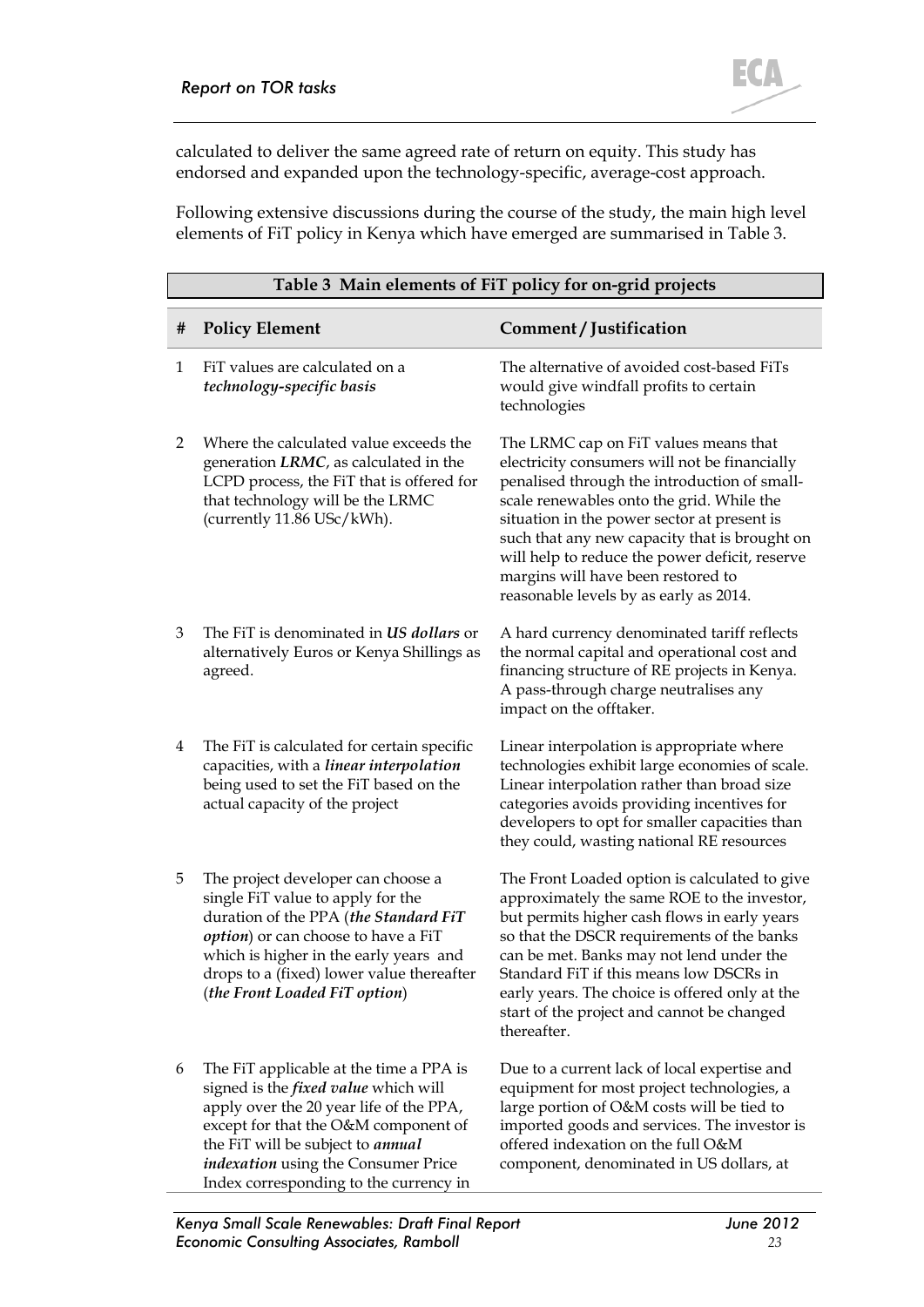

which the tariff is denominated (i.e. US CPI for a US denominated FiT) the US CPI rate of inflation.

For off-grid projects, we argue in the next section that there may be (limited) scope for renewables, particular solar PV. In this case, the cap on the calculated FiT is not applied, given that the avoided cost of diesel generation is significantly higher (currently in excess of 30 USc/kWh) than the cost of renewables.

### 3.2.2 Revised FiT Model and the data assumptions made

#### Model structure

Building on the cash flow approach already adopted by the FiT Committee in the past, we have developed a refined model that has the following features:

- a single sheet for the data **inputs;**
- a **calculation** sheet with a drop-down menu to choose the technology;
- an **outputs** sheet where the full set of results for all technologies can be recorded by running some simple macros.

The structure of the model is illustrated in the [Figure 7](#page-30-1) below.

<span id="page-23-0"></span>

The calculation sheet provides a full cash flow analysis over the construction period (2 years) and the PPA period (20 years as default, but this can be changed). The 'bottom line' is the returns to the equity investor. The FiT is calculated as the value of the tariff needed to provide the required ROE. A similar calculation is required to calculate the two values for the Front Loaded FiT option, except that it also ensures a minimum Debt Service Coverage Ratio (DSCR)<sup>2</sup> is achieved.

 $\overline{a}$ 

<sup>2</sup> The DSCR indicates the extent to which project cash flows cover debt servicing requirements. More specifically, it is calculated as net operating cash flows (after interest paid) divided by the principal paid on loan. The DSCR provides only an approximate indication given that the model forecasts cash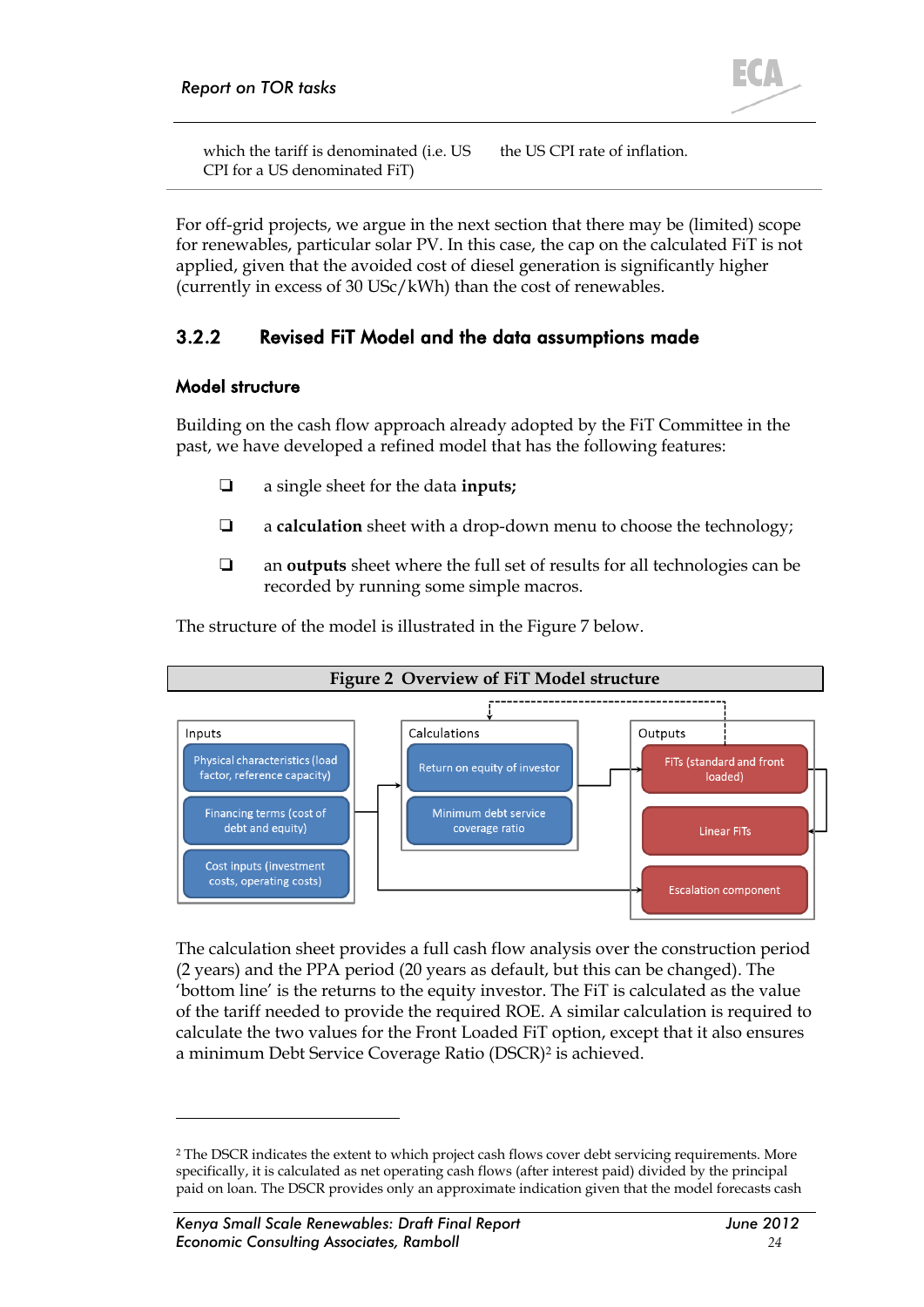

#### Generic assumptions

The generic assumptions (those not associated with a particular technology) which are made in the current version of the model are summarised in [Table 4.](#page-24-1)

<span id="page-24-1"></span><span id="page-24-0"></span>

| Table 4 FiT Model assumptions, not technology specific |             |                                                                                                                                                                                                                                                                                                                                                                            |  |  |  |  |  |  |
|--------------------------------------------------------|-------------|----------------------------------------------------------------------------------------------------------------------------------------------------------------------------------------------------------------------------------------------------------------------------------------------------------------------------------------------------------------------------|--|--|--|--|--|--|
| <b>Item</b>                                            | Value       | Comment                                                                                                                                                                                                                                                                                                                                                                    |  |  |  |  |  |  |
| FiT duration                                           | 20 years    | This is set in the PPA, but the model still has the flexibility to<br>calculate FiTs of a duration up to 50 years.                                                                                                                                                                                                                                                         |  |  |  |  |  |  |
| Cost of debt                                           | 8.0%        | This assumes some concessional financing (which will<br>typically vary between 6 and 10%) on the basis that there is<br>significant amounts currently available in Kenya and more<br>potentially becoming available in the future. The estimate can<br>be revised upwards towards commercial lending terms once<br>concessional financing is no longer available in Kenya. |  |  |  |  |  |  |
| Loan period                                            | 10 years    | Loan periods are likely to be between 8-12 years for most<br>investments receiving concessional financing. Strictly<br>commercial terms may be less and therefore (as above) this<br>estimate should be revised once concessional financing is no<br>longer available in Kenya.                                                                                            |  |  |  |  |  |  |
| Cost of<br>equity                                      | 18% pre-tax | Investors have been calling for 18% post tax to be used in<br>setting FiTs. Given current depreciation allowances and other<br>tax breaks for energy investments and or renewables, we<br>expect that the realised post-tax return of equity will be at<br>least 18% for the first 10 years of the project.                                                                |  |  |  |  |  |  |
| Initial<br>gearing                                     | 70%         | The share of debt in investments is expected to be between<br>60% and 80%.                                                                                                                                                                                                                                                                                                 |  |  |  |  |  |  |
| Residual<br>value                                      |             | No residual value is included. Most renewable technologies<br>have an asset life of around 20 years and any revenues post-20<br>years are not especially significant once discounting is<br>applied. Post PPA arrangements will take account of residual<br>value.                                                                                                         |  |  |  |  |  |  |

#### Technology specific assumptions

 $\ddot{\phantom{a}}$ 

To estimate load factors and the costs of different RES technologies for different size categories we use data from prospective RES investors in Kenya. In-country experts have reviewed and commented on our estimates, including staff at the Kenya Association of Manufacturers that have reviewed over 66 prospective renewable projects in Kenya. We have also used studies where available, for example the GIZ study on biogas in Kenya. The reliability of our estimates varies somewhat by

flows on a pre-tax basis – actual tax paid will vary significantly from year to year depending on the tax laws of the day.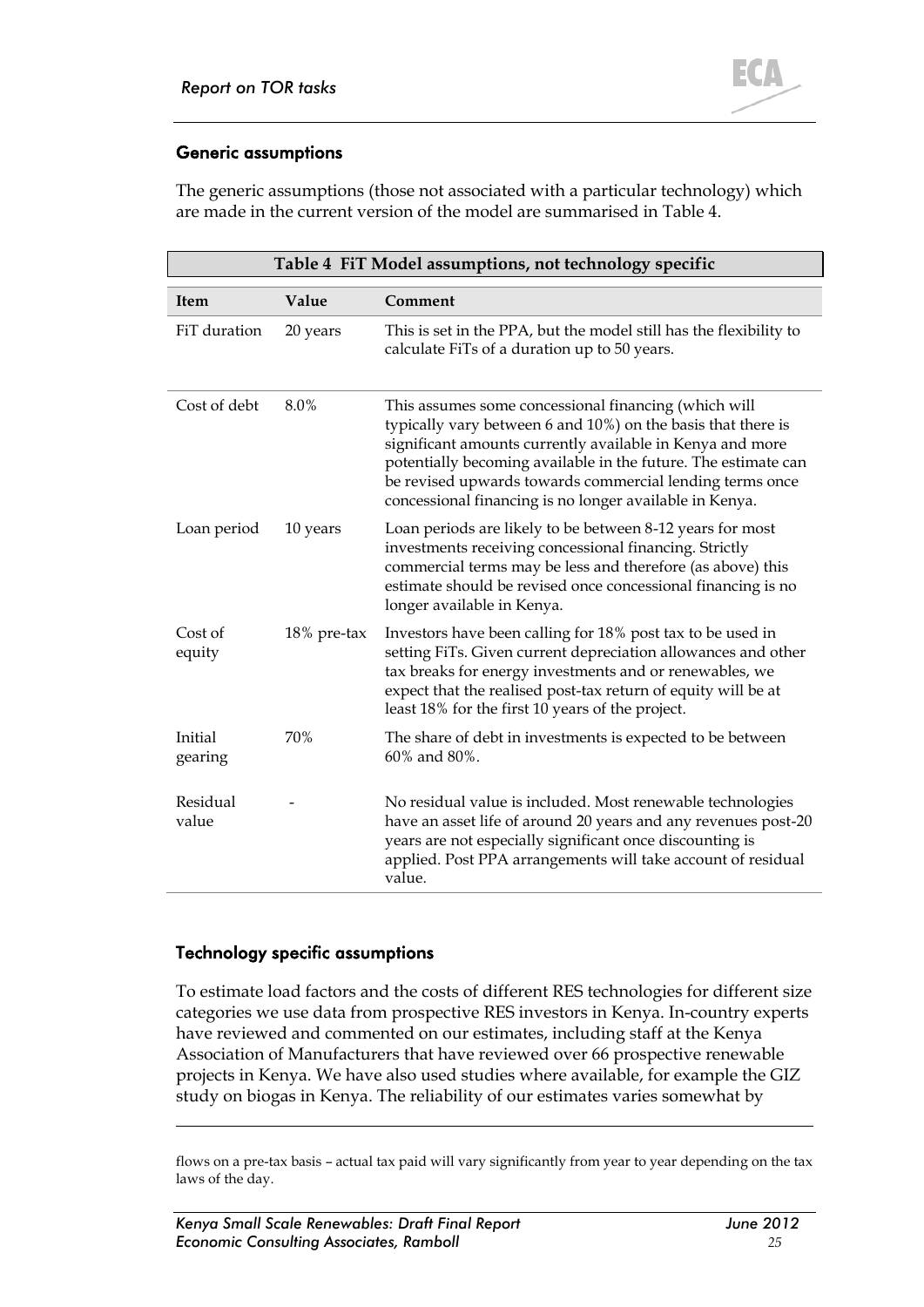

technology – we have data on over 30 different prospective hydro projects to rely on, but significantly fewer for the other technologies with around 5 for wind and only a handful for biomass, biogas, geothermal, and solar. The assumptions should be updated and refined based on data from actual investments in Kenya as it becomes available.

Our technology-specific assumptions are as follows:

- **Reference capacity size This is the size of the generator that we** assume when estimating load factors and cost inputs. For wind, geothermal, and solar we use 5MW because it is the midpoint of the 0- 10MW capacity range. Economies of scale in this size range is low for these technologies so the chosen reference capacity is not especially significant. For biogas, biomass, and hydro we use different reference capacities as there is strong economies of scale. For the 0-1 MW category we use a reference of 1MW, given that we want to avoid encouraging costly micro-generators. For the 0-10 MW range we use a reference of 10MW, as tariffs are calculated as linear interpolation between 1 the FiTs at 1 MW and 10 MW.
- **Load factors –** The load factors we assume are shown in [Figure 3](#page-26-1) below, alongside approximate averages observed in Europe. It shows that most load factors are broadly in line with those in Europe, although wind and hydro load factors in Kenya are particularly high by international standards, reflecting the good wind flow and hydrology<sup>3</sup> in Kenya.

 $\overline{a}$ 

<sup>&</sup>lt;sup>3</sup> The high load factors in Kenya may also reflect that fact that many European hydro load factors are based on storage dams with lower capacity factors but higher energy output/ability to meet peaking demand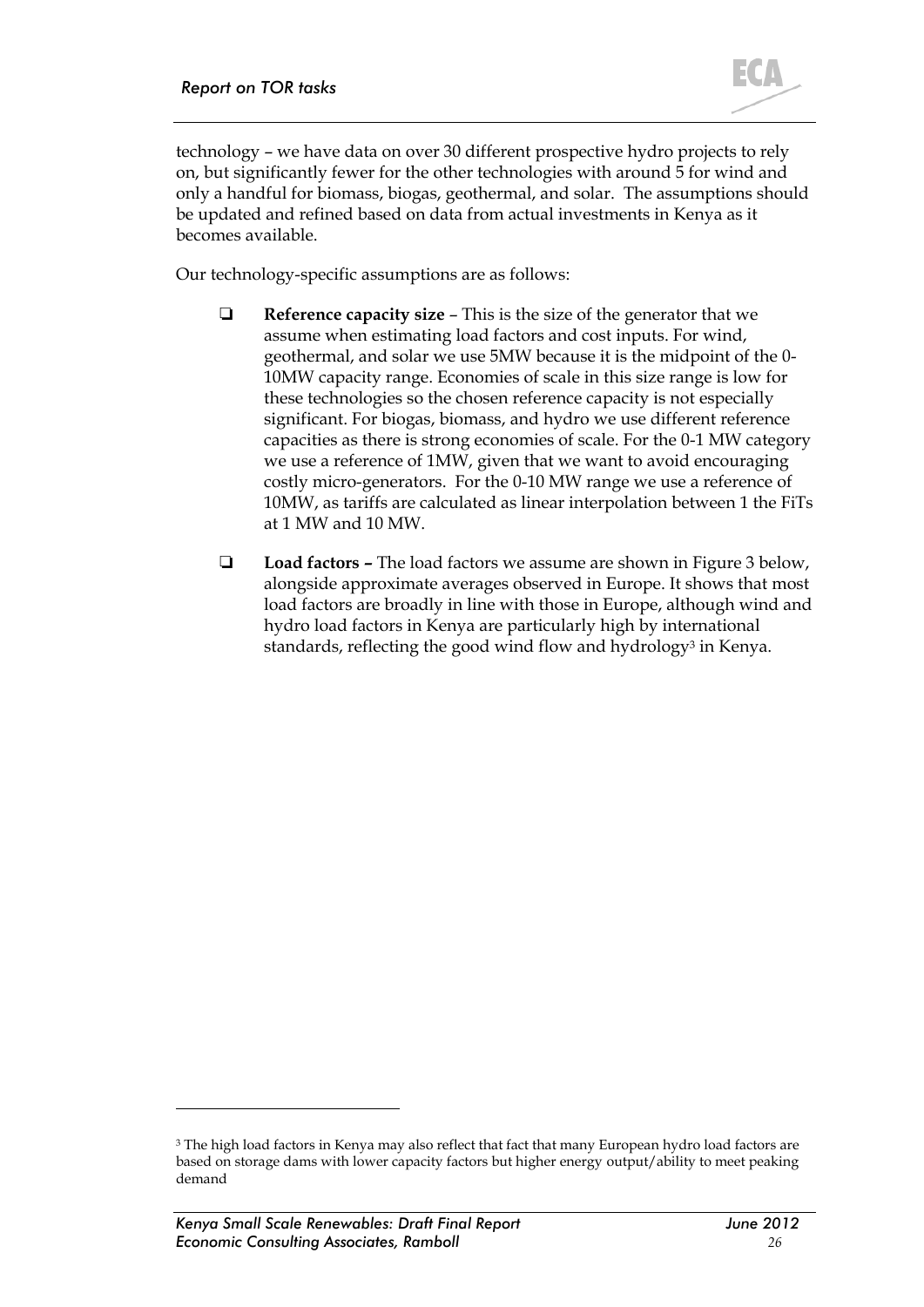#### *Report on TOR tasks*



<span id="page-26-1"></span><span id="page-26-0"></span>

- **Construction costs** The estimates we use vary between \$2,000 and \$4,000 per kW of installed capacity by technology. These estimates include the costs of feasibility studies, development of the site, and construction of the generating facility. Costs also include any applicable taxes and waivers (VAT, import duties etc.). We explicitly add interest during construction on to both construction and transmission costs in the model. [Figure 4](#page-27-1) below shows total costs (including transmission costs but excluding interest during construction) alongside approximate averages observed in Europe. One observation is that the construction costs of wind are significantly higher in Kenya than Europe owing primarily to the fact that specialized transport and installation equipment is not normally available in the country. Concrete and steel prices are also significantly higher in Kenya. By contrast biomass costs are significantly lower, likely due to the source of equipment used in biomass power plants in Kenya.
- **Transmission costs** Transmission line costs are based on an assumption of 10km of 33kv line for every technology at a cost of \$50,000 per km. Substation costs are based on assumed costs of 0.5m for a 1 MVA substation, 1.0m for a 5 MVA substation, and 1.5m for a 10 MVA substation.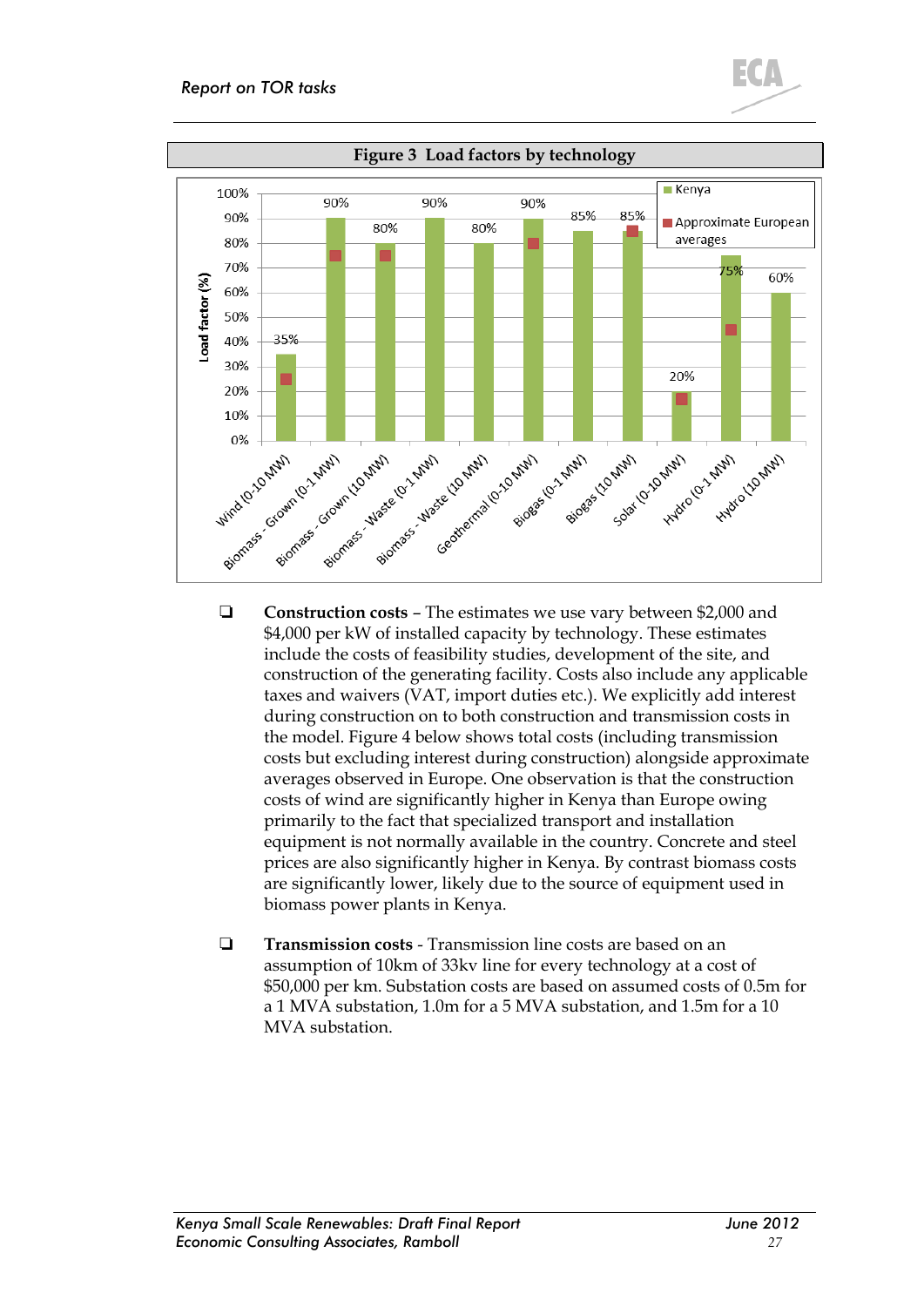

<span id="page-27-1"></span><span id="page-27-0"></span>

**Figure 4 Investment costs (construction + transmission costs) by technology**

- **Outlay of investment costs** All technologies are assumed to have a two year construction period (the percentage in the first year varies for each technology between 45% and 60%), with the exception of solar which is assumed to have a one year construction period.
- **Operating costs**  We separate operating costs out into fixed and variable components in the model. We assume fuel costs (part of variable operating costs) for grown biomass only (\$41.3 per MWh). Waste biomass uses waste that is produced as a by-product and therefore has little or no value, for example bagasse from sugar plantations. Total operating costs, including both fixed and variable costs (including fuel) are shown in [Figure 5](#page-28-1) below.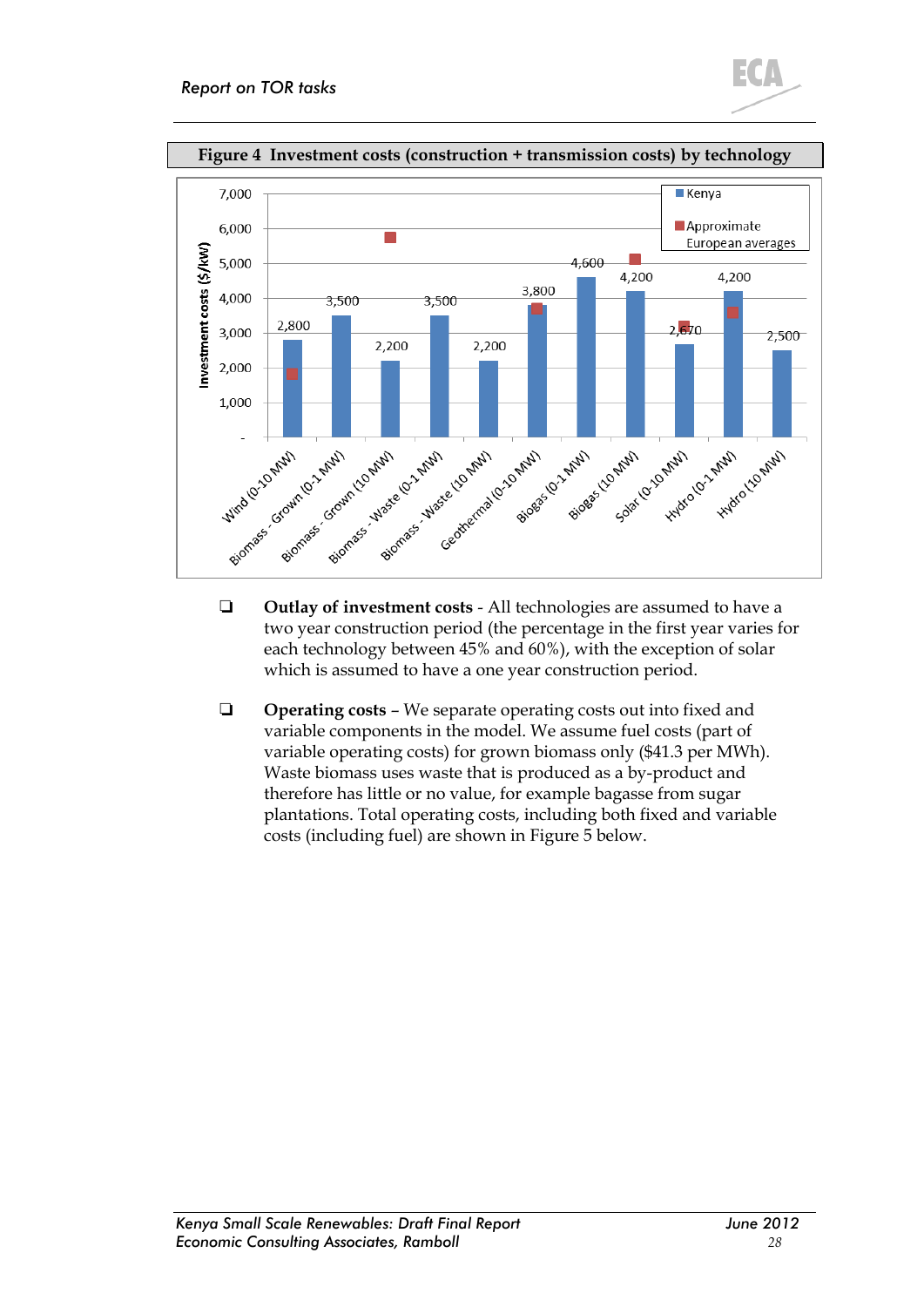

<span id="page-28-1"></span><span id="page-28-0"></span>

### 3.2.3 Proposed FiT values

### Standard FiTs

The Standard FiTs calculated by the model, using the data assumptions and approaches described in the previous section, are summarised in [Figure 6](#page-29-1) below. The policy that the offered FiTs must not exceed the LRMC implies that the standard FiTs for wind and solar will be capped at 11.86 c/kWh, alongside grown biomass, biogas, and hydro which will be capped at certain sizes (depending on the linear interpolation between 1 and 10 MW,).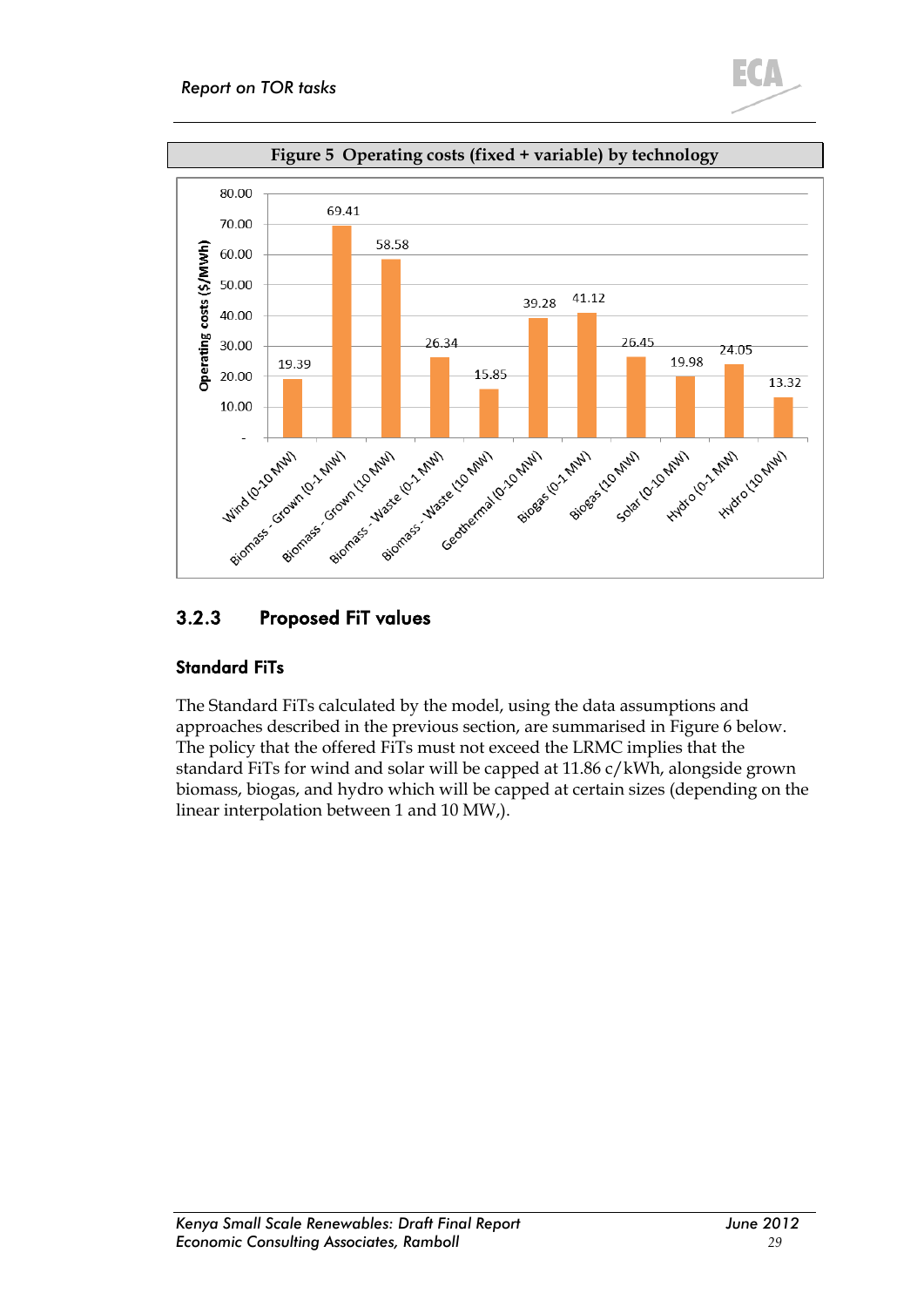

<span id="page-29-1"></span><span id="page-29-0"></span>

#### Front Loaded FiTs

 $\ddot{\phantom{a}}$ 

The Front Loaded tariff is calculated to improve debt service coverage while ensuring that the investor's return on equity is the same as under the standard tariff – in other words, the initial increase in the tariff is offset by a commensurate decrease in the latter years.

To achieve a minimum debt service coverage ratio of approximately 1.5, the Front Loaded tariff is equal to the Standard Tariff multiplied by the following adjustments:

- $\Box$  Years 1 to 10 = 110% (i.e. 10% above the standard tariff).
- $\Box$  Years 11 to 20 = 50% (i.e. 50% below the standard tariff)

These adjustments ensure that a return of equity of approximately 18% is still achieved. 4

The Front Loaded FiT for wind is shown in [Figure 7](#page-30-1) below. Note that the Standard FiT is capped at 11.86 and the front load adjustments of 110% and 50% are applied to this capped figure.

<sup>4</sup> The exact adjustments required to achieve the minimum DSCR do differ somewhat by technology, but not significantly enough to warrant the complexity of varying adjustments by technology. At these standardised adjustments all technology categories are within 1 percentage point of the target return on equity and a minimum DSCR of 1.4 or greater is achieved in all cases.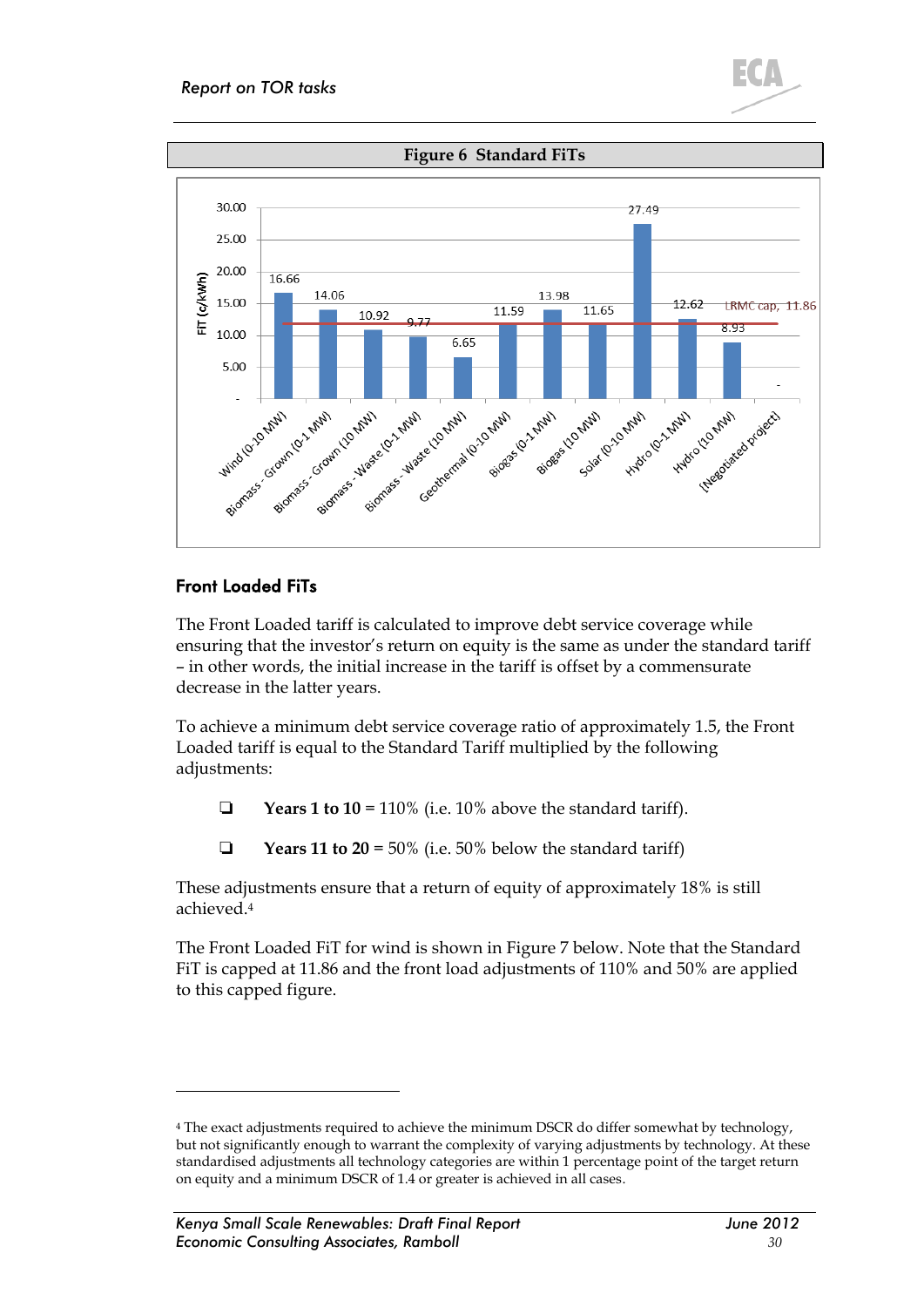<span id="page-30-1"></span><span id="page-30-0"></span>

Based on the existing cost inputs and parameters, achieving a minimum DSCR of 1.7 or greater cannot be achieved through a Front Loaded tariff, as the tariff in years 11 to 20 would need to be negative to make up for the large initial increase. This is highly sensitive to assumptions about lending terms.

#### Linear tariffs

Linear tariffs are used for technologies which exhibit strong economies of scale and therefore the tariff should depend on the size of the installation, otherwise larger installations will make windfall profits. Linear tariffs are preferable to fixed size categories which distort investor incentives when sizing their generating plant.

The equations for linear FiTs (before the cap is applied) are as follows:

- Biomass Grown: *14.41 - 0.349\*capacity*
- Biomass Waste: *10.12 - 0.347\*capacity*
- Biogas: *14.24 - 0.259\*capacity*
- Hydro: *13.03 - 0.41\*capacity*

FiTs are to be calculated using 1 MW increments of installed capacity. In other words, the calculated FiT for a 9.4MW generator is based on 9MW, whereas a 1.6MW generator has a calculated FiT based on the 2MW increment. An illustration of the linear tariff for hydro generators between 1 and 10 MW is shown in the figure below.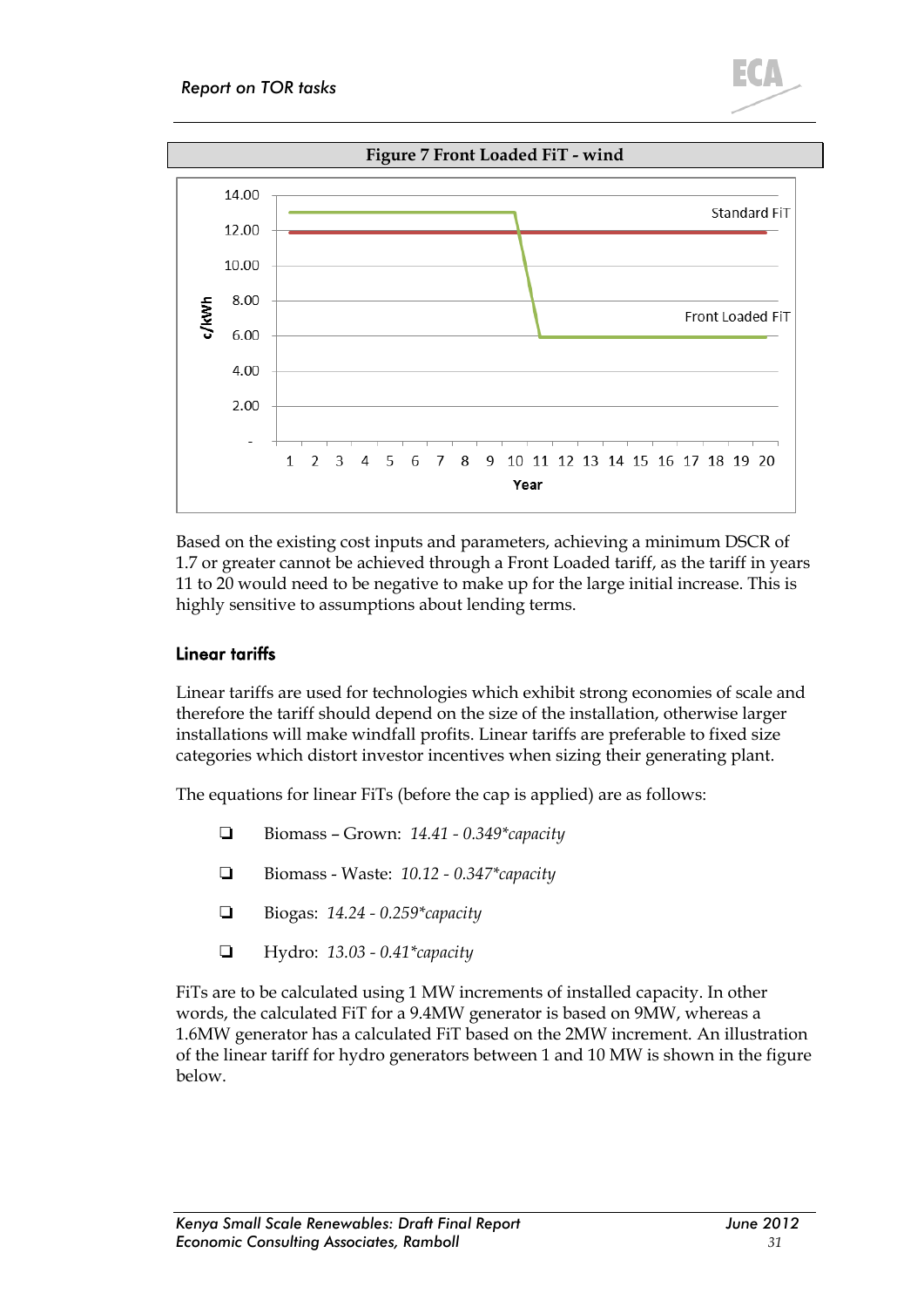<span id="page-31-0"></span>

#### Indexed Component

 $\ddot{\phantom{a}}$ 

As discussed earlier in this section, a US dollar FiT will be subject to annual indexation using the US Consumer Price Index. Only the portion of the tariff that relates to operating costs is indexed. The Indexed Component<sup>5</sup> as a percentage of the Standard FiT is shown in [Figure 9](#page-32-1) below.

<sup>5</sup> The Indexed Component is calculated as the Standard FiT (after the cap is applied) multiplied by operating costs as a percentage of the calculated (uncapped) FiT.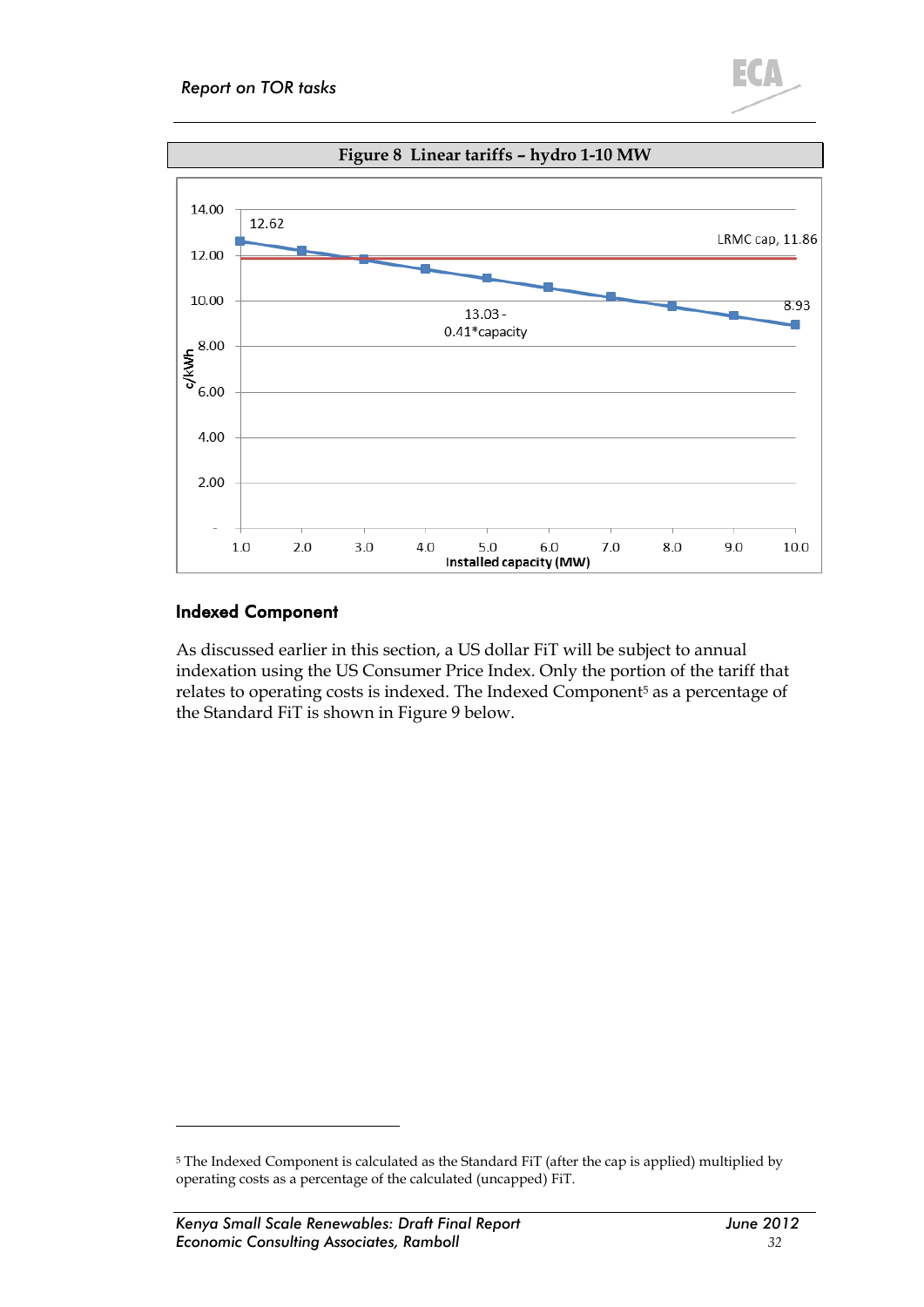<span id="page-32-1"></span><span id="page-32-0"></span>

ECA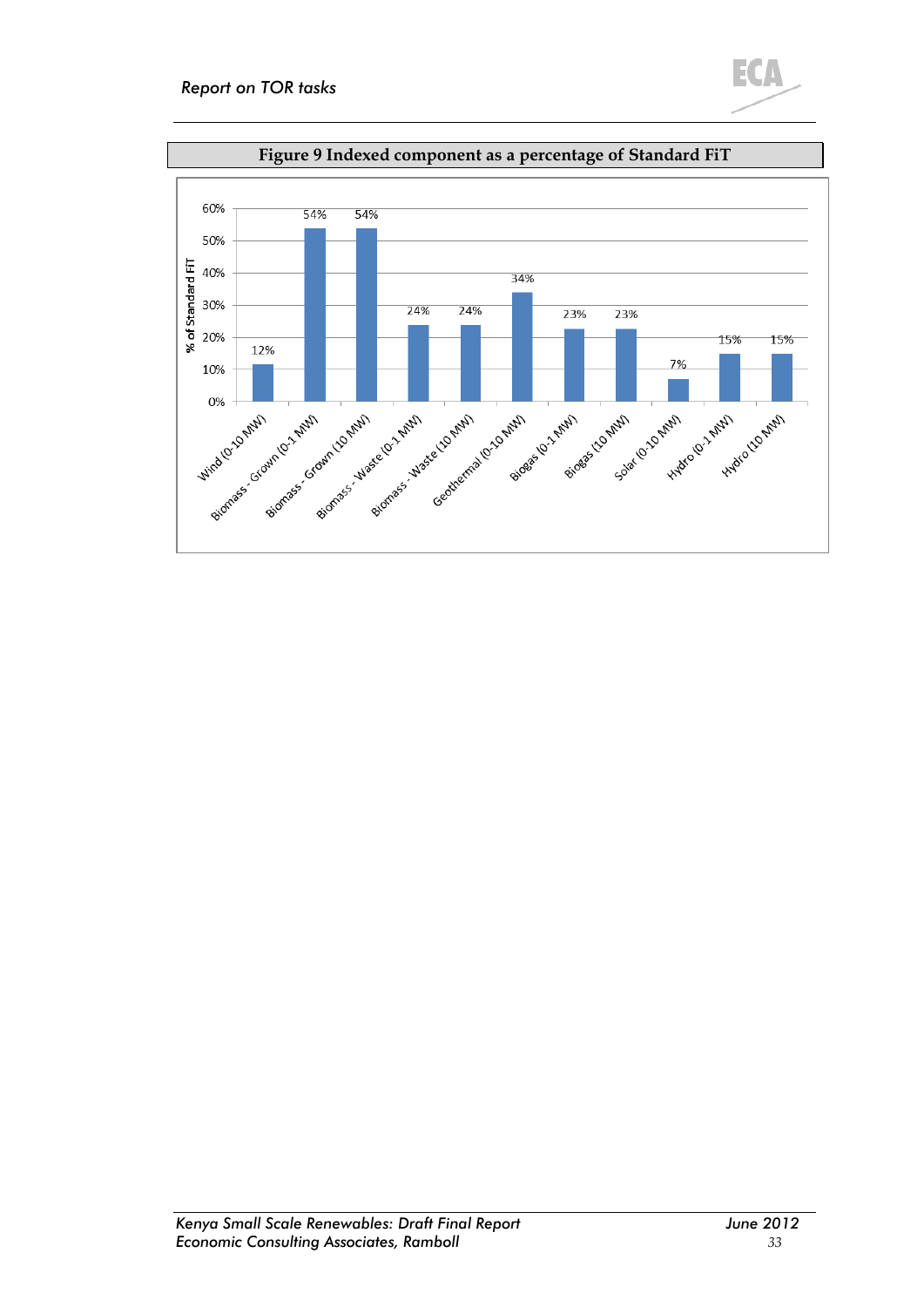### Summary of FiT values

Our proposed FiTs are summarised in [Table 5.](#page-33-1)

<span id="page-33-1"></span><span id="page-33-0"></span>

| Table 5 Summary of FiT values                  |          |                           |                                   |                           |                                   |                |               |                                   |          |          |                                  |
|------------------------------------------------|----------|---------------------------|-----------------------------------|---------------------------|-----------------------------------|----------------|---------------|-----------------------------------|----------|----------|----------------------------------|
| Technology                                     | Wind     | <b>Biomass</b><br>- Grown | <b>Biomass</b><br>- Grown         | <b>Biomass</b><br>- Waste | <b>Biomass</b><br>- Waste         | Geo<br>thermal | <b>Biogas</b> | <b>Biogas</b>                     | Solar    | Hydro    | Hydro                            |
| Installed capacity<br>(MW)                     | $0-10MW$ | $0-1$ MW                  | $1-10MW$                          | $0-1$ MW                  | 1-10MW                            | $0-10MW$       | $0-1$ MW      | $1-10MW$                          | $0-10MW$ | $0-1$ MW | 1-10MW                           |
| Calculated Standard FiT<br>(c/kWh)             | 16.66    | 14.06                     | $14.41 -$<br>$0.349*$<br>capacity | 9.77                      | $10.12 -$<br>$0.347*$<br>capacity | 11.59          | 13.98         | $14.24 -$<br>$0.259*$<br>capacity | 27.49    | 12.62    | $13.03 -$<br>$0.41*$<br>capacity |
| LRMC cap on Standard<br>FiT (c/kWh)            | 11.86    | 11.86                     | 11.86                             | 11.86                     | 11.86                             | 11.86          | 11.86         | 11.86                             | 11.86    | 11.86    | 11.86                            |
| <b>Front Loaded</b><br>adjustment, years 1-10  | 110%     | 110%                      | 110%                              | 110%                      | 110%                              | 110%           | 110%          | 110%                              | 110%     | 110%     | 110%                             |
| <b>Front Loaded</b><br>adjustment, years 11-20 | 50%      | 50%                       | 50%                               | 50%                       | 50%                               | 50%            | 50%           | 50%                               | 50%      | 50%      | 50%                              |
| <b>Indexed Component as</b><br>$\frac{0}{0}$   | 12%      | 54%                       | 54%                               | 24%                       | 24%                               | 34%            | 23%           | 23%                               | 7%       | 15%      | 15%                              |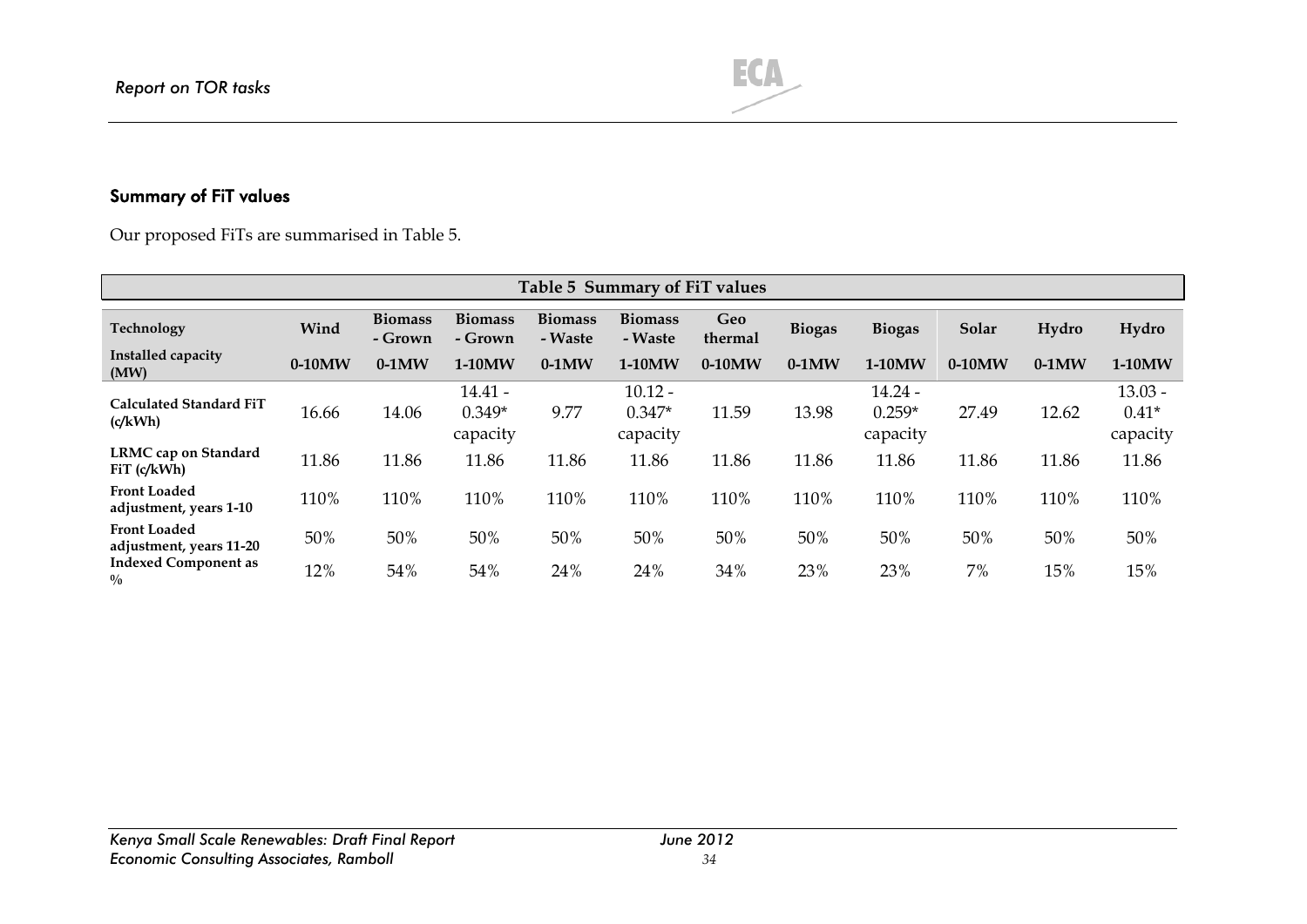

The resulting FiT values in 1MW capacity increments are summarised in the tables below.

<span id="page-34-0"></span>

| Table 6 Standard FiT by capacity increment |                      |       |       |       |       |       |       |  |  |  |  |
|--------------------------------------------|----------------------|-------|-------|-------|-------|-------|-------|--|--|--|--|
|                                            | Standard FiT (c/kWh) |       |       |       |       |       |       |  |  |  |  |
| Installed<br>capacity<br>(MW)              | Wind                 | Solar | Hydro |       |       |       |       |  |  |  |  |
| 1                                          | 11.86                | 11.86 | 9.77  | 11.59 | 11.86 | 11.86 | 11.86 |  |  |  |  |
| $\overline{2}$                             | 11.86                | 11.86 | 9.43  | 11.59 | 11.86 | 11.86 | 11.86 |  |  |  |  |
| 3                                          | 11.86                | 11.86 | 9.08  | 11.59 | 11.86 | 11.86 | 11.80 |  |  |  |  |
| 4                                          | 11.86                | 11.86 | 8.73  | 11.59 | 11.86 | 11.86 | 11.39 |  |  |  |  |
| 5                                          | 11.86                | 11.86 | 8.39  | 11.59 | 11.86 | 11.86 | 10.98 |  |  |  |  |
| 6                                          | 11.86                | 11.86 | 8.04  | 11.59 | 11.86 | 11.86 | 10.57 |  |  |  |  |
| 7                                          | 11.86                | 11.86 | 7.69  | 11.59 | 11.86 | 11.86 | 10.16 |  |  |  |  |
| 8                                          | 11.86                | 11.62 | 7.34  | 11.59 | 11.86 | 11.86 | 9.75  |  |  |  |  |
| 9                                          | 11.86                | 11.27 | 7.00  | 11.59 | 11.86 | 11.86 | 9.34  |  |  |  |  |
| 10                                         | 11.86                | 10.92 | 6.65  | 11.59 | 11.65 | 11.86 | 8.93  |  |  |  |  |

<span id="page-34-1"></span>

| Table 7 Front Loaded FiT by capacity increment |                                      |                           |                           |                |               |       |       |  |  |  |  |
|------------------------------------------------|--------------------------------------|---------------------------|---------------------------|----------------|---------------|-------|-------|--|--|--|--|
|                                                | Front Loaded FiT, years 1-10 (c/kWh) |                           |                           |                |               |       |       |  |  |  |  |
| Installed<br>capacity<br>(MW)                  | Wind                                 | <b>Biomass</b><br>- Grown | <b>Biomass</b><br>- Waste | Geo<br>thermal | <b>Biogas</b> | Solar | Hydro |  |  |  |  |
| 1                                              | 13.05                                | 13.05                     | 10.75                     | 12.75          | 13.05         | 13.05 | 13.05 |  |  |  |  |
| $\overline{2}$                                 | 13.05                                | 13.05                     | 10.37                     | 12.75          | 13.05         | 13.05 | 13.05 |  |  |  |  |
| 3                                              | 13.05                                | 13.05                     | 9.99                      | 12.75          | 13.05         | 13.05 | 12.98 |  |  |  |  |
| 4                                              | 13.05                                | 13.05                     | 9.61                      | 12.75          | 13.05         | 13.05 | 12.53 |  |  |  |  |
| 5                                              | 13.05                                | 13.05                     | 9.22                      | 12.75          | 13.05         | 13.05 | 12.08 |  |  |  |  |
| 6                                              | 13.05                                | 13.05                     | 8.84                      | 12.75          | 13.05         | 13.05 | 11.63 |  |  |  |  |
| 7                                              | 13.05                                | 13.05                     | 8.46                      | 12.75          | 13.05         | 13.05 | 11.18 |  |  |  |  |
| 8                                              | 13.05                                | 12.78                     | 8.08                      | 12.75          | 13.05         | 13.05 | 10.73 |  |  |  |  |
| 9                                              | 13.05                                | 12.40                     | 7.70                      | 12.75          | 13.05         | 13.05 | 10.27 |  |  |  |  |
| 10                                             | 13.05                                | 12.01                     | 7.32                      | 12.75          | 12.82         | 13.05 | 9.82  |  |  |  |  |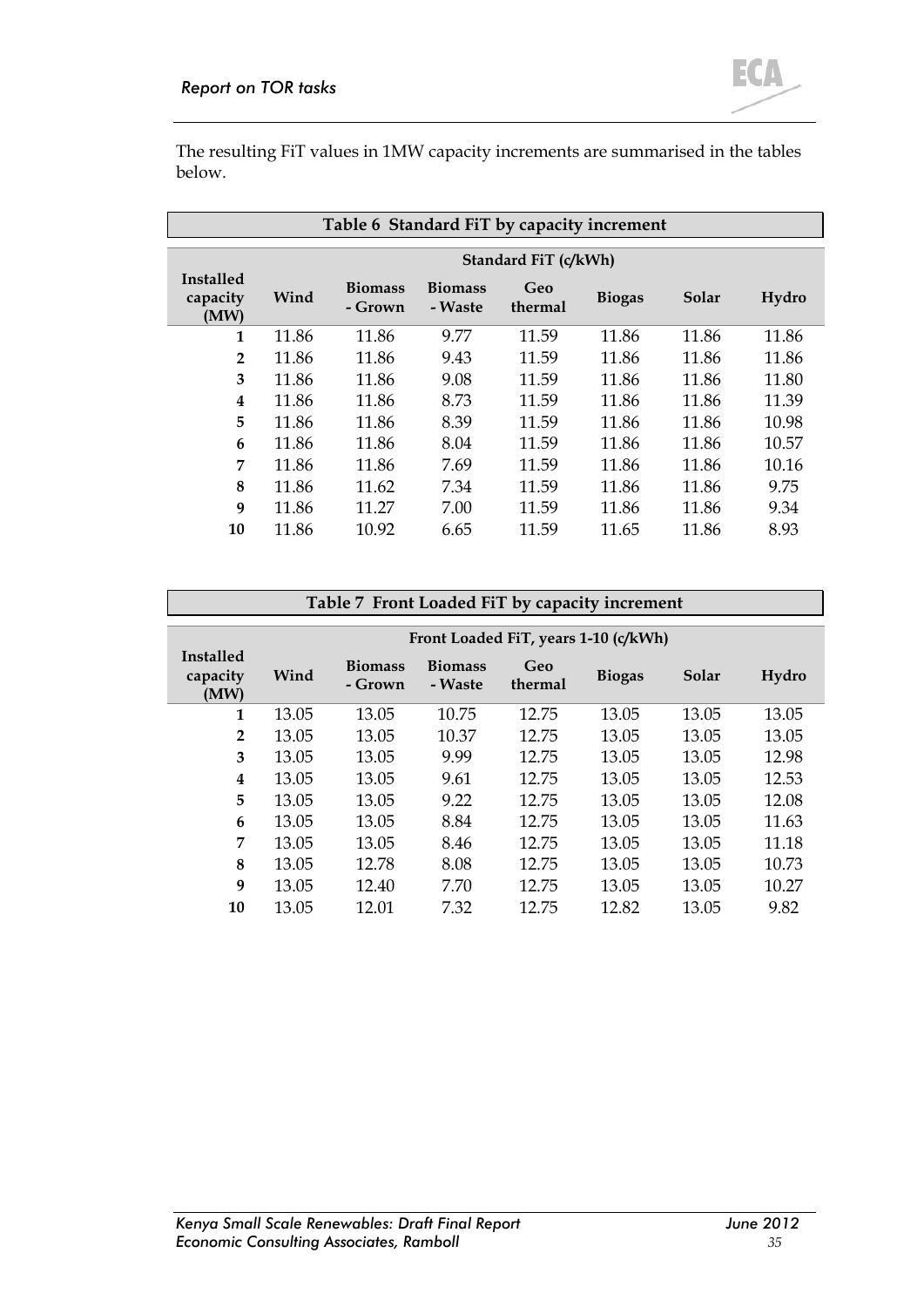#### *Report on TOR tasks*



|                                      | Front Loaded FiT, years 11-20 (c/kWh) |                           |                           |                |               |       |       |  |  |  |
|--------------------------------------|---------------------------------------|---------------------------|---------------------------|----------------|---------------|-------|-------|--|--|--|
| <b>Installed</b><br>capacity<br>(MW) | Wind                                  | <b>Biomass</b><br>- Grown | <b>Biomass</b><br>- Waste | Geo<br>thermal | <b>Biogas</b> | Solar | Hydro |  |  |  |
| 1                                    | 5.93                                  | 5.93                      | 4.89                      | 5.80           | 5.93          | 5.93  | 5.93  |  |  |  |
| $\overline{2}$                       | 5.93                                  | 5.93                      | 4.71                      | 5.80           | 5.93          | 5.93  | 5.93  |  |  |  |
| 3                                    | 5.93                                  | 5.93                      | 4.54                      | 5.80           | 5.93          | 5.93  | 5.90  |  |  |  |
| 4                                    | 5.93                                  | 5.93                      | 4.37                      | 5.80           | 5.93          | 5.93  | 5.70  |  |  |  |
| 5                                    | 5.93                                  | 5.93                      | 4.19                      | 5.80           | 5.93          | 5.93  | 5.49  |  |  |  |
| 6                                    | 5.93                                  | 5.93                      | 4.02                      | 5.80           | 5.93          | 5.93  | 5.29  |  |  |  |
| 7                                    | 5.93                                  | 5.93                      | 3.85                      | 5.80           | 5.93          | 5.93  | 5.08  |  |  |  |
| 8                                    | 5.93                                  | 5.81                      | 3.67                      | 5.80           | 5.93          | 5.93  | 4.88  |  |  |  |
| 9                                    | 5.93                                  | 5.63                      | 3.50                      | 5.80           | 5.93          | 5.93  | 4.67  |  |  |  |
| 10                                   | 5.93                                  | 5.46                      | 3.33                      | 5.80           | 5.83          | 5.93  | 4.47  |  |  |  |

<span id="page-35-0"></span>

| Table 8 Indexed Component by capacity increment |                           |                           |                           |                |               |       |       |  |  |  |  |  |
|-------------------------------------------------|---------------------------|---------------------------|---------------------------|----------------|---------------|-------|-------|--|--|--|--|--|
|                                                 | Indexed component (c/kWh) |                           |                           |                |               |       |       |  |  |  |  |  |
| <b>Installed</b><br>capacity<br>(MW)            | Wind                      | <b>Biomass</b><br>- Grown | <b>Biomass</b><br>- Waste | Geo<br>thermal | <b>Biogas</b> | Solar | Hydro |  |  |  |  |  |
| 1                                               | 1.38                      | 6.36                      | 2.33                      | 3.93           | 2.69          | 0.86  | 1.77  |  |  |  |  |  |
| $\overline{2}$                                  | 1.38                      | 6.36                      | 2.25                      | 3.93           | 2.69          | 0.86  | 1.77  |  |  |  |  |  |
| 3                                               | 1.38                      | 6.36                      | 2.17                      | 3.93           | 2.69          | 0.86  | 1.76  |  |  |  |  |  |
| 4                                               | 1.38                      | 6.36                      | 2.08                      | 3.93           | 2.69          | 0.86  | 1.70  |  |  |  |  |  |
| 5                                               | 1.38                      | 6.36                      | 2.00                      | 3.93           | 2.69          | 0.86  | 1.64  |  |  |  |  |  |
| 6                                               | 1.38                      | 6.36                      | 1.92                      | 3.93           | 2.69          | 0.86  | 1.58  |  |  |  |  |  |
| 7                                               | 1.38                      | 6.36                      | 1.83                      | 3.93           | 2.69          | 0.86  | 1.52  |  |  |  |  |  |
| 8                                               | 1.38                      | 6.23                      | 1.75                      | 3.93           | 2.69          | 0.86  | 1.45  |  |  |  |  |  |
| 9                                               | 1.38                      | 6.05                      | 1.67                      | 3.93           | 2.69          | 0.86  | 1.39  |  |  |  |  |  |
| 10                                              | 1.38                      | 5.86                      | 1.59                      | 3.93           | 2.64          | 0.86  | 1.33  |  |  |  |  |  |

#### 3.2.4 Comparison with international FiT values

The figures below show our proposed Standard FiT values for Kenya (after caps are applied) in comparison with those used internationally.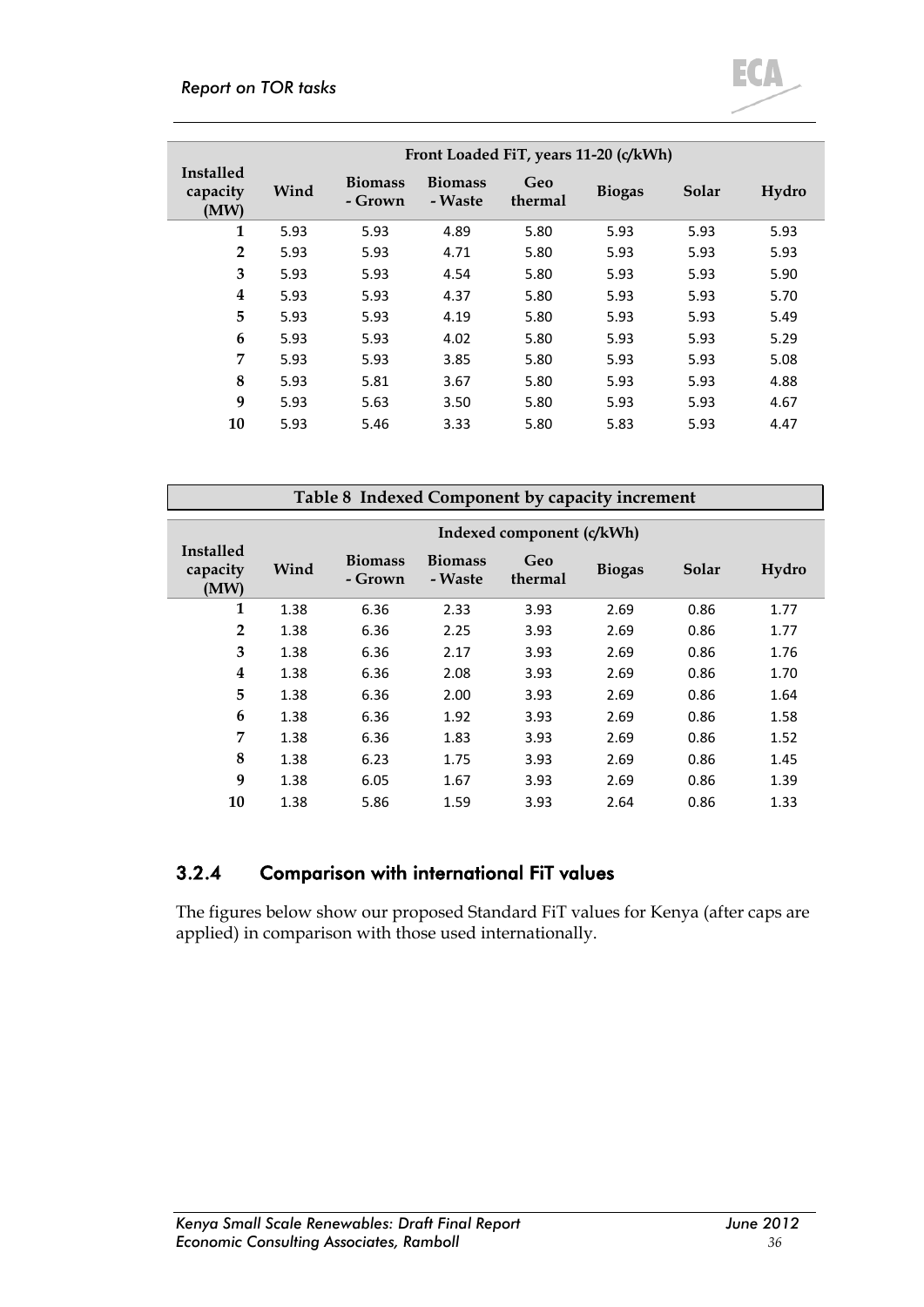<span id="page-36-0"></span>

<span id="page-36-1"></span>

Edi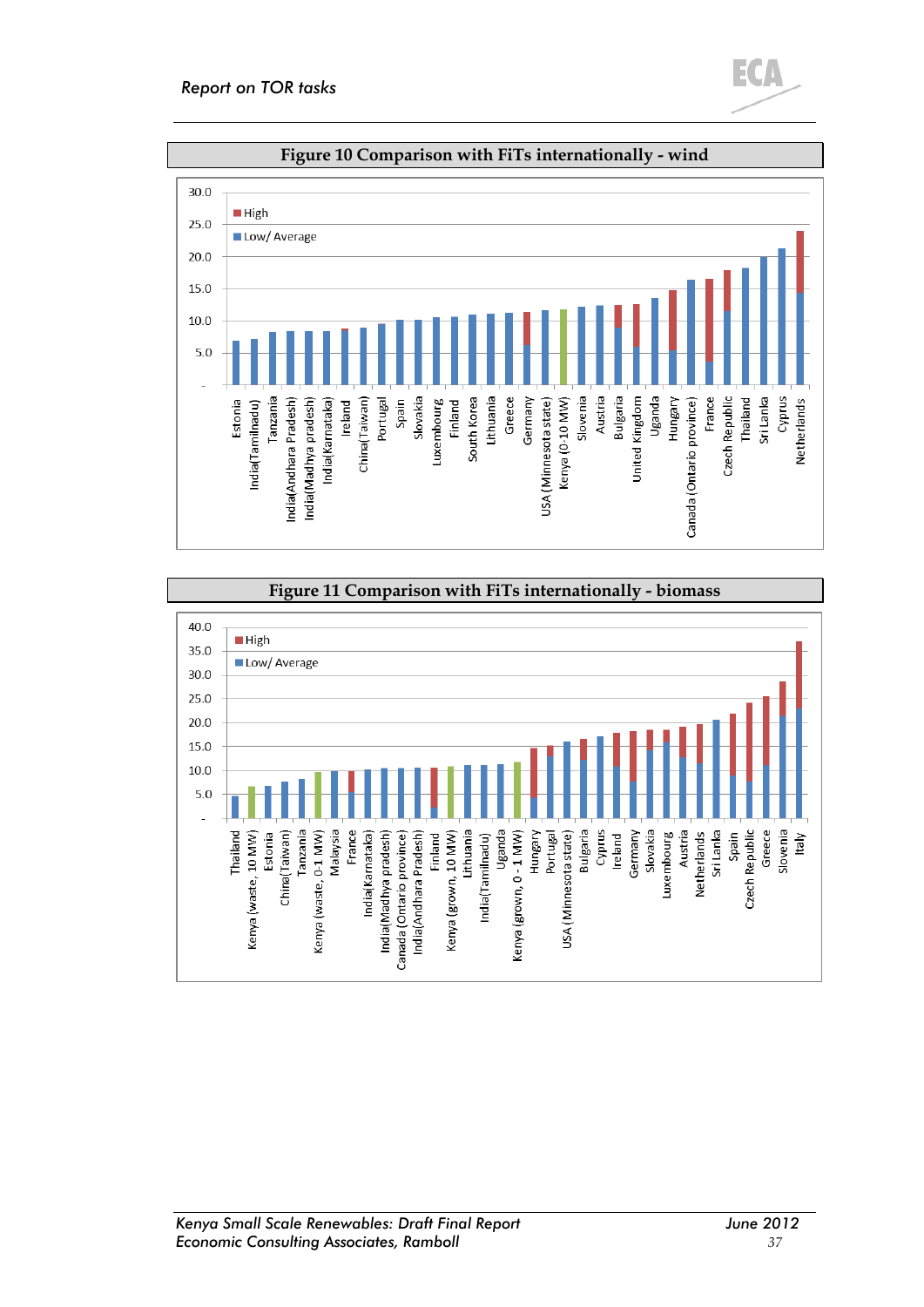<span id="page-37-0"></span>

<span id="page-37-1"></span>

### 3.2.5 Task 2 Recommendations

Our recommendations on the key policy provisions that should be adopted are encapsulated in the Revised Draft FiT Policy which is attached to this report as a separate deliverable. They include the following:

 Technology-specific FiT values are offered for all small-scale renewable projects (capacity up to 10 MW);

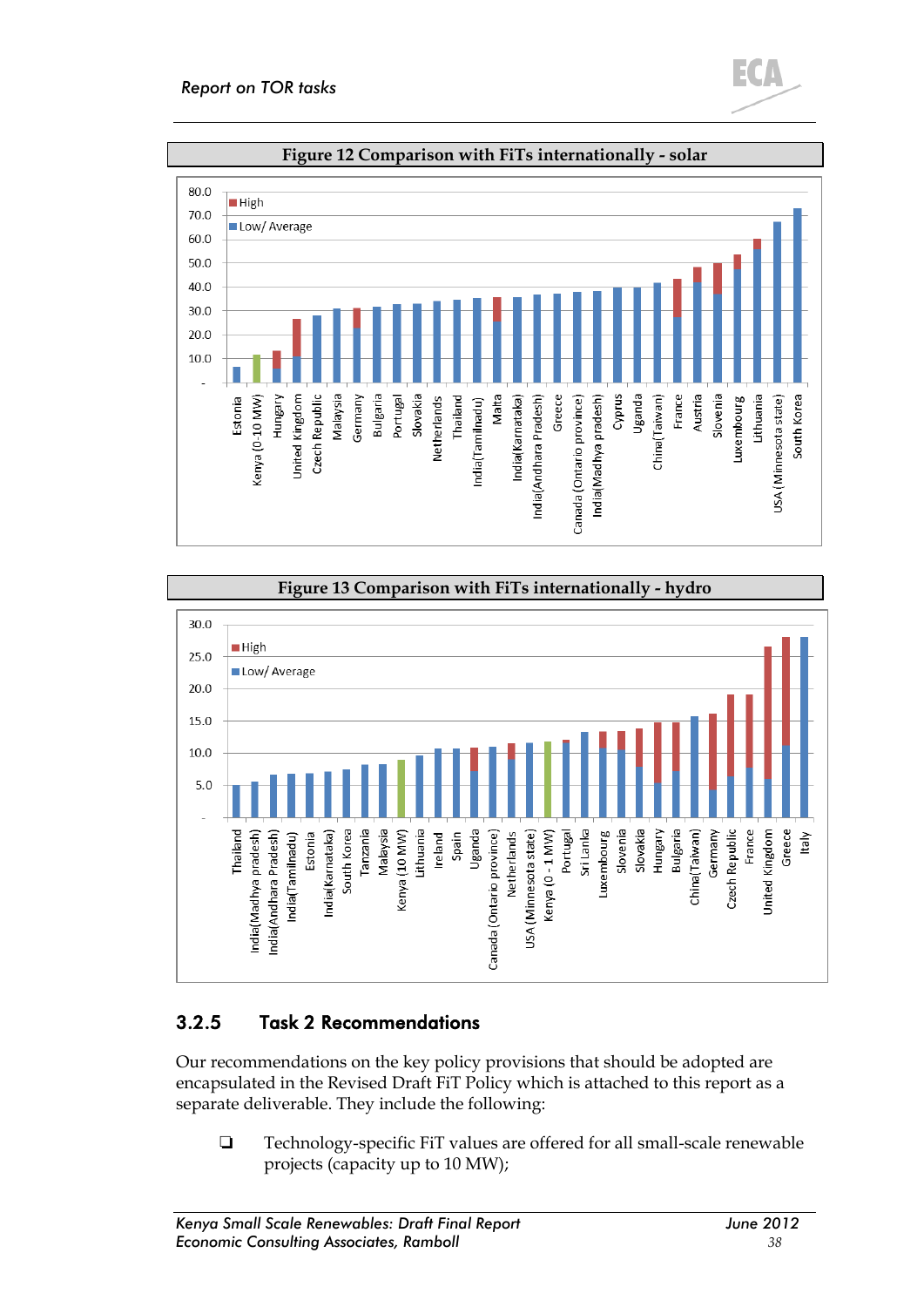

- $\Box$  FiT values (for grid-connected projects) are capped at the national LRMC as calculated as part of the Least Cost Power Development Plan process;
- $\Box$  Developer can choose a single FiT value to apply for the duration of the PPA (the Standard FiT option) or can choose to have a FiT which is higher in the early years and drops to a (fixed) lower value thereafter (the Front Loaded FiT option);
- $\Box$  The FiT value/s (applicable at the time a PPA is signed) is fixed for the life of the PPA, except for the O&M component (the Indexed Component) of the FiT which will be indexed to inflation;
- FiTs for small renewable projects (up to 10 MW) do not differentiate between firm and non-firm energy;
- $\Box$  FiT values vary depending on the capacity of the power plant for biomass, biogas, and hydro given that these technologies exhibit strong economies of scale. Linear interpolation of tariffs between 1 and 10 MW is used to prevent distorting developer's decisions about the size of plant to install. FiTs apply to the closest 1 MW increment of installed capacity;
- Different FiTs are offered for two different types of biomass waste and grown. This is because 'Biomass – Waste' plants using agricultural waste (including bagasse) or municipal waste have zero or low fuel cost, whereas 'Biomass – Grown' plants using agricultural products (grown specifically for the purpose of burning as fuel for power plants), biofuels and fuel wood do have significant fuel costs.
- The cost inputs and assumptions used to calculate FiT values are based on past and planned small renewable projects in Kenya, after review and comparison with costs internationally.

We also recommend that the new FiT Model be used to update and revise *FiT values* in the future. They should be updated on a semi-regular basis (every 2 to 3 years) to reflect:

- $\Box$  Changes in the underlying cost of technologies. For example solar PV investment costs have been decreasing rapidly in recent years, by as much as 20% per year, although the calculated FiT for solar is unlikely to fall below the LRMC cap any time soon;
- The availability of renewable resources in Kenya. For example, once all the very good hydro sites are developed the assumed load factor may need to be decreased;
- $\Box$  The availability of input data. As new renewable investments are made, data on the actual costs of investments and the amount of energy supplied will help refine the assumptions in the model;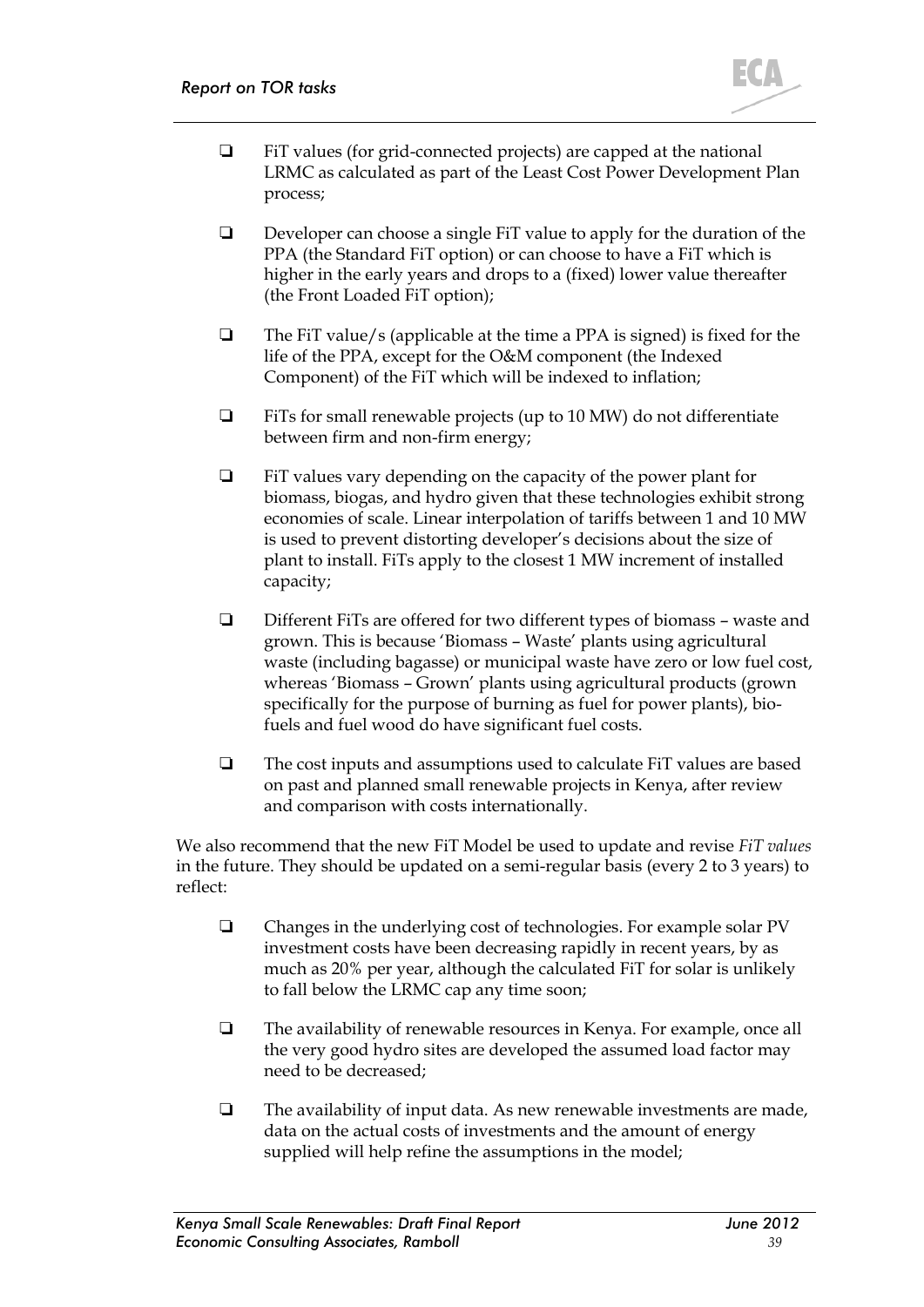

 Changes in the LRMC of electricity. The cap (and therefore FiTs) should be adjusted each time it is updated as part of the LCPD process.

Policy makers should make clear that regular adjustments to FiTs will be based on the same methodology and model, thereby avoiding creating too much uncertainty for prospective investors. The *FiT Policy* itself need not be automatically reviewed on a regular basis.

The FiT Model and the methodology it applies should also be used to calculate FiTs for renewable investments larger than 10MW. This FiT Model has the functionality to do so.

## 3.3 Task 3 - Engineering standards

### 3.3.1 Guidelines for Grid Connection of Small Renewable Generators

Standalone Deliverable 2 is entitled *Guidelines for the Connection of Small Renewable Generating Plant to the Electrical Distribution Networks of Kenya*. The purpose of the Guidelines is to establish procedures and equipment to protect personnel, equipment, and network operator's systems from any harmful effects arising from connection and operation of generators supplied and operated by others. They are intended to inform the owners of generators of the host network operator's requirements for Generating Plant being connected to its System.

The main focus of the Guidelines is on the embedded Category 3 generators. An embedded generator is a single generator or a group of generating plant with a total export capacity below 10 MW, connected to a distribution network at 33 kV or below and not under the direct control of the systems operator. The Guidelines also, however, deal with requirements for Category 1 and 2 generators (Electricity Banking and Net Metering).

The Guidelines provide a comprehensive analysis of issues that may arise when connecting embedded generators to distribution networks in Kenya, dealing with types of interconnection, voltages, studies required, protection requirements, and the testing and certification procedure of embedded generators. These guidelines are for information only and are subsidiary to the mandatory requirements governing the connection of Generators set out in the Kenyan Grid Code (once this is formally adopted).

### 3.3.2 Guidelines content

The introductory sections of the Guidelines deal with the scope, definitions of technical terms and legal aspects. The substantive sections are as follows:

#### **Capacity limits and connection voltage**

This short section sets out the limits on generator capacity which can normally be accommodated at each system voltage.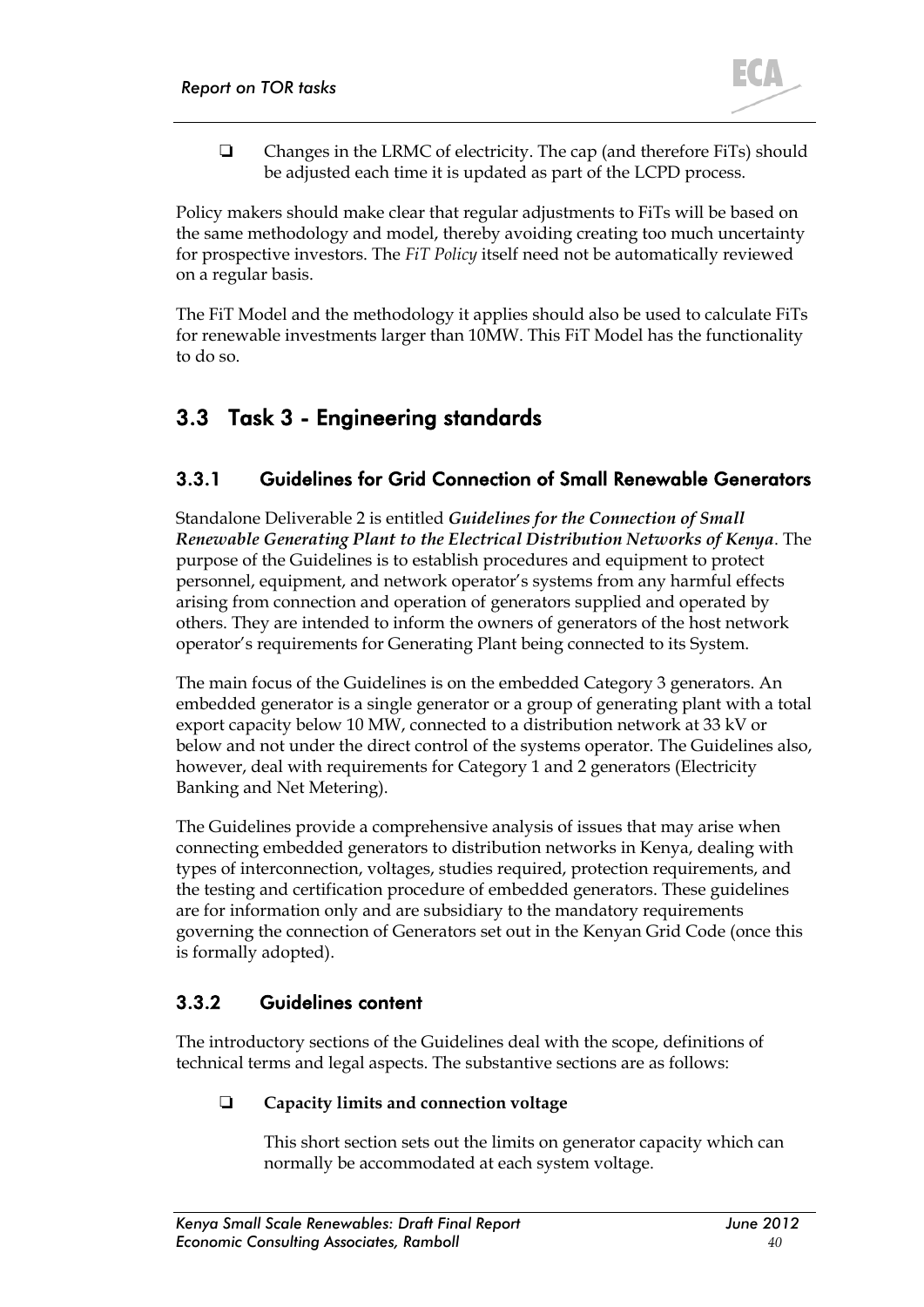

#### **Connection application**

This section sets out the information exchange between the prospective generator and the host network operator.

#### **Connection arrangements**

This section describes the different operational modes of generating plant at each connection, focussing primarily on long-term parallel operation i.e. operation principally for exporting energy to the grid.

#### **Generating plant connection, design and operation**

This section explains the quality of supply parameters within which the network operator controls his system. Generators must support the safe and secure operation of the network.

#### **Protection**

This section gives details of the protection systems which must be in place and tested prior to energisation such that generators can assist in the management of disturbances on the network. This section forms a major part of the Guidelines.

#### **Earthing**

Appropriate earthing is a critical safety issue. The different earthing arrangements for HV and LV connected generators is discussed.

#### **Installation, operation and control interface**

The installation is largely covered by local legislation and international standards. It is important that both the equipment and its installation are compliant. Use of a Site Responsibility Schedule agreed between the network operator and the generator is recommended.

#### **Testing and commissioning**

There are significant differences in the testing and commissioning processes between very small generating plant, where type testing and approval applies, and larger systems where site-specific testing is required.

#### **Reference standards (provided as an Appendix)**

These are provided as a guide to UK/European approved standards.

The Guidelines are based on internationally recognised standards which have been adapted to the specific circumstances of Kenya and includes a reference table for UK and European standards. They also include example line diagrams.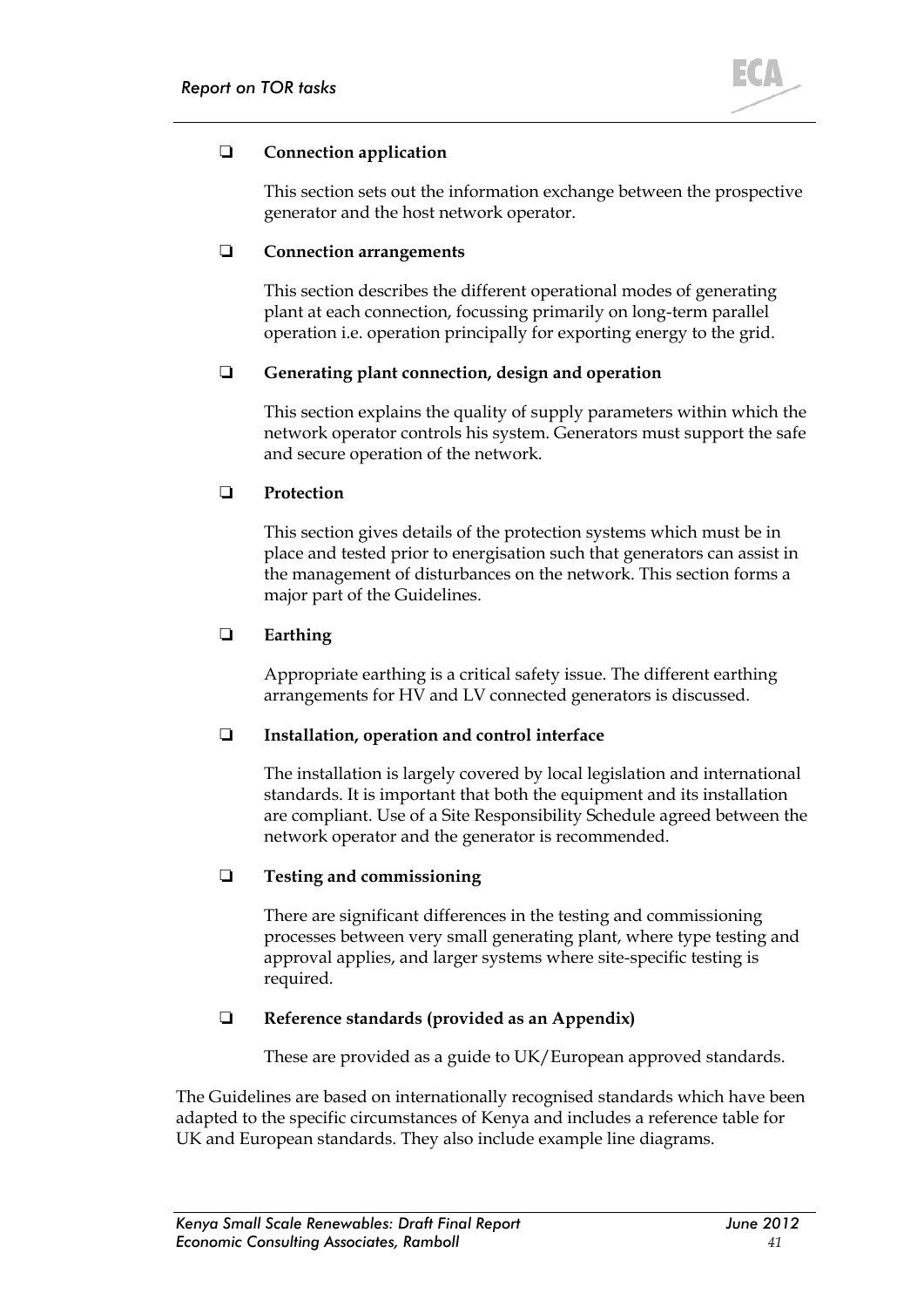

### 3.3.3 Task 3 Recommendations

There is need for the Guidelines to be discussed, both at the Final Workshop and at the Technical Training Session which is to be held in the same week. It is anticipated that further refinement may be required to fully reflect the specific circumstances of small scale renewables in Kenya. Issues raised in these discussions will be incorporated in the final version of the Guidelines.

## 3.4 Task 4 - Grid integration – operations

### 3.4.1 Operational integration of small renewables

When considering a generator from an operational information perspective there are three factors to consider:

- $\Box$  How big is it?
- $\Box$  How predictable is it?
- □ Can it be controlled?
	- Is this an accurate control of its output; or
	- Just the ability to shut it down in an emergency?

For systems operators, the worst case is a large uncontrollable and unpredictable generator. A fully controllable generator is ideal, while a predictable generator is acceptable.

At the Mid Term report stage, we considered the above questions for generators of up to 100 MW and discussed the implications of a growing share of national demand being met from large-scale renewables, with particular attention to wind. This discussion was necessarily at a rather high level, because we have not had sight of the detailed load flow and stability studies which have been carried out in connection with the 350 MW Lake Turkana project.

Given that agreement emerged to limit the FiT mechanism to embedded generators of less than 10 MW, the room for manoeuvre of the system operators in relation to the questions in the first paragraph is sharply reduced. The embedded, nondespatchable generators are not controllable and not individually predictable but once experience is gained, become reasonably predictable in aggregate. However, some limit needs to be set on non-despatchable capacity, and a figure of 10% of maximum demand is proposed. This is discussed further in the next sub-section.

For a renewable energy project with a capacity of more than 10 MW, we are recommending (see Section \*) that it be permitted to go ahead with a tailor-made tariff only if it contributes to the least cost power development sequence and passes load flow and stability tests. There is thus no need to specify an overall cap on any particular technology type, because each project that is put forward will be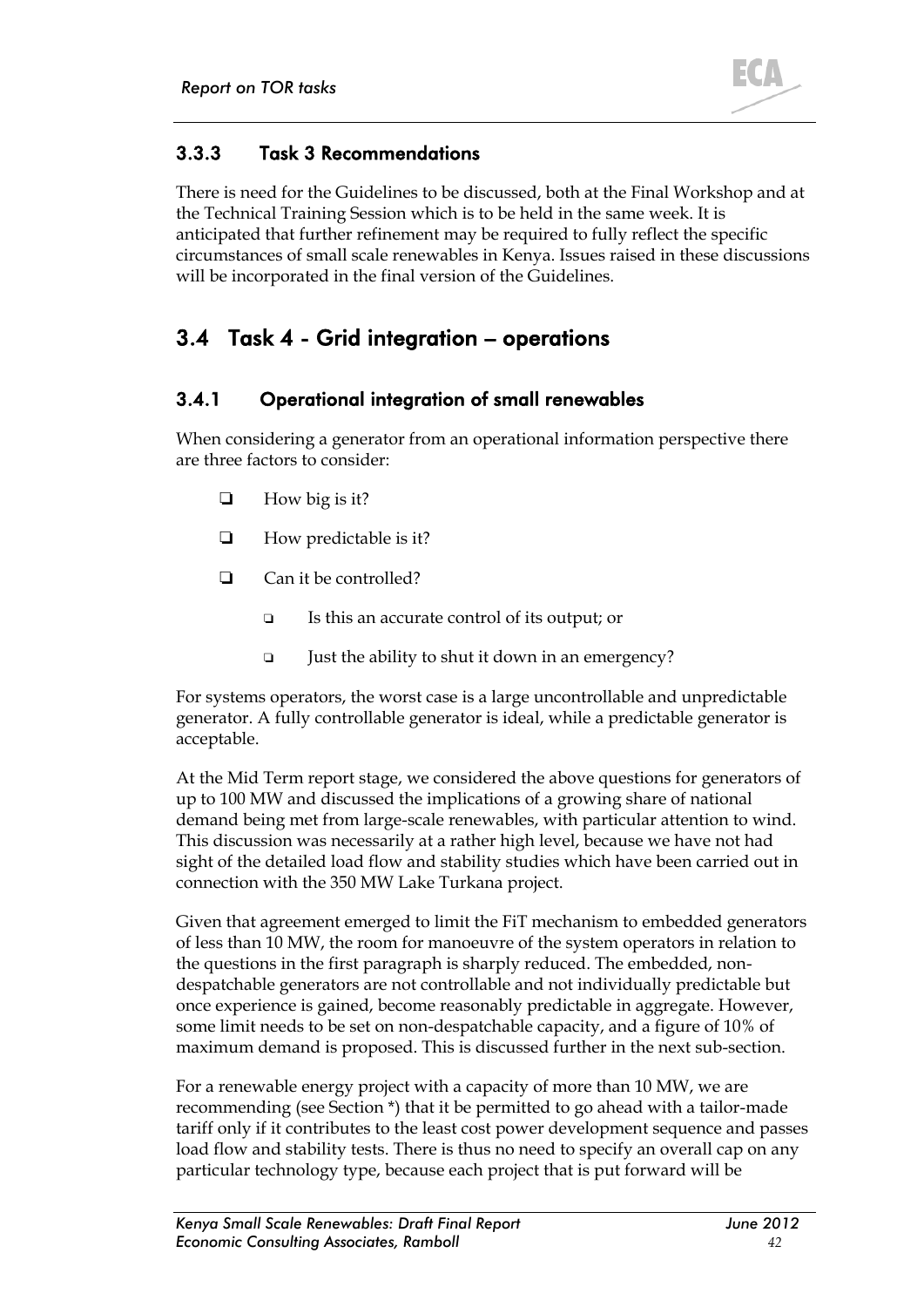

examined in relation to the existing and upcoming generation mix. The approach recommended will instead allow the continuous reassessment of the ability of the grid to absorb increasing quantities of specific renewable resources, notably wind.

Besides the systems operator, concerns about the absorption of increasing numbers of small renewable generators have also been raised by existing electricity users, who fear that the embedded generators may exacerbate the already significant stability and voltage problems with which the KPLC distribution system is plagued. In addressing these concerns, it has to be noted that there may occasionally be specific local circumstances where problems could occur, but in general it is likely that the embedded generators will improve conditions on the distribution lines rather than worsening them. In particular, generators located at the far end of long distribution lines will help to provide voltage support on those lines.

### 3.4.2 Task 4 Recommendations

For the embedded, non-despatchable Category 3 generators, we recommend that an aggregate capacity limit of 10% of system-wide maximum demand be set. Setting the limit in this way allows the absolute number of MW of embedded capacity to grow in tandem with overall system growth.

The figure of 10% is at this stage somewhat arbitrary, but is a level with which the National Control Centre feels comfortable and is the level achieved in Sri Lanka without any technical problems arising. As experience is gained, the 10% figure should be reviewed. The Monitoring and Planning Tool (see Task 6) will be used to monitor the growth in total installed capacity of the embedded generators. When this approaches the 10% limit, and if there is at that time a significant pipeline of small renewable projects which would take the total over 10%, we would recommend that a comprehensive study should then be carried out to examine whether a higher level of embedded capacity could be accommodated.

## <span id="page-42-0"></span>3.5 Task 5 - Isolated grids

### 3.5.1 The load characteristics of isolated grids

To date, there is approximately 18 MW of installed off-grid capacity, which is operated mainly by KPLC. The basic generation is mostly small diesels at present, and hence the variable operating cost of these grids is high (reportedly between 35 USc/kWh and over 60 USc/kWh. However customers on these grids are charged at national tariffs, so there is a significant cross subsidy in place. The tariff mechanism is such that all grid-connected customers contribute to subsidising the off-grid customers.

The heavy subsidies provide a prima facia case for examining whether some of the diesel generation can be replaced by renewables. The immediate problems that are faced, however, are as follows: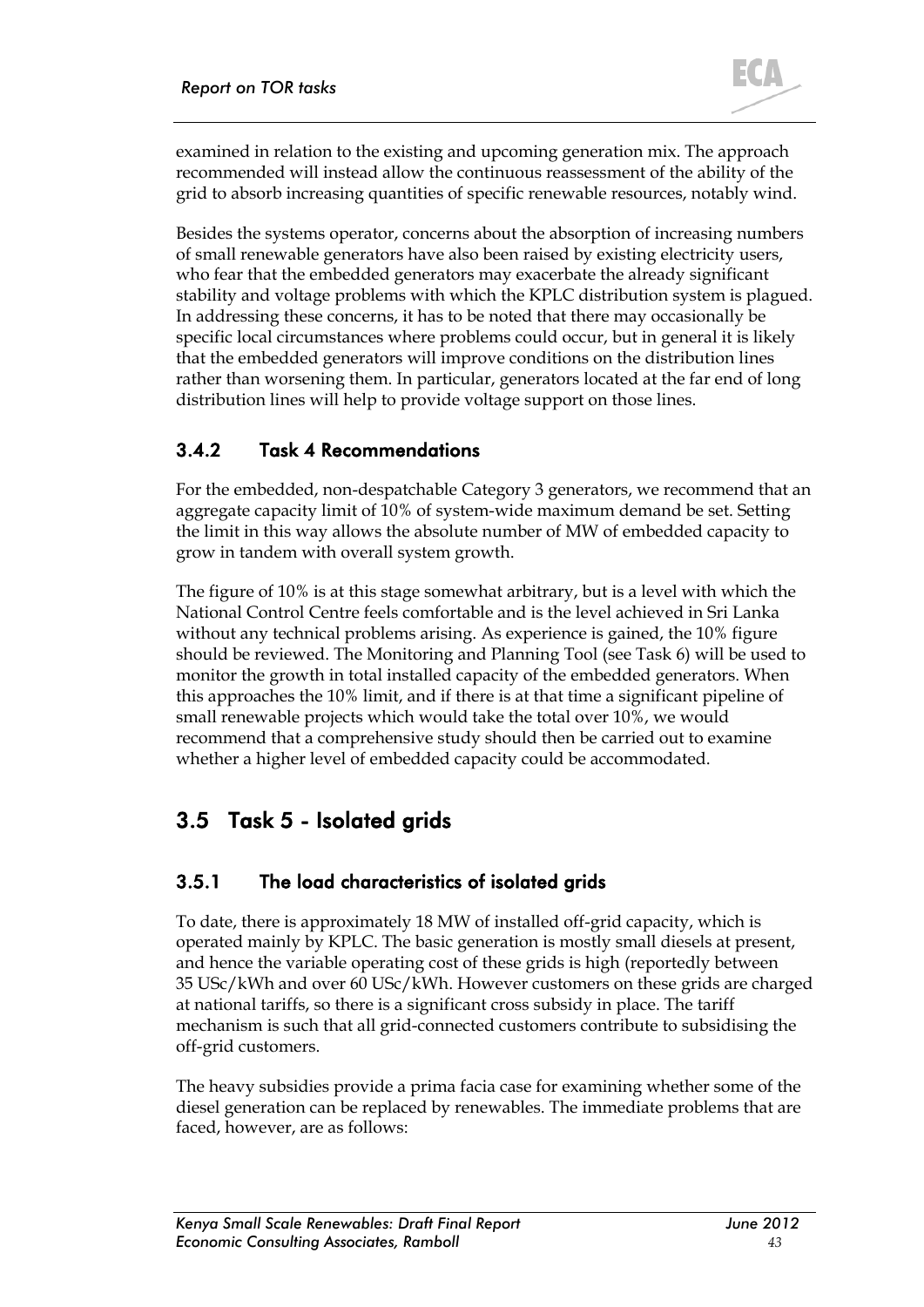- $\Box$  The scheme size is small, with an average of around less than 1,000 kW of installed capacity. Maximum demand is generally much lower than this, the average being 350 kW. Annual load factors are very low (around 15-20%), as are daily load factors (very low demand at night). While some of the isolated grids have fairly substantial population growth rates indicating increased future demand, the more important isolated grids will likely become main grid connected sooner rather than later. For example, the two largest isolated grids, Garissa and Lamu, with daily demand in the range of 2-4 MW, are planned to be connected to the main grid by 2015/16. Moyale is being connected to Ethiopia, Marsabit is on the Kenya-Ethiopia 400 kV interconnector route and Wajir will likely be targeted after Garissa is reached by the main grid.
- $\Box$  The isolated grids are generally in very dry parts of the country, far away from the mini-hydro areas or areas where there are significant agricultural resides for biomass plants. Similarly, dedicated grown biomass for biodiesel would only be possible at two or three of the isolated grids. In areas with large pastoralist communities, livestock dung for biogas is not considered due to uncertainty over availability of feedstock supply. Geothermal resources may in theory be available for the isolated grids in the northern Rift Valley, but it is not considered viable to assess and exploit these on a small scale. Tidal, wave or ocean current energy could be a solution for the coastal isolated grids, but costs are not known and there are no serious plans to deploy such technologies in Kenya to date.
- $\Box$  The remaining options are wind, which will be expensive due to lack of economies of scale, and of uncertain value due to energy variability, and solar PV. Without expensive battery storage, solar PV is of limited value because the main demand period is at night.

<span id="page-43-1"></span><span id="page-43-0"></span>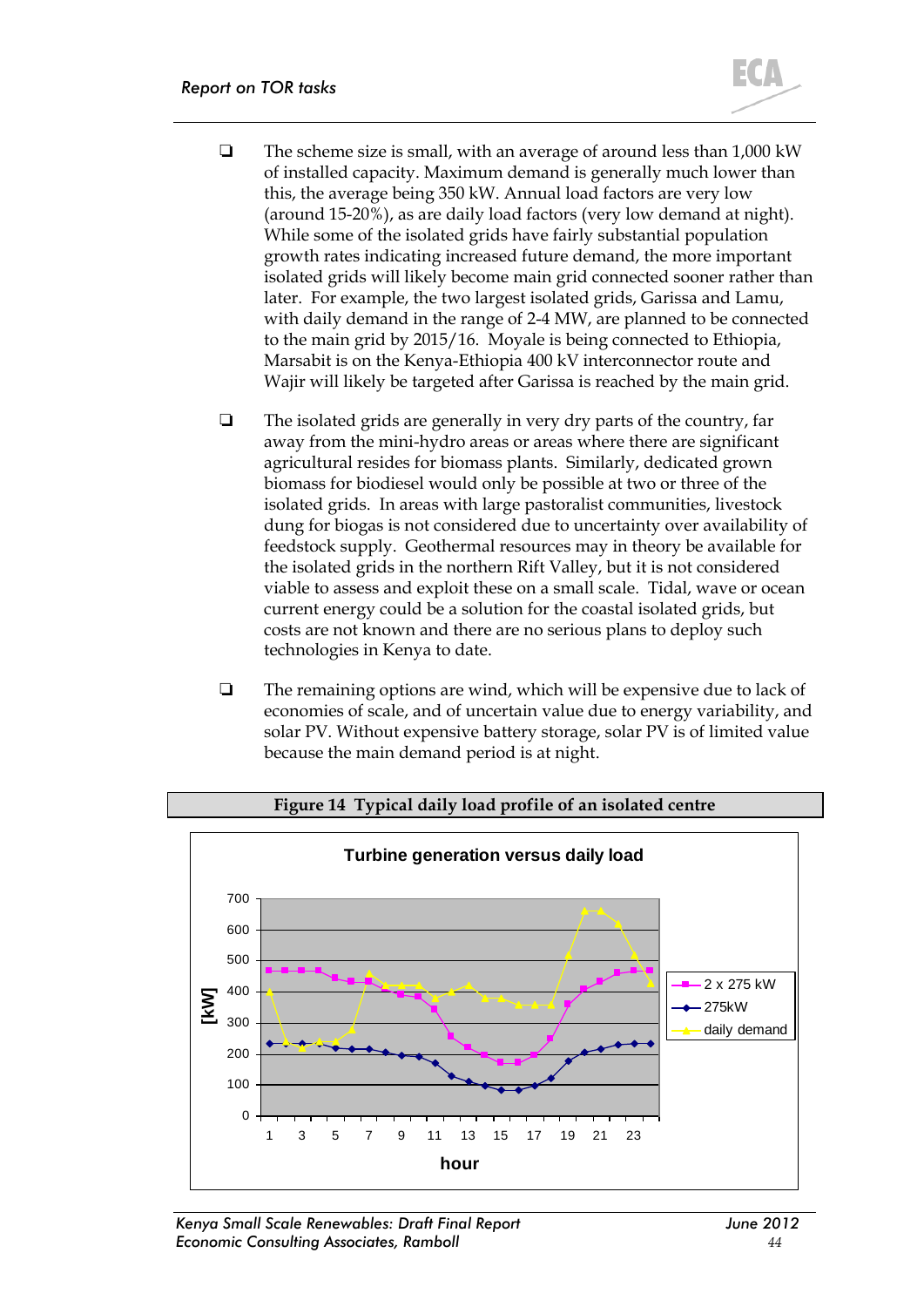To illustrate, see [Figure 14,](#page-43-1) which is the daily load curve for the Marsabit isolated grid (one sample day in July 2008 as provided by Kenya Power for the Rural Electrification Master Plan update). On that day, the total demand was about 30% higher than the average demand in 2008. Nevertheless the curve is considered as typical and representative for Marsabit. It is compared with forecasted wind turbine generation. Since then, the wind turbines have been installed and commissioned, but it is not known how their actual performance compares with this forecast. The relevant aspect is the yellow line that indicates the daily demand curve at the Marsabit isolated grid.

In order to ensure security of supply, diesels will still be necessary, so the issue is whether hybrid systems, with renewables playing some role in reducing the diesel consumption, can be made viable. Through retrofitting wind and solar, the Government of Kenya has taken the initiative in developing pilot hybrid projects. In Marsabit, for example, which has maximum demand of 600 kW, 500 kW of wind has been installed alongside 4 diesel generators with a capacity range of 120 kW to 600 kW. In Hola, which has a maximum demand of 280 kW, 60 kW of solar PV has been installed alongside 2 diesel generators each with a capacity of 400 kW. Habaswein has 30 kW solar PV array to complement the 360 kW of diesel and in Merti a 10 kW solar system is integrated with the 128 kW of diesel.

The preferred approach to small scale renewables that has been developed in this study – of RE generators operating on a must run, must take basis – is possible in the national grid (at least up to some proportion of maximum demand, this initially being set at 10%), but is not tenable in a small system of less than 1 MW. If the renewable generator is designed to have a capacity larger than the daytime demand trough in the isolated system, there would be times when the renewable capacity would have to be shed. Conversely, generation may sometimes be unexpectedly inadequate, for example, in a solar system there may be problems of low afternoon generation due to overheating, although fortunately in many locations wind speeds also pick up I the afternoon, providing useful cooling. To date the Kenya Power off-grid stations department reports no issues with the newly integrated solar PV systems, although these were only commissioned recently. In a wind hybrid, diesel will have to be kept in operation to cover the risk of the wind generation tripping, in particular the case where the trip is due to too high a wind speed. When a wind trip occurs there is a significant shock to the diesels – the governors must be correctly designed to pick-up quickly (ie, electronic governors, not pneumatic ones).

The detailed management that is required to achieve reliable and least cost operation of a small isolated hybrid system does not preclude a role for renewable IPPs, but makes it impossible to supply a simple integration formula that would work in all circumstances. In the face of these realities, the approach that the Government has been advocating, of offering centres to private operators on a concession basis, with the expectation that these be run as hybrid systems, seems very relevant at this juncture. PPP or ESCO approach rather than IPP is the best way to go, being relevant to the small system size.

A PPP approach removes the need for government to micro-manage the penetration of renewables into isolated grid supply and we understand that the Ministry of Energy has commissioned a separate study to investigate this possibility. The operators are left to make both the investment and the despatch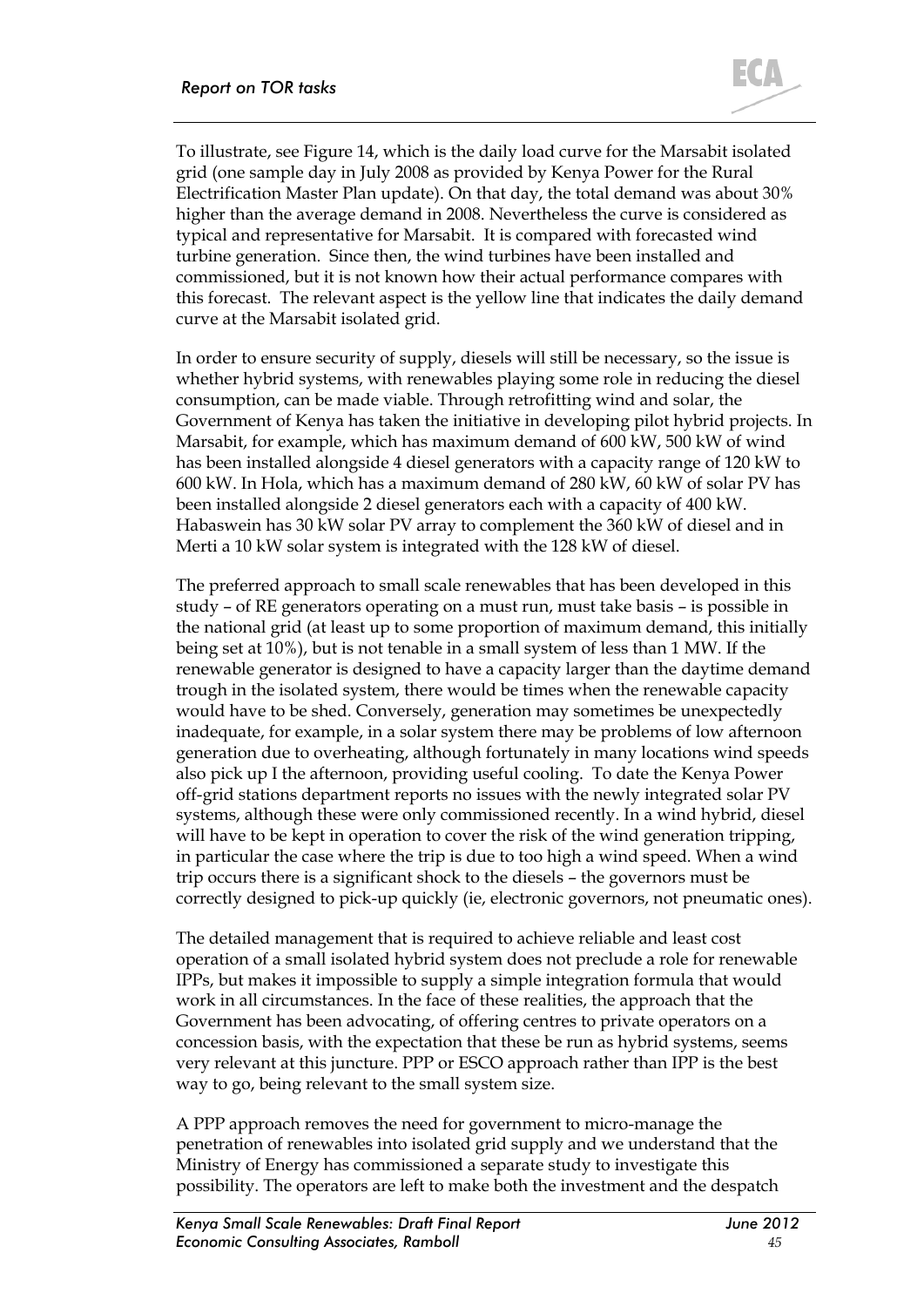decisions. The bid could be designed in different ways to achieve efficiency and cost-effectiveness, an obvious approach being bids based on the lowest subsidy required to achieve certain levels of connection and performance standards in electricity supply, with penalties applying for failure to meet the targets. Hopefully the bids would be sufficiently competitive for the subsidy level to be significantly less than the level projected under the current KPLC/Kengen predominantly diesel operations. The targets should not be impossibly stringent, as achievable targets would give an incentive for the winning operator to outperform the targets and thereby increase profitability above the levels expected at the bid acceptance stage.

The very high costs of diesel in remote locations should be sufficient to ensure that the concessionaires will invest in renewables and run the facilities on a hybrid basis. Furthermore, the Ministry of Energy and Rural Electrification Authority have budgeted plans to incorporate solar PV in more of the existing and new isolated grids, so by the time a concessioning framework is in place more renewable assets will likely be operational. However, some sort of additional incentive for renewables could be added, such as a cash payment for the residual value of wellmaintained renewable generators.

### 3.5.2 Task 5 Recommendations

We recommend that one or more centres which are not soon to be absorbed into the national grid be packaged as concessions and offered to private operators on a competitive basis. These would be pilot projects and one of the concession conditions should be that concessionaires provide data on the capital and operating costs of the different elements of the system, and document how the systems have actually been operated in practice to meet demand.

In planning for concessioning, important lessons can be learned from:

- $\Box$  Mpeketoni isolated grid in coastal Kenya, which was privately operated but later taken over by Kenya power due to poor economic viability, and where there were plans to use part biodiesel but the existing gensets only use diesel.
- Mtwara isolated grid and distribution network in southeastern Tanzania, where a private natural gas IPP was given a generation concession and built a 12 MW power plant but different expectations regarding licencing and grid extension resulted in delays and the IPP exiting and the Tanzanian government utility buying the project.
- West Nile Electrification Project in northwestern Uganda, where a private operator, owned by a Kenyan company, was given a 20-year generation, distribution and electricity sales concession for an isolated diesel grid where hydro resources are available but delays in implementing a small hydropower plant to reduce electricity costs means the operator has faced insolvency.

Where private sector participation in renewable energy projects in isolated grids is concerned, either under an IPP or concessioning approach, the likelihood and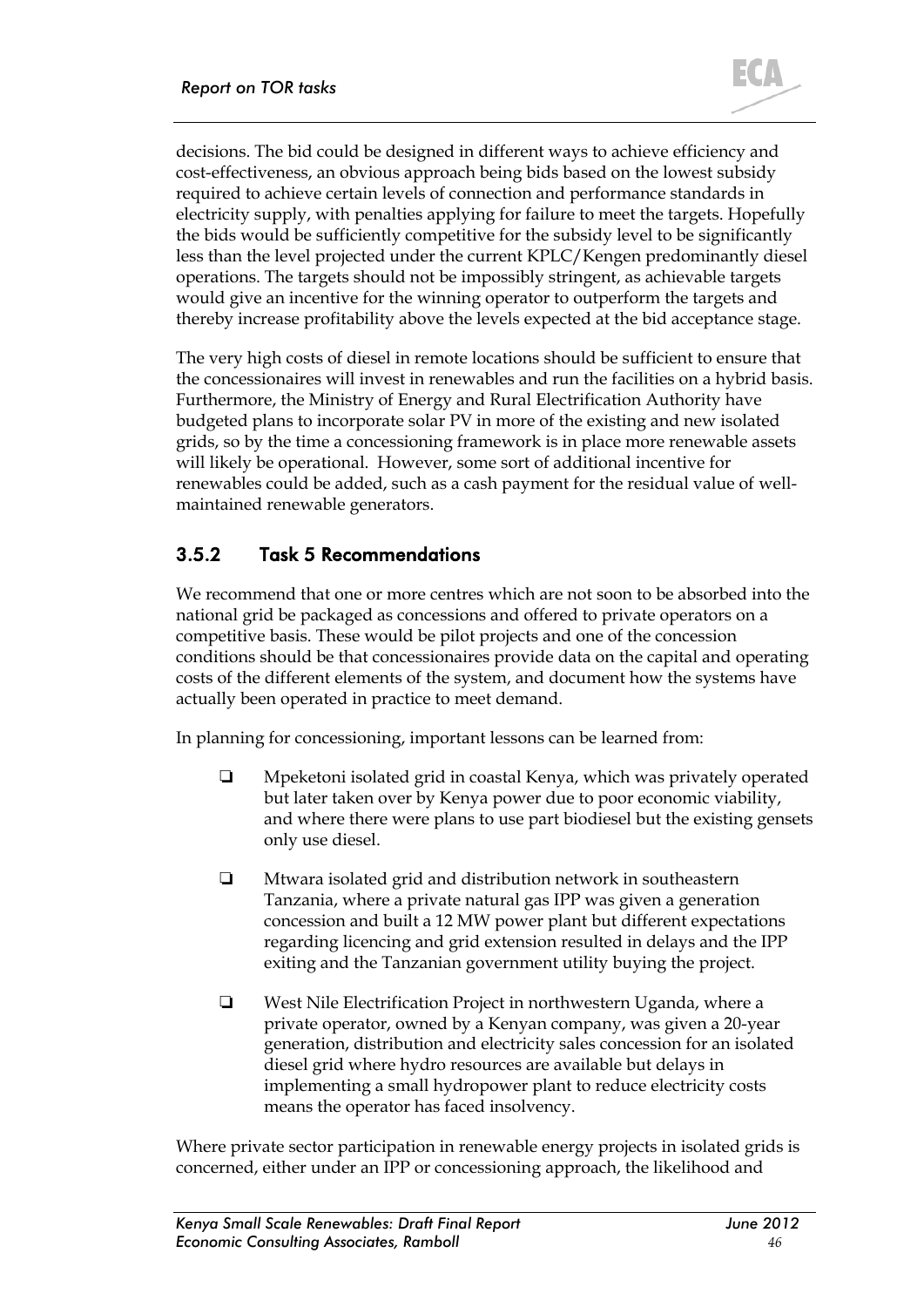

timing of such grids being connected to the main grid in the future needs to be considered. For example, at Garissa and Lamu, where the possibility of integrating a ~1 MW solar generator is technically viable due to the higher daily demand, and hence a small IPP could be attracted, the fact that these will in the next five years be connected to the main grid presents an uncertainty for investors. Thus a regulatory framework to account for the eventuality for main grid interconnection would be required.

While we believe that the concessioning approach is likely to be most productive for isolated minigrids, we do not want to preclude privately financed renewable generators playing a role in complementing diesel supplies in existing minigrids operated by KPLC. For these we recommend:

- $\Box$  The calculated FiTs should apply, without being restricted to the LRMC tariff. This would imply for solar PV a FiT of \* USc/kWh.
- □ PPA/interconnection requirements should be negotiated on a case by case basis .

Allowing case-by-case negotiation is contrary to the overall approach we have adopted in this study. However, this is justified in this case by the variety of circumstances and the small number of projects that would be developed. While the main grid the project pipeline indicates more than 100 MW of small-scale renewable energy producers, our estimate is that for the isolated grids, this would be at most 3-4 MW in aggregate. The specificity to be considered in each case includes the scaling of the projects and the payment arrangements which would be acceptable to both sides in a situation where 'must run, must take' cannot apply.

## <span id="page-46-0"></span>3.6 Task 6 – Monitoring and Planning Tool

### 3.6.1 Relationship between monitoring and planning

Coherent planning of small-scale renewable investments requires that future investments build on the experience that has been gained to date. It therefore makes sense to have a single tool that provides a unified framework for monitoring and for planning.

It is assumed that the proposed tool would be held and managed by the secretariat of the FiT Committee, although a different institutional home could be chosen for this. The main features of the proposed tool are as follows:

 **Geo-spatial database** - the location of small-scale renewables is important and the basis of the tool should therefore be a GIS-based system which would show the location of existing and planned generators in relation to each other and to substations and grid connections. When receiving new applications, planners will immediately be alerted to likely up-coming grid interconnection issues, depending on where the proposed project is to be located in relation to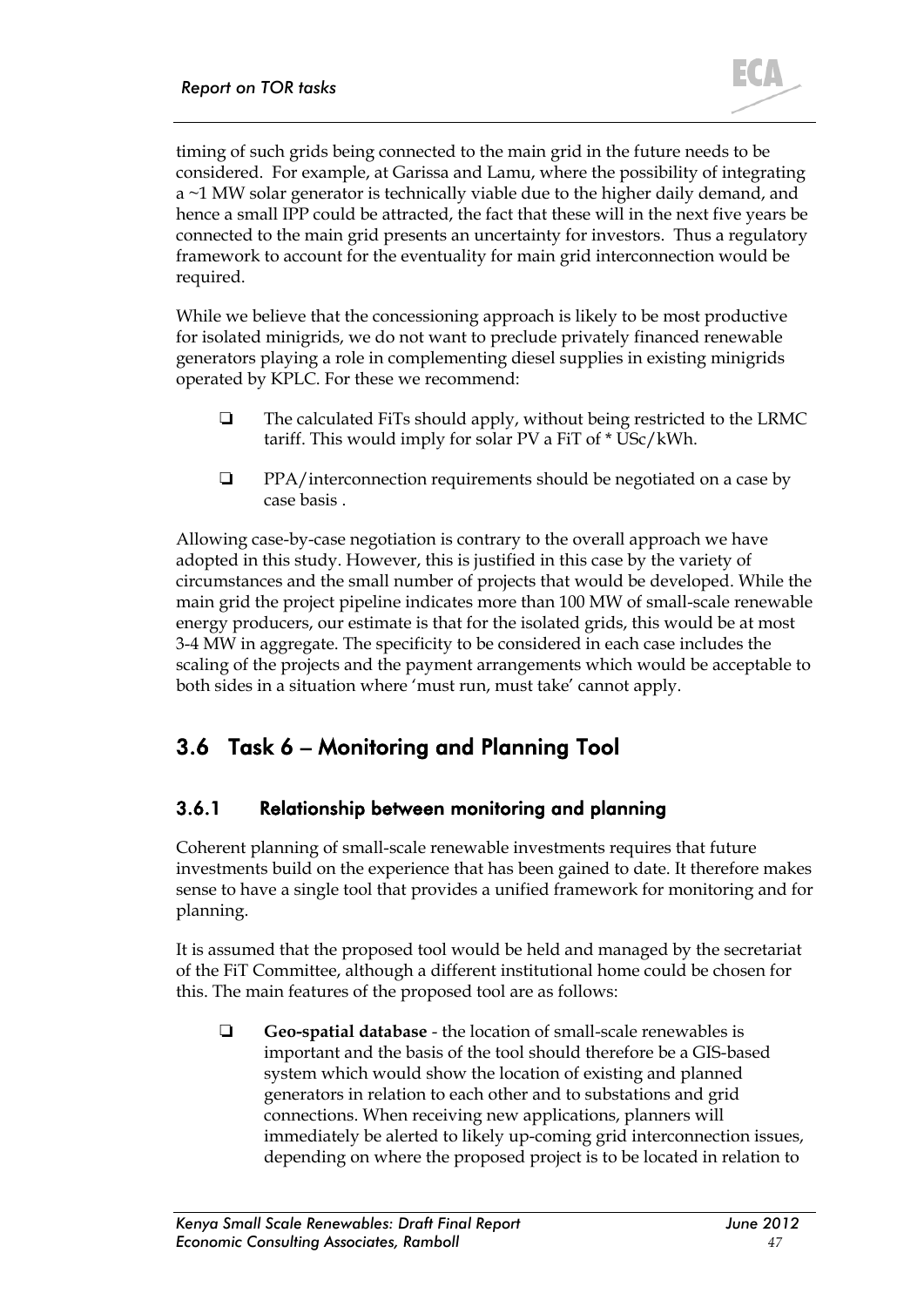

existing generators and what the loading and load flow implications would be in that part of the grid.

- **Project development/implementation status –** for the assessment and monitoring of FIT EOI applications, more information should be collected and recorded. This would need to be updated regularly with the specific status of each project to enable the FIT Committee to better understand how projects are progressing. It is useful, for example, to know how long it has in fact taken for projects to move from conceptualisation to commissioning. This will help the Committee to decide if and when an EOI approval for a site should be revoked. Data such as exact geographical coordinates is also important where the FIT Committee may have received more than one application for a certain area and needs to consider whether to issue an approval for one, both or neither project developer.
- **Performance data** it is also important to track the actual performance of small scale renewable generators, compare this with predicted performance at the time of project acceptance, and therefore be in a position to make an informed judgment about the latest project applications in the various technologies.

The sources of information and models on which the above components can be built are as follows:

- **Transmission and distribution system GIS model** the on-going Distribution Planning study includes a component which will result in an up-to-date, accessible GIS model of the Kenyan T&D network becoming available. This model can and should be used for related purposes, including the planning of small-scale renewables. However, there needs to be coordination between different uses. The FiT Committee can use a version of the model for its high level planning purposes, but when the project moves to implementation it needs to be integrated into the distribution planning process. Implemented projects need to be reflected accurately and candidate projects which have not gone to full implementation dropped.
- **Rural Electrification Master Plan update GIS model** the 2008 update to the Rural Electrification Master Plan includes a GIS database with layers for power infrastructure (existing and planned grid, substations and distribution transformers), population, load centres, roads, other geographic data (protected areas, lakes) and basic renewable energy resource potential maps. While the distribution planning study results will be more recent, as the Rural Electrification GIS database already includes an overlay of the renewable resource potential and it should be investigated if this can form the basis for the planning tool.
- **Renewable resource potential maps**  the Ministry of Energy is currently undertaking wind resource studies from more than 40 wind measurement masts installed around the country. The Ministry has also recently tendered for the development of a small hydropower atlas for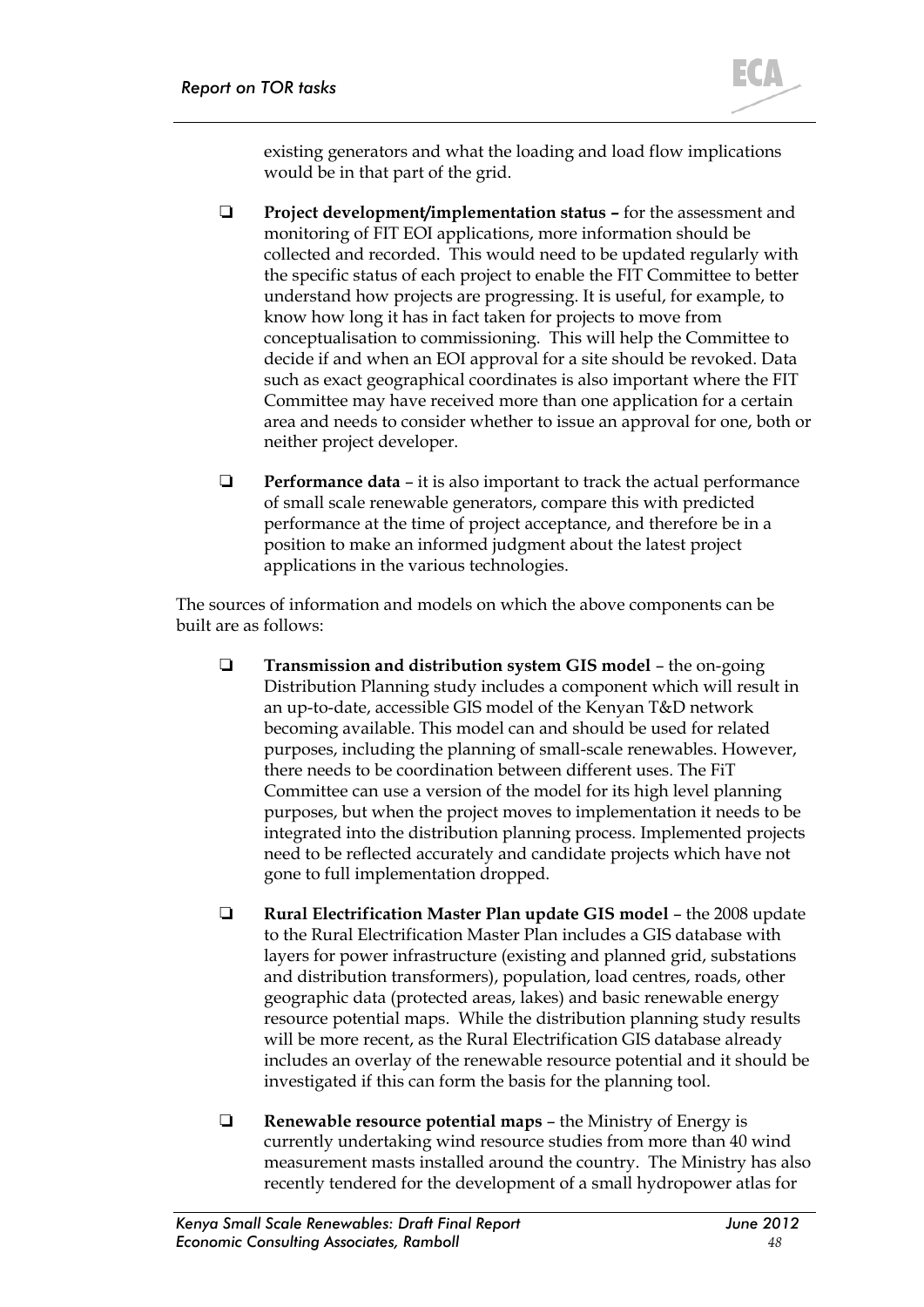

Kenya. Data from these and other exercises can be fed into the planning and monitoring tool against which the FIT Committee can assess new applications and track the performance of existing projects.

- **FiT Committee and project developer records** records should be kept along the way by the FiT Committee of the time taken to reach the milestones for which it is responsible. When the project is commissioned, the FiT Committee milestone information should be confirmed with the project sponsors and additional information added (for example how long before the EOI application to the FiT Committee the project was identified). The time required for financial closure is of particular interest.
- **KPLC Energy Purchasing Department records** Part of the transactions cost-minimising approach that is advocated in this study includes the idea that small scale generators will *not* be required to collect and provide data on an on-going basis. The main source of information for monitoring purposes will therefore be the KPLC accounting system. The records of the KPLC Energy Purchasing Department will provide data on the energy produced and paid for each month. Problems can be flagged in the data if there have been interruptions. Investigation of the causes of interruptions will further enrich the information available for future planning.

### 3.6.2 Task 6 Recommendations

We recommend that a Small-scale Renewable Monitoring and Planning Tool be established and maintained within KPLC, on behalf of and for the use of the FiT Committee. The information collected would be useful also to the Kenyan government in tracking greenhouse gas emission reductions from renewable electricity generation. The main features of the model would need to be developed in parallel:

- $\Box$  The geo-spatial database aspect will have to wait for work on the ongoing Distribution Planning Study to be completed but the possibility of building on the existing Rural Electrification Master Plan database can already be investigated.
- $\Box$  The implementation time is already being monitored together with the number of EOI applications. This is to be brought in line with the steps being defined in the revised Procedures.
- $\Box$  On the performance monitoring side, although there are to date only two projects that have been brought into operation under the FiT mechanism, the data monitoring system should nonetheless be established. From the month of first operation of the plant, data should be made available by the Energy Purchasing Department of the energy produced, the amount paid and any indications of interruptions or other problems.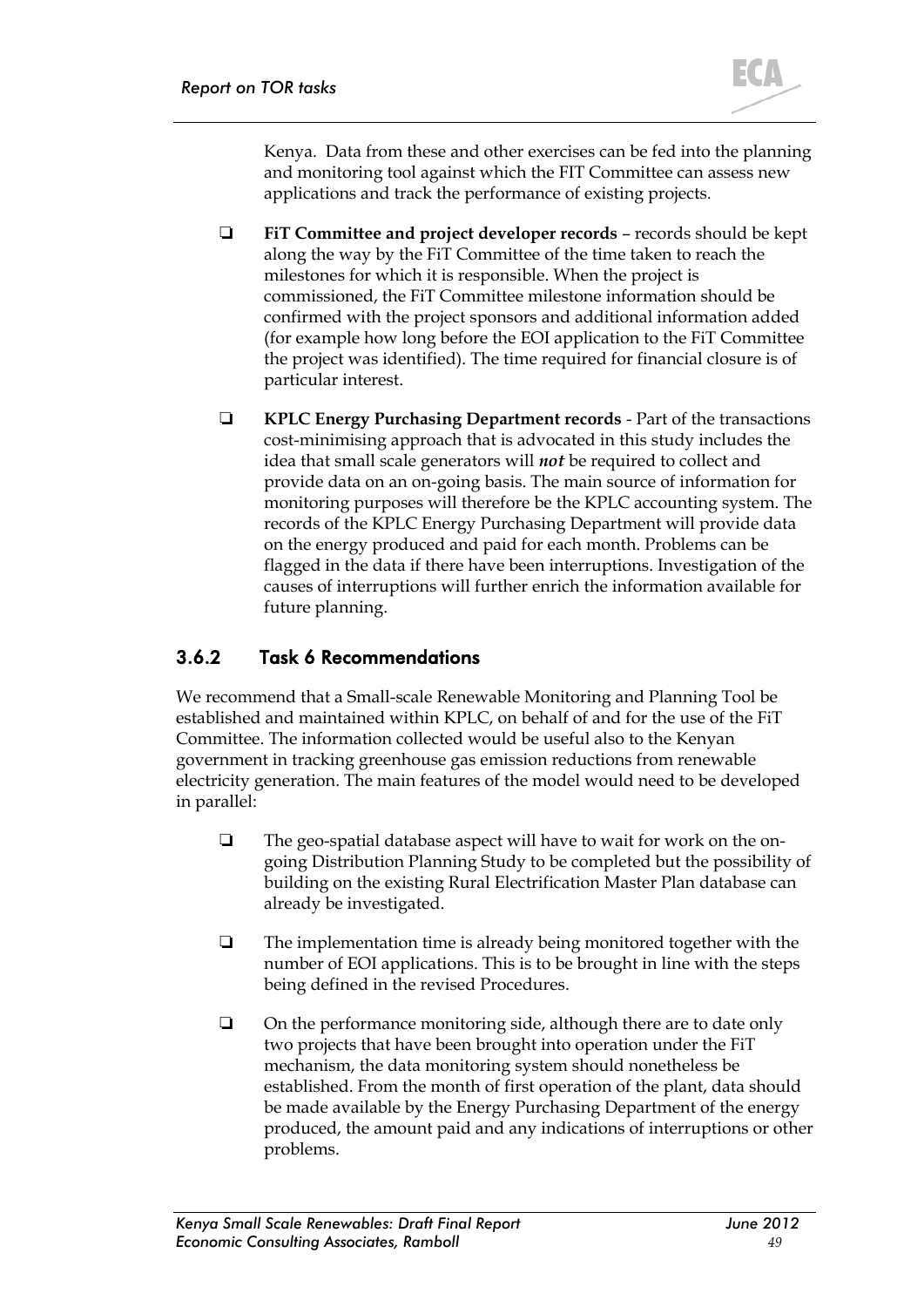

# 3.7 Task 7 - Management of FiT Approval Process

A review and assessment of the existing FIT approval and implementation process has been conducted by the consultant with inputs from study counterparts and other stakeholders. The initial findings and questions were presented and discussed at the Mid-Term Workshop.

The general conclusion is that the existing FIT approval and implementation process is performing relatively well, and that delays in project development are due primarily to other factors: (a) land issues, (b) delays in obtaining project ancillary approvals, (c) lack of project developer expertise, (d) low tariff levels in some cases and (e) broader regulatory uncertainty.

Nevertheless, certain improvements may be considered to better facilitate and standardise the FIT approval and implementation procedures and provide more clarity to project applicants, which in turn will help to reduce transaction costs and regulatory uncertainty.

### 3.7.1 Task 7 Deliverables

In this regard, the following draft documents have been provided as deliverables under Task 7. The documents focus on small-scale renewable energy projects of up to 10 MW but could also be used, with some modification, for larger projects applying under the FIT Policy.

- **Feed-in-Tariff Policy Application and Implementation Guidelines**. These draft guidelines have been developed based on the existing implementation procedures section of the FIT Policy, the FIT Policy Guide for Investors, the consultants' own understanding of the actual process in Kenya and experience from other countries such as Sri Lanka, South Africa and Tanzania. The Guidelines are intended to replace the current "Guide for Investors" with a document that is of use to both Government and project developers to provide more clarity on FIT application and implementation procedures and guidelines.
- **EOI Feed-in-Tariff Policy Application Form**. As an appendix to the draft FIT Application and Implementation Guidelines, a standard Expression of Interest (EOI) application form has been prepared. The form requires more information to be provided by project applicants and makes it mandatory that all requested sections be completed before the EOI application is processed. This should help the FIT Committee to better assess the application.
- **Feed-in-Tariff Policy Project Progress Report Form**. As per the current EOI procedures, approved project applicants are required to provide progress reports every 6 months during the two-year exclusivity period they have to assess and develop their proposed project under the FIT Policy. The Project Progress Report Form makes it clear the information that EOI approved applicants must provide in their reports and gives indicative milestones against which progress can be assessed.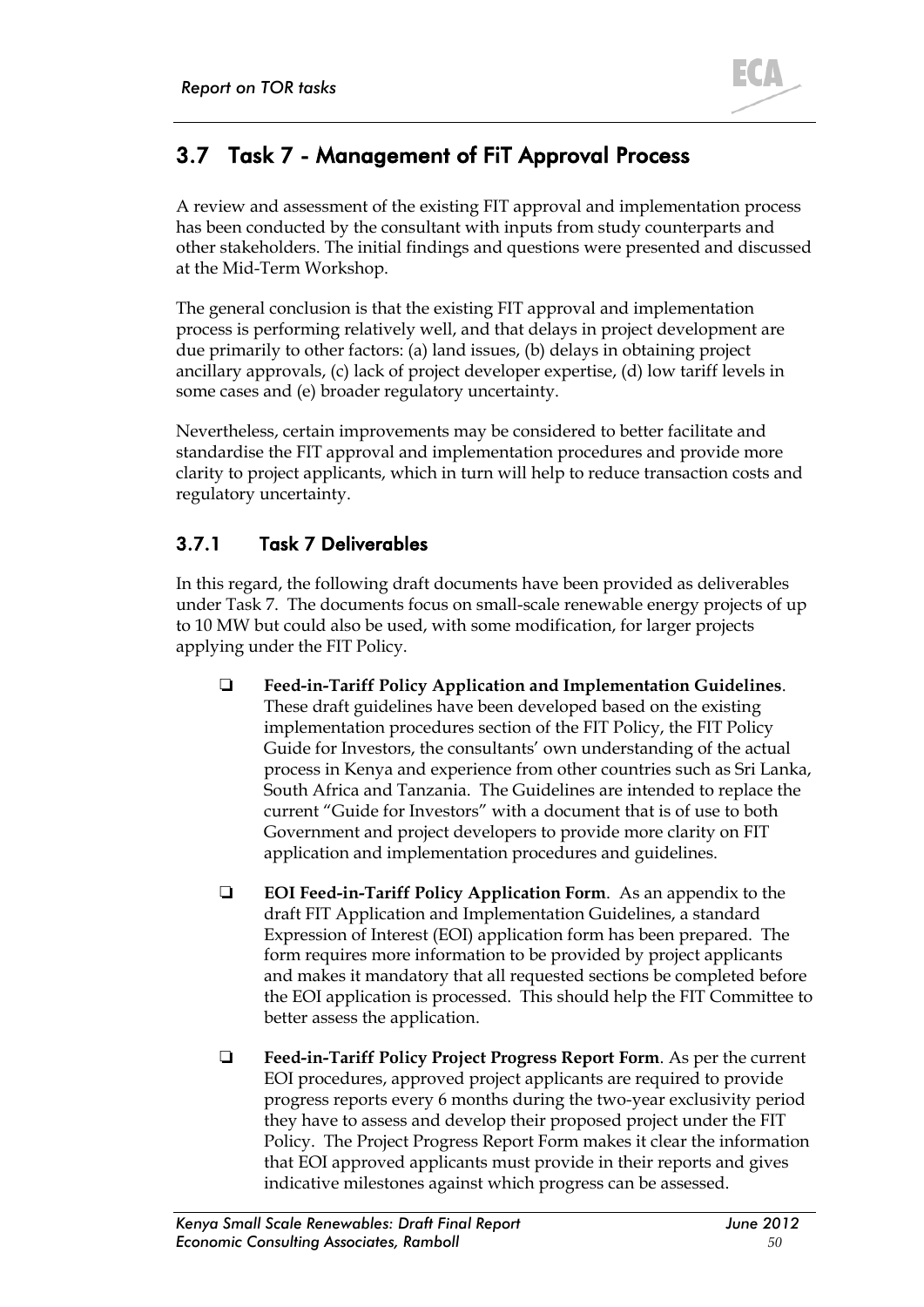

 **Feed-in-Tariff Policy Project Progress Assessment Criteria**. In order to help the FIT Committee evaluate progress made and provide transparent criteria on how this is done, a progress assessment checklist with proposed scoring for achievement of different project development milestones has been prepared.

The draft Guidelines and procedural forms require further feedback from study counterparts before being shared with wider stakeholders for comments at the Final Workshop. Hence it is suggested to circulate the draft Task 7 deliverables only to the immediately relevant internal stakeholders (Ministry of Energy, ERC and KPLC) as a first step.

### 3.7.2 Task 7 Recommendations

As an accompaniment to the Task 7 deliverables, a note on some of the main recommendations with a brief explanation in support of each is provided herein. Other minor changes are found in the draft FIT Application and Implementation Guidelines. Certain recommendations may require (minor) changes to the FIT application and implementation procedures or may add to the responsibilities of different members of the FIT Committee and should be considered in this light.

- **Information sharing**. It is suggested that for transparency and to reduce time spent by FIT Committee members on assessing EOI applications and explaining procedures to different project developers, that the following be posted and regularly updated on the Ministry of Energy and ERC websites:
	- (a) The FIT Application and Implementation Guidelines, FIT Application and Progress Report Forms, FIT Project Progress Assessment Criteria, Standard Non-Negotiable PPA and Guidelines for Grid Connection.
	- (b) A list of EOI approved projects including the information suggested in the draft FIT Application and Implementation Guidelines.
	- (c) A list or map of "no go" areas that EOI applicants should avoid due to Ministry of Energy planning, such as a location of the Ministry wind masts in Kenya and a 50km exclusion zone around each
	- (d) A list of all approvals and consents that a small renewable energy power producer will be required to obtain to meet legal and regulatory requirements to help applicants better plan their project development activities.
- **Requirements for EOI applications**. The proposed FIT EOI Application Form if completed in full should be sufficient to enable the FIT Committee to approve or reject an EOI application. It is *not* recommended at this time to require project applicants to submit a prefeasibility study since in many cases sufficient data is unavailable and a developer may delay the EOI applicant in order to assess the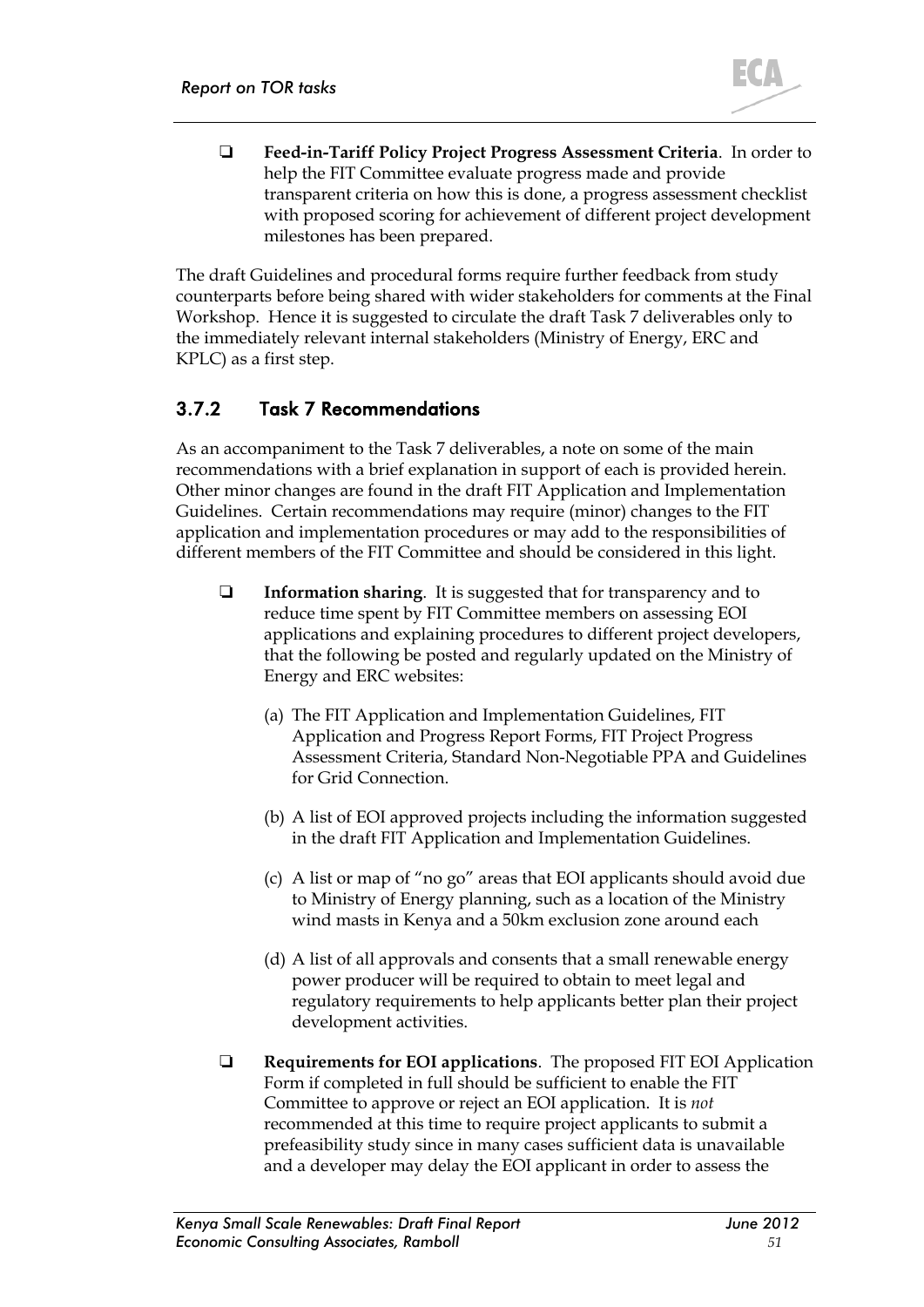

resource, only to find that another applicant was granted the EOI for the site. Furthermore, it is *not* recommended to include an application fee with the EOI request so as not to exclude project applicants with minimal resources or add an extra administrative step to the EOI procedures.

- **Automatic offer of Standardised Non-Negotiable PPA for projects up to 10 MW when pre-determined milestones are reached.** It is suggested that the FIT procedures clearly state that a PPA will be automatically offered to EOI approved applicants who (a) demonstrate project technical and economic viability, (b) obtain necessary consents and approvals (d) agree to a grid connection plan and (d) secure or show that they will secure the financing requirement for the project. This should provide certainty to developers and financiers that the project will receive a PPA offer and also ensure that KPLC is not bombarded with requests for PPA signing until a project applicant has shown significant progress. Alternatively, in principle after a certain amount of progress is achieved/milestones met, KPLC could consider to offer a Letter of Intent for PPA signing or even initial (but not sign) the PPA offered. Alternatively, the milestones could be inserted as Conditions Precedent in the PPA and the parties could sign once the grid connection plan is agreed. In whichever case, clarity should be provide on (a) when an EOI approved applicant should request a PPA and (b) at what stage it should expect the PPA to be signed.
- **Grid connection study**. The grid interconnection arrangements are one of the critical aspects that determine project viability and grid system operator acceptance of the proposal project. Under the small-scale renewable energy power producer procedures, the grid connection aspect is really the only part of the standard PPA that requires discussion. Hence, it is suggested as part of the EOI application procedure that the project developer already provide a proposed grid connection point and power line routing clearly identified on a map. Then, as part of the FIT project planning and monitoring tool to address potential grid connection constraints and requirements at an early stage, it is recommended that when the FIT Committee approves an EOI applicant, KPLC provide a quick and preliminary Grid Connection Opinion. This can be a very basic letter of one page indicating KPLC's brief opinion on the proposed connection point and any considerations that the project applicant should take into account, such as alternative routing or expected reinforcements, when developing the project. While this recommendation might add a burden to KPLC staff upfront and some time might be wasted on projects that will not achieve viability, overall such a procedure will be useful for the implementation of the FIT project planning and monitoring tool, and may also inform some applicants immediately that their proposed project is not viable, thus saving time in the long run. Later, once the project is conducting or has completed a full feasibility study (usually 6-18 months after EOI approval), the detailed grid connection arrangements can be studied, discussed, agreed and inserted into the standard PPA template.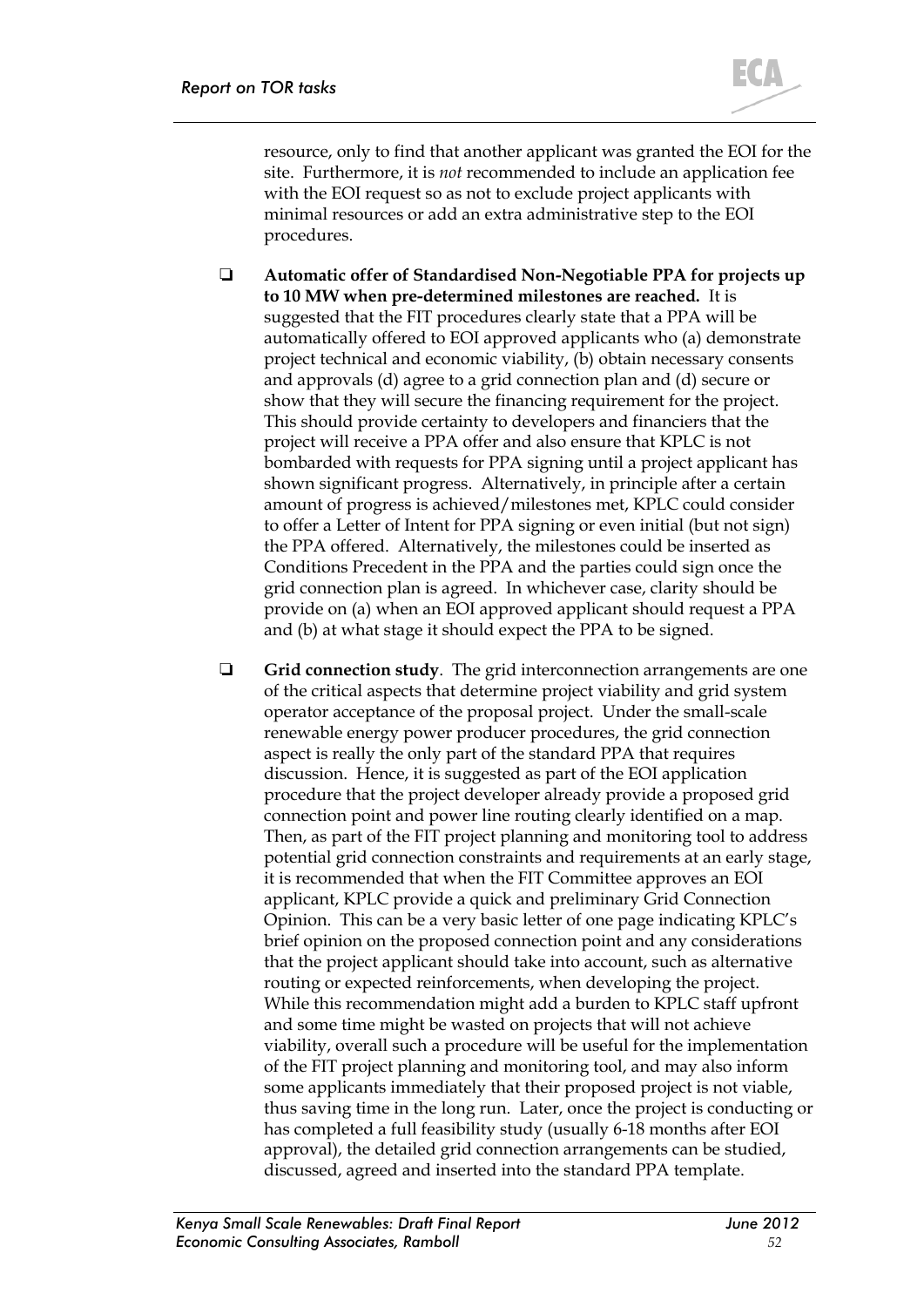- **Support for EOI project ancillary approvals.** It has been suggested by some stakeholders that an EOI-approved project either be subject to less stringent regulatory requirements, in particular regarding the Environmental Impact Assessment, or should have a streamlined process for obtaining all necessary ancillary approvals. While in principle a good proposal, this study does *not* recommend this approach for two main reasons. Firstly, changes to any legislation such as the EMCA Impact Assessment and Audit Regulations may be difficult to achieve for a "niche" sector (e.g. small renewable energy projects under 10 MW) unless the Government is very supportive. Secondly, steamlining the process for all related approvals will require much consultation and liaison with a large number of line agencies on behalf of a large number of projects, which may place undue additional responsibility on the Ministry of Energy or ERC, and in any case the Kenya Investment Authority may be the appropriate body to facilitate such approvals. Instead, the study recommends that the Ministry of Energy project letters of support as reasonably requested to help EOI approved applicants obtain other consents.
- **Legal status of EOI approval.** The legal status and implications for revocation/transfer of an EOI approval should be considered if FIT Policy is to be gazetted.
- **Affect of changes to the FIT Policy on EOI approved projects**. Some suggestions have been provided in the draft FIT Application and Implementation Guidelines that require further discussion but are important in order to provide certainty for investors.

## 3.8 Additional elements of the TOR and other topics covered

### 3.8.1 Items identified at start of Section 3 of TOR

The bulk of Section 3 of the TOR is taken up with describing the 7 tasks, but there are also some other items which are mentioned before the tasks. The way in which these have been met is described below:

- Assessment of the *renewable energy resource potential* in Kenya a thorough piece of work was done on this, and presented as Annex 4 of the Inception report.
- *Challenges and constraints to low implementation* the Inception Report reported that the low implementation to date was not reflective of the strong response to the FiT policy, which had produced a significant pipeline of projects. The thrust of the study was therefore very relevant to streamline the acceptance and implementation procedures in advance of a large expected increased in projects coming forward.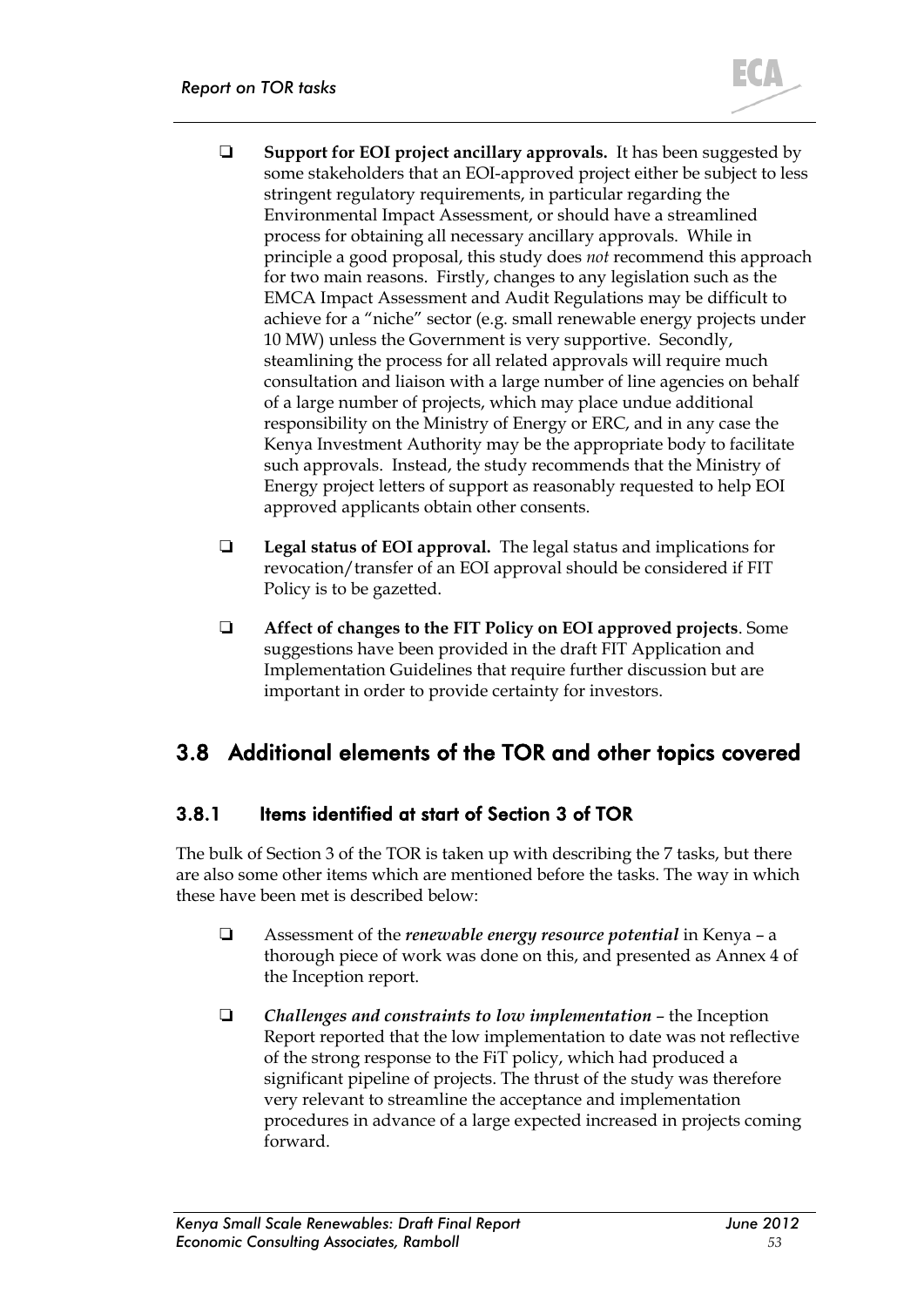- Recommend *minimum system sizes/capacities* the previous policy specified minimum sizes for each technology. The study concluded that there is no strong reason to automatically preclude very small generators. Project promoters would not find it economic to put forward very small projects which would have to be subject to the same procedures as projects up to 10 MW – in future, very small generators are likely to be catered for under Electricity Banking and Net Metering, where the procedures are extremely straightforward.
- Recommend *cap values for installed capacity* of various grid connected generation plants – for the reasons given in detail in Section [2,](#page-12-0) under the proposed arrangements it is more appropriate to have a cap on the overall capacity of embedded, non-despatchable small-scale (less than 10 MW) renewable generators. We have recommended that this be set at 10% of system installed capacity in the first instance and reviewed through a thorough study once the 10% level is reached. Currently the limit would be around 160 MW, but the system is expected to grow rapidly in the next few years, and the cap will grow with it (350 MW by 2015).
- Renewable *energy premium tariff scheme for isolated grids* after considering a number of options, the recommended approach for isolated grids does not depend on an energy premium tariff. It is to concession them out to operators who would make the decisions about the type and level of renewables in the hybrid generation mix, and how best these would be despatched. The bids for the concessions would be on the basis of minimising the subsidy requirements. See Section [3.5.](#page-42-0)
- $\Box$  Develop a monitoring plan this has been combined with the GIS-based planning tool, as planning has to take account of what is already in place and where, and how previous cohorts of generators have performed in practice. See Section [3.6.](#page-46-0)
- Overview of *international experience of small power producer regulatory systems* – this was presented as Annex 4 of the Inception Report.

The final point, to "propose regulatory instruments and guidelines for integrating small-scale renewable energy systems into the interconnected and isolated grids, based on full technical and economic analysis and international best practice" leads directly into the 7 Tasks analysed in detail in Section [3.](#page-20-0)

### 3.8.2 Wheeling

The team was also asked to comment and give advice on other topics, wheeling being one which involved significant debate with stakeholders. Wheeling over the national network between a privately owned generator and an earmarked customer is permitted under the Energy Act. What is yet to be determined, however, is the applicable wheeling tariff and hence the viability of wheeling for the entities involved. The parties involved do not seek to isolate themselves from KPLC – the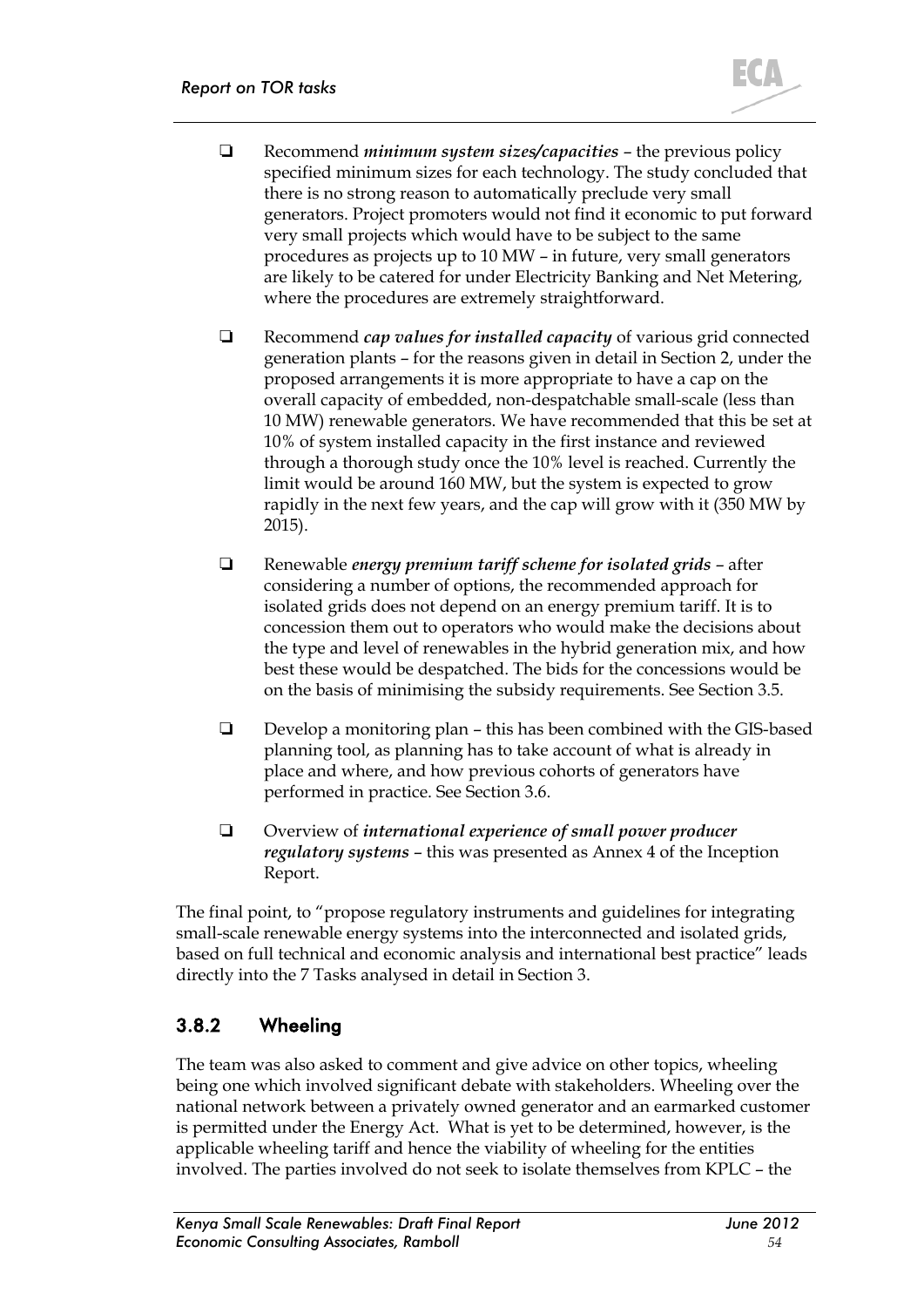

utility is to be relied upon to provide continuity of supply when there are problems in the upstream supply system. KPLC loses a customer, but in the current constrained situation, should be able to find a new customer and hence may not have a reduction in revenue.

There is currently strong interest from the tea industry to develop small hydropower projects on certain estates and wheel the power to tea factories located elsewhere. GTIEA has prepared a specific proposal, proposing a methodology for wheeling charges which would have both capital and energy components.

Wheeling charges are to be examined in detail and recommendations made by the team currently carrying out the electricity cost of service / tariff study for ERC. Suffice it here for use to make a few observations on what should be included in the wheeling cost methodology:

- $\Box$  Direct costs (operating and maintaining the transmission and/or distribution equipment and lines involved)
- Careful assessment of losses (inversely proportional to the square of the voltage and hence important to wheel at as high a voltage as possible)
- $\Box$  These costs should be assessed on a zonal basis so as to minimise prejudice to other consumers from congestion
- $\Box$  Indirect costs for the utility costs of maintaining back-up capacity, and payment to offset the probable loss in the contribution to the crosssubsidy pot through the loss of the earmarked customer.

*Recommendation:* The wheeling charge must await the outcome of the COSS study. The team performing that study will recommend a tariff that is consistent with the system-wide costs. The structure of the wheeling tariff is also to be decided as part of the COSS study, ranging from a simple 'postage stamp' formulation to a three component structure:

- $\Box$  A charge for supporting the load in the case that generation is not available - this can become more complicated when over the year generation is not equal to demand;
- A zonal charge for generation entering the system; and/or
- $\Box$  A zonal charge for demand exiting the system.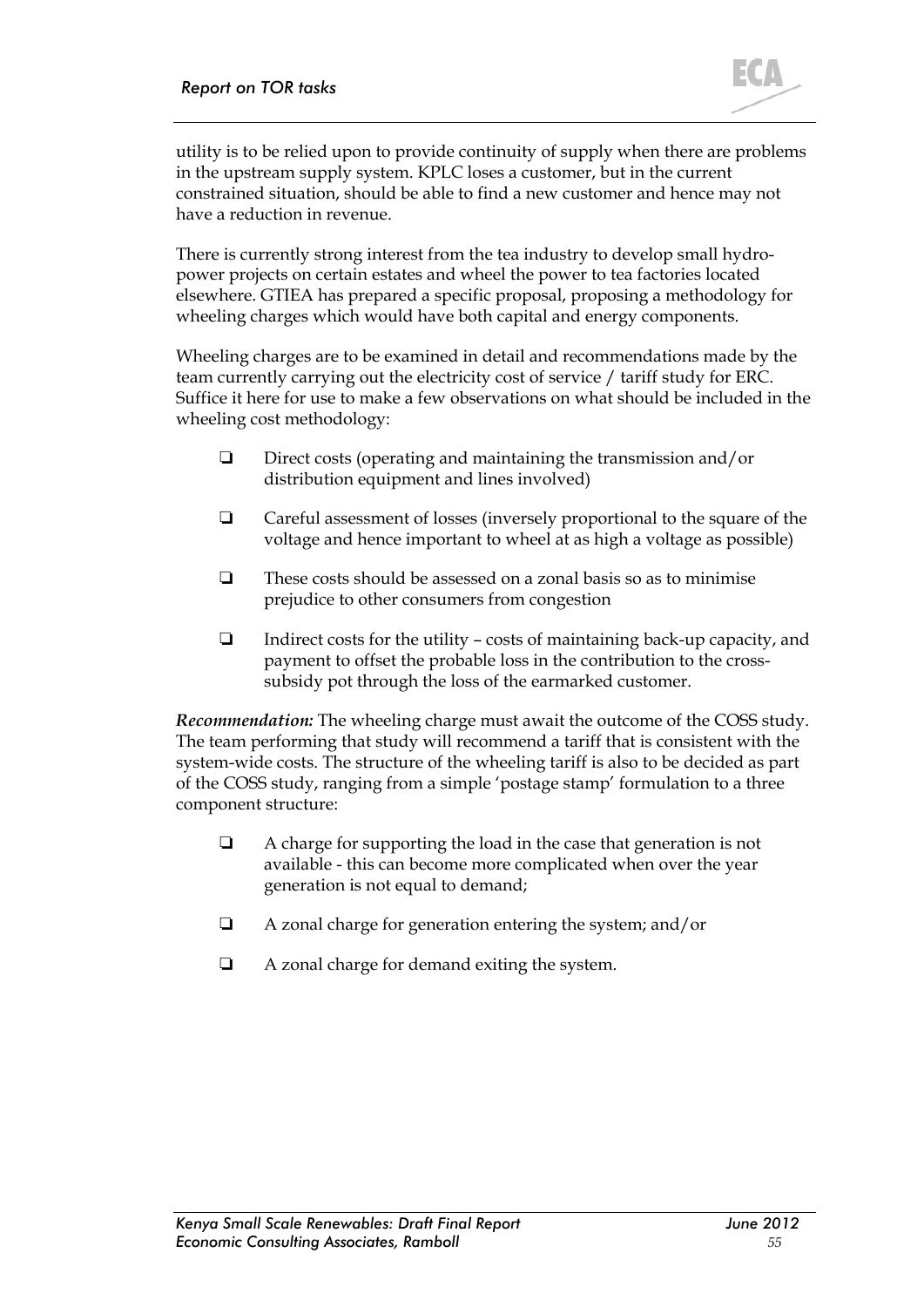

# 4 Conclusion and agenda for final workshops

## 4.1 Conclusion

The study has provided the opportunity for an intensive period of research and debate on key issues pertaining to the development of renewable energy resources in Kenya. In response to the forward-looking FiT policy introduced in 2008, there is a significant pipeline of projects waiting to be approved and implemented. To ensure that there will be no unwarranted hold-ups, it is important that the **Revised FiT Policy**, incorporating the results of this study, be gazetted as soon as possible.

The implementation of the revised policy will require the separate deliverables that have been prepared:

- **Standardised Non-Negotiable Power Purchase Agreement**
- **Connection Guidelines for Small-Scale Renewables**
- **FiT Model**
- **Application and Implementation Guidelines**
- **Monitoring & Planning Tool**
- **PPA Template for Projects larger than 10 MW**

Together, once finalised after the Final Workshop on Thursday 19 July, the Revised FiT Policy and the above items constitute a package for immediate implementation.

## 4.2 Agenda for final workshops

Given the significant number of deliverables that have been produced and should be discussed amongst stakeholders, we suggest a full day be dedicated to the Final Workshop. During this workshop we propose to focus first on the Revised FiT Policy before a relatively brief discussion on each of the other deliverables. We will propose a detailed schedule for the workshop in the near future.

During the same week we propose two detailed training sessions, one on the FiT Model and another on the technical guidelines (the Connection Guidelines and the Application and Implementation Guidelines). These sessions can be run in parallel given that each will likely be of interest to a different set of stakeholders.

These training sessions will include mock examples to work through in order to encourage interaction from the participants and generate constructive feedback

A proposed format for the training session on the FiT Model is as follows:

**Introduction to model structure;**